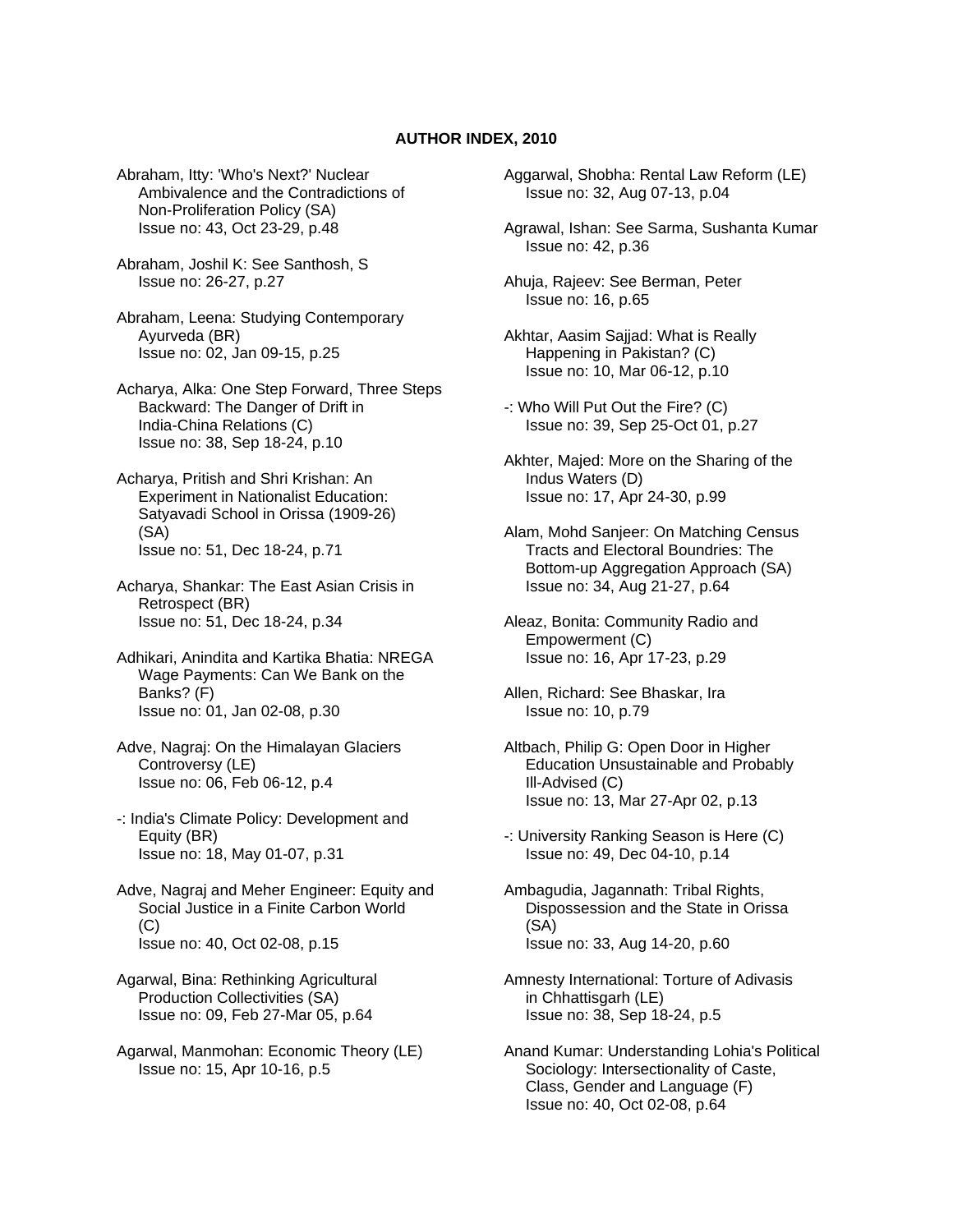Anand, Mukesdh: Budgetary Implications of Costs of and Recovery from Select Pujblic Servicesin Rajasthan (SA) Issue no: 33, Aug 14-20, p.68

Anand, S: Bhagwan Das (LE) Issue no: 47, Nov 20-26, p.4

Anandhi, S and Meera Velayudhan: Rethinking Feminist Methodologies (RA) Issue no: 44-45, Oct 30-Nov 12, p.39

Anant, T C A and B Venkatesh Kumar: The Draft Higher Education Bill, 2010: a Critical Review (C) Issue no: 12, Mar 20-26, p.10

Ananth, V Krishna: Liberhan Commission: a Critical Analysis (C) Issue no: 04, Jan 23-29, p.12

Anjaria, Jonathan Shapiro and Ulka Anjaria: Slumdog Millionaire and Epistemologies of the City (P) Issue no: 24, Jun 12-18, p.41

Anjaria, Ulka: See Anjaria, Jonathan Shapiro Issue no: 24, p.41

Anjum, Aaliya and Saiba Varma: Curfewed in Kashmir: Voices from the Valley (C) Issue no: 35, Aug 28-Sep 03, p.10

Ankit, Rakesh: 1948: the Crucial Year in the History of Jammu and Kashmir (SA) Issue no: 11, Mar 13-19, p.49

Ansari, Sarah: A Rounded Understanding of Partition (BR) Issue no: 43, Oct 23-29, p.34

Anuradha Kumar: A Different Indian-ness (BR) Issue no: 25, Jun 19-25, p.33

Araghi, Farshad: The End of `Cheap Ecology' and the Crisis of `Long Keynesianism' (P) Issue no: 04, Jan 23-29, p.39

Arunima, G: Ayodhya Verdict: Bad Theology, Without Justice (C) Issue no: 41, Oct 09-15, p.13

Arya, Tanu Shikha: Panchayat Participation in Adult Literacy Programmes (C) Issue no: 26-27, Jun 26-Jul 09, p.29

Asher, Mukul G: See Shankar, Savita Issue no: 01, p.15

Ashraf, Kazi K and Jyoti Puri: Hometown: The City in the Postnational Landscape (SA) Issue no: 41, Oct 09-15, p.59

Ashutosh Kumar: Assembly Elections 2009 in Haryana: Exploring the Verdict (C) Issue no: 01, Jan 02-08, p.19

-: Exploring the Demand for New States (CL) Issue no: 33, Aug 14-20, p.15

Ashwin Kumar: See Ramana, M V Issue no: 07, p.47

Association for Democratic Rights et al: Intimidating Opponents (LE) Issue no: 20, May 15-21, p.5

Attwood, Donald W: How I Learned to do Incorrect Research (P) Issue no: 37, Sep 11-17, p.37

- Azad: Conspiracy to Implicate Maoists (LE) Issue no: 24, Jun 12-18, p.05
- Badami, Sudhir: Will Mumbai Prioritise the Bus Rapid Transit System? (C) Issue no: 20, May 15-21, p.32
- Bagchi, Amiya Kumar: Commitment of a Scholar and Teacher: A Personal Tribute (C) Issue no: 46, Nov 13-19, p.23

Bahaduri, Amit et al: Faking an Encounter: Killing the Peace Process (LE) Issue no: 42, Oct 16-22, p.5

Bakshi, Rajni: Gandhigram: A Smile or a Sigh? (BR) Issue no: 18, May 01-07, p.33

Bala Ravi, S: Fault Lines in the 2010 Seeds Bill (C) Issue no: 32, Aug 07-13, p.12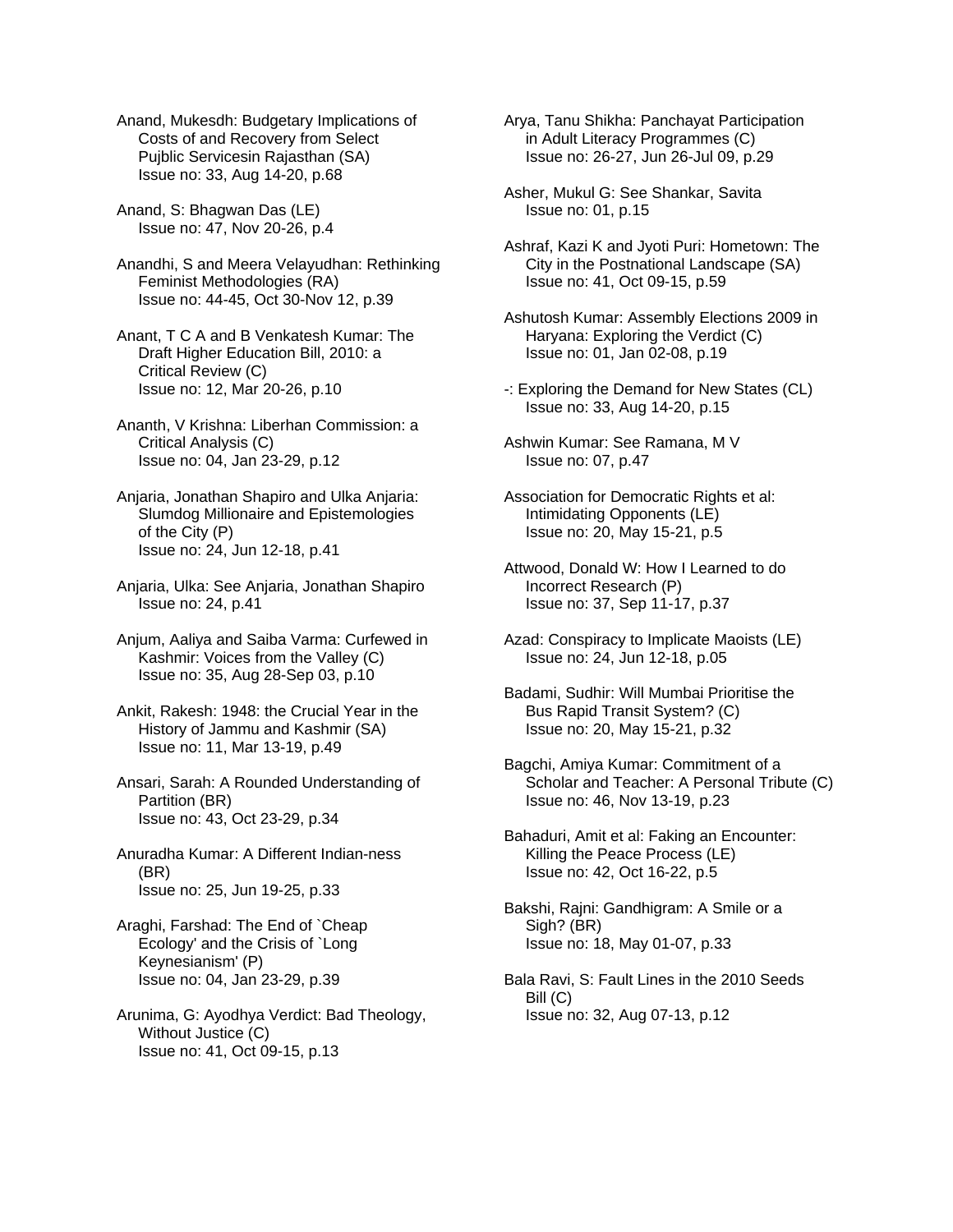Balachandran, Aparna: See Pinto, Rochelle Issue no: 49, p.5

Balasubramanian, Gomathy: See Parasuraman, S Issue no: 05, p.39

Bandyopadhyay, Anirban: The Great Indian Democracy Bazaar: Scenes from a Political Convention (C) Issue no: 51, Dec 18-24, p.19

Bandyopadhyay, Jayanta and R Rajesh Babu: Regulating the Stuff of Life (BR) Issue no: 17, Apr 24-30, p.30

Banerjee, Abhijit: Tourism in Protected Areas: Worsening Prospects for Tigers?  $(C)$ Issue no: 10, Mar 06-12, p.27

Banerjee, Asis Kumar: Tapas Majumdar (1929-2010) (LE) Issue no: 46, Nov 13-19, p.4

Banerjee, Kaustav and Partha Saha: The NREGA, the Maoists and the Developmental Woes of the Indian State (P) Issue no: 28, Jul 10-16, p.42

- Banerjee, Rahul: Cost-cutting and Environment Protection (LE) Issue no: 16, Apr 17-23, p.4
- Banerjee, Sumanta: Washing Dirty Bengali Dhuti in Public (C) Issue no: 03, Jan 16-22, p.20
- -: Mediating between Violence and Non violence in the Discourse of Protest (P) Issue no: 11, Mar 13-19, p.35
- -: Gyaneshwari Express Sabotage II (LE) Issue no: 23, Jun 05-11, p.04
- -: Seminar: 50 Years of Exploring Indian Perspectives (BR) Issue no: 24, Jun 12-18, p.37
- : The Pathology of India's Security Forces (C) Issue no: 25, Jun 19-25, p.12
- -: Why Support Mamata? (LE) Issue no: 35, Aug 28-Sep 03, p.5
- -: End of a Phase: Time for Reinventing the Left (P) Issue no: 46, Nov 13-19, p.51
- Banerji, Debabar: Rural Ill Health (LE) Issue no: 08, Feb 20-26, p.4
- Bansal, Sangeeta and Bharat Ramaswami: Labels for GM Foods: What Can They Do? (RA) Issue no: 26-27, Jun 26-Jul 09, p.167
- Baru, Rama et al: Inequities in Access to Health Services in India: Caste, Class and Region (SA) Issue no: 38, Sep 18-24, p.49
- Baruah, Joydeep: Towards a Programmable Index of Backwardness (C) Issue no: 06, Feb 06-12, p.27
- Basant, Rakesh and Gitanjali Sen: Who Participates in Higher Education in India? Rethinking the Role of Affirmative Action (SA) Issue no: 39, Sep 25-Oct 01, p.62
- Basole, Amit: Subverting Our Epics: Mani Ratnam's Retelling of the Ramayana (C) Issue no: 29, Jul 17-23, p.25
- -: The Technology Question in Lohia (SA) Issue no: 44-45, Oct 30-Nov 12, p.106
- Basu, Moushumi and Asish Gupta: Government Folly (LE) Issue no: 15, Apr 10-16, p.4
- -: Killing of Azad and Hemchandra Pandey (LE) Issue no: 28, Jul 10-16, p.04
- -: Worker Deaths (LE) Issue no: 37, Sep 11-17, p.5
- -: Statement on Ayodhya Verdict-II (LE) Issue no: 41, Oct 09-15, p.4
- -: Noor Mohammed Bhatt (LE) Issue no: 52, Dec 25-31, p.5
- Basu, Moushumi: See Gupta, Asish Issue no: 09, p.4
- -: See Gupta, Asish Issue no: 21, p.05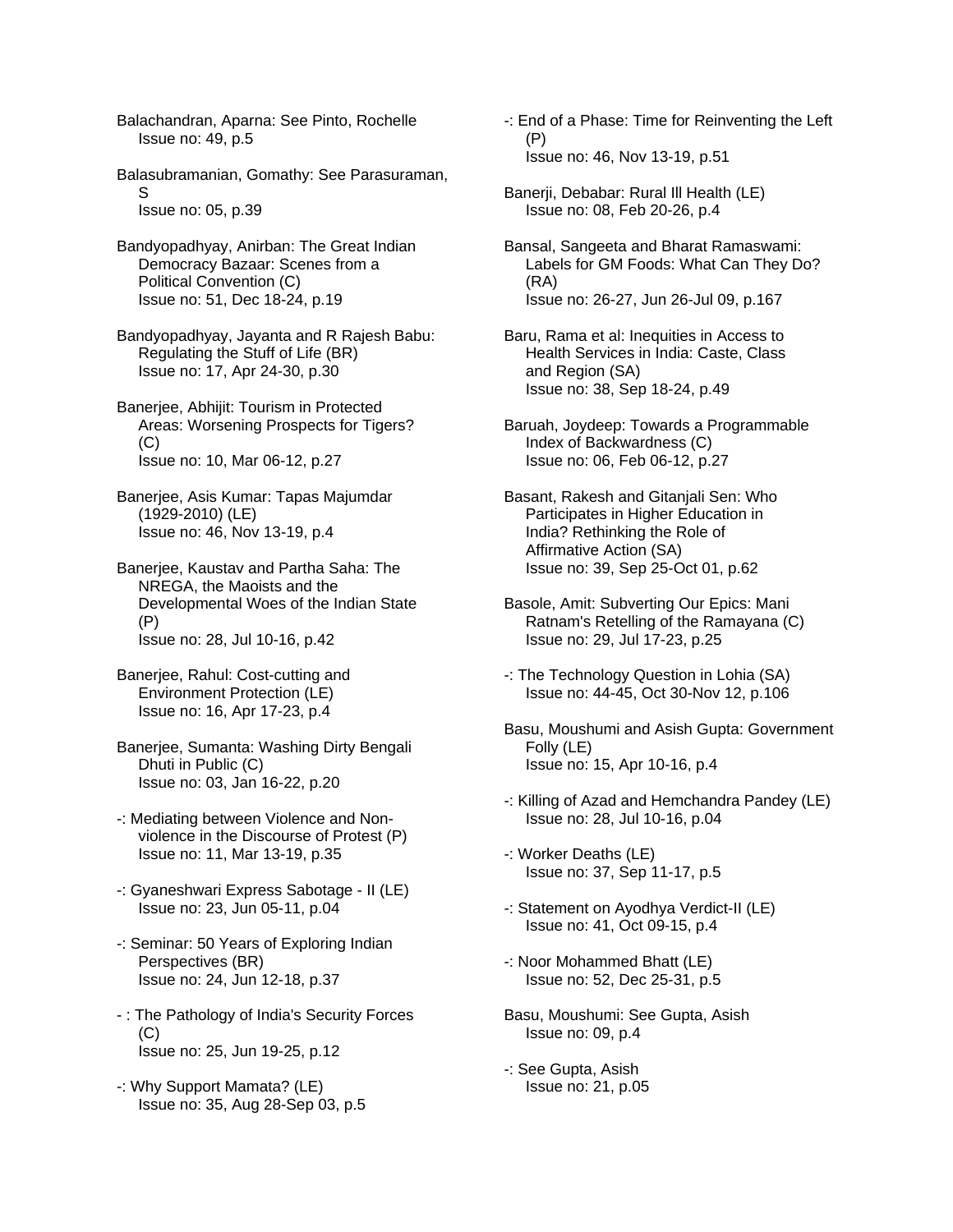-: See Gupta, Asish Issue no: 23, p.04

- -: See Gupta, Asish Issue no: 25, p.05
- -: See Gupta, Asish Issue no: 38, p.04
- Baviskar, Amita: Resisting Distorted Readings (D) Issue no: 41, Oct 09-15, p.78
- Baxi, Upendra: Revisiting Gujarat 2002 with Harsh Mander (RA) Issue no: 14, Apr 03-09, p.32
- -: Caste Census and Justice (C) Issue no: 37, Sep 11-17, p.25
- Bedi, Arjun S: See Srinivasan, Sharada Issue no: 23, p.17
- Bedi, Arjun: See Dey, Subhasish Issue no: 41, p.19
- Behera, Narendra: Protest against Big Dams (LE) Issue no: 09, Feb 27-Mar 05, p.5
- Bera, Subhasis: See Kathuria, Rajat Issue no: 35, p.58
- Berhotra: See Chand, Rattan Issue no: 10, p.5
- Berman, Peter; Rajeev Ahuja and Laveesh Bhandari: The Impoverishing Effect of Healthcare Payments in India: New Methodology and Findings (SA) Issue no: 16, Apr 17-23, p.65
- Bery, Suman: Who Owns the Foreign Exchange Reserves? (F) Issue no: 11, Mar 13-19, p.10
- -: The Return of Fiscal Dominance (F) Issue no: 33, Aug 14-20, p.10
- Bhadra, Kausik K: See Chakraborty, Lekha Issue no: 35, p.15
- Bhaduri, Amit: An Intellectual Phenomenon Called Joan Robinson (BR) Issue no: 33, Aug 14-20, p.31

-: Recognise this Face? (C) Issue no: 47, Nov 20-26, p.10

- Bhagat, R B: Why Count Caste in the Census of 2011? (LE) Issue no: 30, Jul 24-30, p.04
- Bhambra, Gurminder K and Victoria Margree: Identity Politics and the Need for a `Tomorrow' (SA) Issue no: 15, Apr 10-16, p.59
- Bhandari, Laveesh: See Berman, Peter Issue no: 16, p.65
- Bhaskar, Ira and Richard Allen: Islamicate Projections: a Reply (D) Issue no: 10, Mar 06-12, p.79
- Bhat, Fayaz Ahmed: Who Is Responsible for Violence in Kashmir? (LE) Issue no: 31, Jul 31-Aug 06, p.05
- Bhat, Sairam: See Rosencranz, Armin Issue no: 46, p.14
- Bhat, Sneha: See Kulkarni, Seema Issue no: 38, p.59
- Bhatia, Bela: Justice Denied to Tribals in the Hill Districts of Manipur (F) Issue no: 31, Jul 31-Aug 06, p.38
- -: From the Perspective of 'Victims of History' (LE) Issue no: 36, Sep 04-10, p.4
- Bhatia, Kartika: See Adhikari, Anindita Issue no: 01, p.30
- Bhatia, Navin and Arnav Chatterjee: Financial Inclusion in the Slums of Mumbai (C) Issue no: 42, Oct 16-22, p.23
- Bhattacharjea, Aditya: Of Omissions and Commissions: India's Competition Laws (P) Issue no: 35, Aug 28-Sep 03, p.31
- Bhattacharjea, Ajit et al: Murder of RTI Activist (LE) Issue no: 06, Feb 06-12, p.4
- Bhattacharya, Abhijit: Mismanagement of Indian Management Education (C) Issue no: 24, Jun 12-18, p.14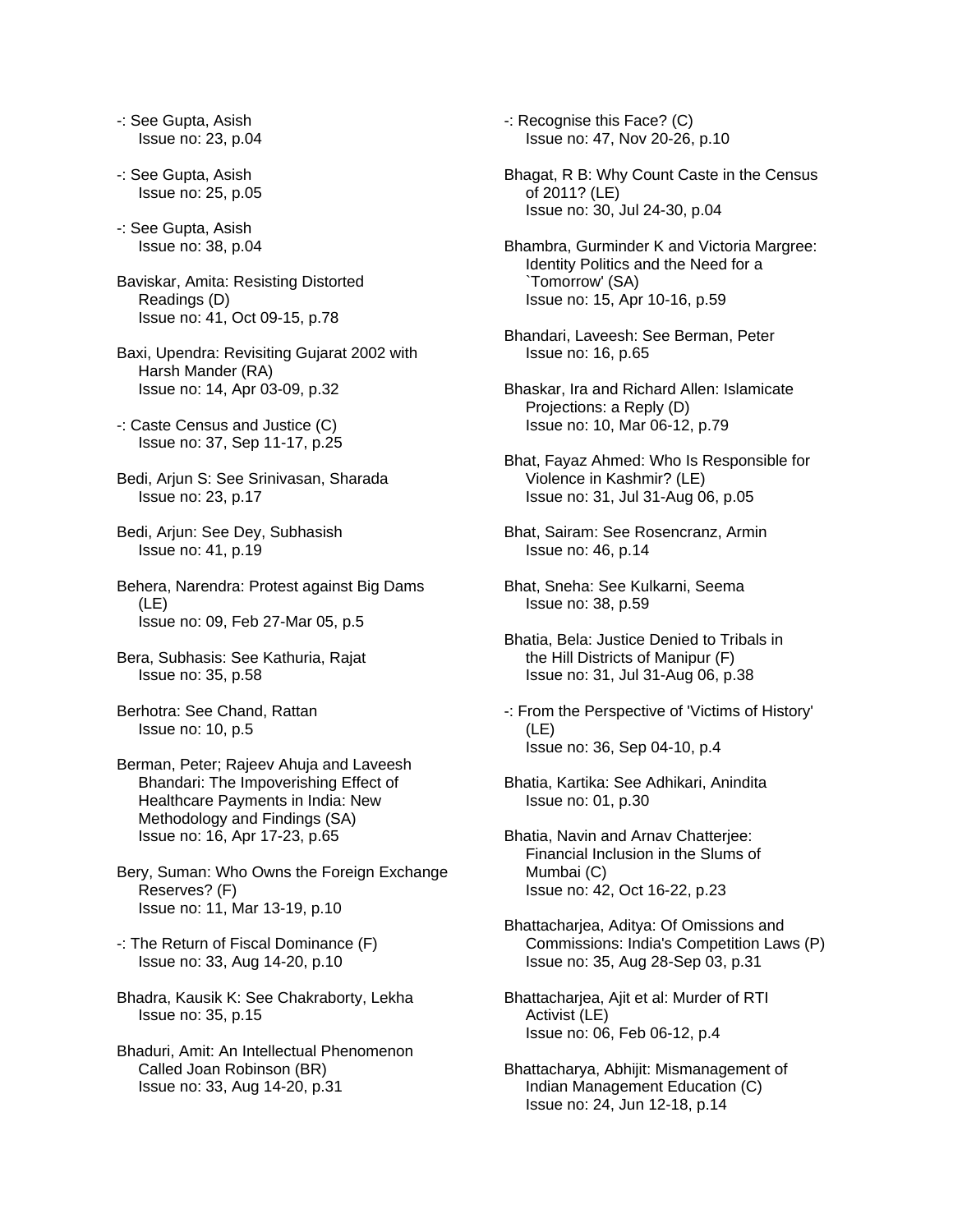-: See Pinto, Rochelle Issue no: 49, p.5

Bhattacharya, Tanmoy: Re-examining Issue of Inclusion in Education (C) Issue no: 16, Apr 17-23, p.18

Bhattacharyya, Amit: Is Lalgarh Showing the Way? (C) Issue no: 02, Jan 09-15, p.17

Bhattacharyya, Amit et al: Police Action in Jadavpur University (LE) Issue no: 51, Dec 18-24, p.5

Bhattacharyya, Dwaipayan: Left in the Lurch: the Demise of the World's Longest Elected Regime? (SA) Issue no: 03, Jan 16-22, p.51

Bhide, Shashanka: See Dhamija, Nidhi Issue no: 13, p.91

Bhowmik, Sharit: Legal Protection for Street Vendors (C) Issue no: 51, Dec 18-24, p.12

Bhunia, Meghnad: Misconceptions on Lalgarh (LE) Issue no: 20, May 15-21, p.5

Biggs, Stephen: See Feldman, Shelley Issue no: 03, p.66

Bilgrami, Akeel: Miscellany (C) Issue no: 44-45, Oct 30-Nov 12, p.19

Bisht, Ramila: See Dasgupta, Rajib Issue no: 06, p.16

Bondla, D J Narendra and N Sudhakar Rao: Resistance Against Polavaram (F) Issue no: 32, Aug 07-13, p.93

Bopaiah, Cavery: Shoddy Economics (LE) Issue no: 12, Mar 20-26, p.5

Borooah, Vani K: Social Exclusion and Jobs Reservation in India (C) Issue no: 52, Dec 25-31, p.31

Bose, Amitava and Subhasankar Chattopadhyay: The Analytics of Changing Growth Rates (SA) Issue no: 28, Jul 10-16, p.64

Bose, Ashish: Whither NRHM? (LE) Issue no: 06, Feb 06-12, p.4

Bose, Ashish: K N Raj: Director of Plays (LE) Issue no: 13, Mar 27-Apr 02, p.5

Bose, Prasenjit: Women's Reservation in Legislatures: A Defence (C) Issue no: 14, Apr 03-09, p.10

Brara, Rita: The Item Number: Cinesexuality in Bollywood and Social Life (SA) Issue no: 23, Jun 05-11, p.67

Breman, Jan: India's Social Question in a State of Denial (P) Issue no: 23, Jun 05-11, p.42

Briscoe, John: Troubled Waters: Can a Bridge be Built Over the Indus? (P) Issue no: 50, Dec 11-17, p.28

Brutsch, Christian and Matthew Hulbert: Chindia's Energy Curse (C) Issue no: 39, Sep 25-Oct 01, p.15

Burman, J J Roy: Democratic Representation (LE) Issue no: 33, Aug 14-20, p.5

-: Stalling Vedanta (LE) Issue no: 47, Nov 20-26, p.4

Byravan, Sujatha: The Inter-Academy Report on Genetically Engineered Crops: Is it Making a Farce of Science? (C) Issue no: 43, Oct 23-29, p.14

Cartwright-Smith, Devon: See Kar, Dev Issue no: 17, p.4

Chaitanya, Kranti: See Gupta, Asish Issue no: 32, p.04

Chakma, Bhumitra: Structural Roots of Violence in the Chittagong Hill Tracts  $(C)$ Issue no: 12, Mar 20-26, p.19

Chakrabarti, Anjan: A Critical Review of Agrarian Reforms in Sikkim (C) Issue no: 05, Jan 30-Feb 05, p.23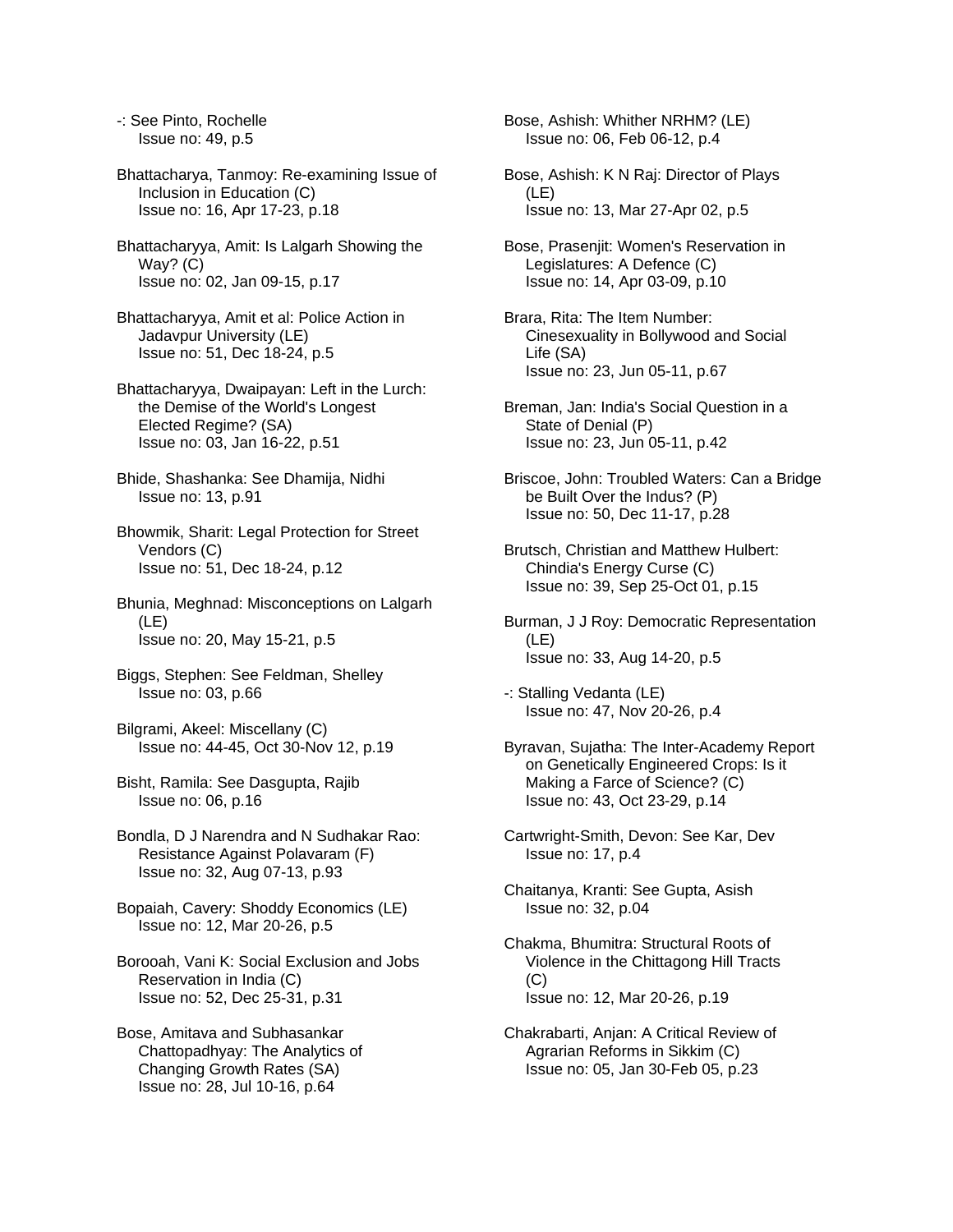-: Local Space in a Global Map (BR) Issue no: 09, Feb 27-Mar 05, p.37

Chakraborty, Lekha and Kausik K Bhadra: Subnational Public Finance in Times of Recession (C) Issue no: 35, Aug 28-Sep 03, p.15

Chakraborty, Pinaki: Report of the 13th Finance Commission: Introduction and Overview (SA) Issue no: 48, Nov 27-Dec 03, p.35

-: Deficit Fundamentalism vs Fiscal Federalism: Implications of 13th Finance Commission's Recommendations (SA) Issue no: 48, Nov 27-Dec 03, p.56

-: See Rao, R Kavita Issue no: 01, p.49

Chakraborty, Shouvik and Zico Dasgupta: The Challenges before NABARD in the Midst of RBI's Sterilisation Policy (SA) Issue no: 31, Jul 31-Aug 06, p.71

Chakravarti, Anand: Limited Agenda (LE) Issue no: 04, Jan 23-29, p.4

Chakravarti, Uma: Clinching Archaeological Evidence (BR) Issue no: 05, Jan 30-Feb 05, p.27

Chakravarty, Deepita: Trade Unions and Business Firms: Unorganised Manufacturing in West Bengal (SA) Issue no: 06, Feb 06-12, p.45

-: Factory Sector of Manufacturing (LE) Issue no: 22, May 29-Jun 04, p.05

Chand, Ramesh: Understanding the Nature and Causes of Food Inflation (F) Issue no: 09, Feb 27-Mar 05, p.10

-: Price and Non-Price Factors in Agriculture Growth (BR) Issue no: 34, Aug 21-27, p.36

Chand, Rattan and Berhotra: Violence on Project-Affected People in Himachal Pradesh (LE) Issue no: 10, Mar 06-12, p.5

Chandavarkar, Anand: Subhas Bose and the INA (LE) Issue no: 38, Sep 18-24, p.5

Chandhoke, Neera: When is Secession Justified? The Context of Kashmir (SA) Issue no: 46, Nov 13-19, p.59

Chandra, Nandini: An Assortment of Pleasures (BR) Issue no: 26-27, Jun 26-Jul 09, p.44

Chandra, Nirmal Kumar: Inclusive Growth in Neoliberal India: A Facade? (SA) Issue no: 08, Feb 20-26, p.43

Chandrachud, Abhinav: The Insulation of India's Constitutional Judiciary (P) Issue no: 13, Mar 27-Apr 02, p.38

Chandran, Mini: The Democratisation of Censorship: Books and the Indian Public (C) Issue no: 40, Oct 02-08, p.27

Chandrasekhar, C P: Union Budget for 2010-11 and the UPA's Growth Strategy (F) Issue no: 13, Mar 27-Apr 02, p.43

-: The IMF on Capital Controls (F) Issue no: 20, May 15-21, p.10

-: Global Imbalances and the Dollar's Future (SA) Issue no: 23, Jun 05-11, p.47

-: Manipulating Basel III (F) Issue no: 37, Sep 11-17, p.10

Chapman, Jean: The Political Economy of Landmines: View from a Minefield in North-Western Cambodia (SA) Issue no: 36, Sep 04-10, p.67

Chatterjee, Arnav: See Bhatia, Navin Issue no: 42, p.23

Chatterjee, Partha: In Memoriam: Anjan Ghosh  $(C)$ Issue no: 26-27, Jun 26-Jul 09, p.37

Chattopadhyay, P: K N Raj (LE) Issue no: 11, Mar 13-19, p.5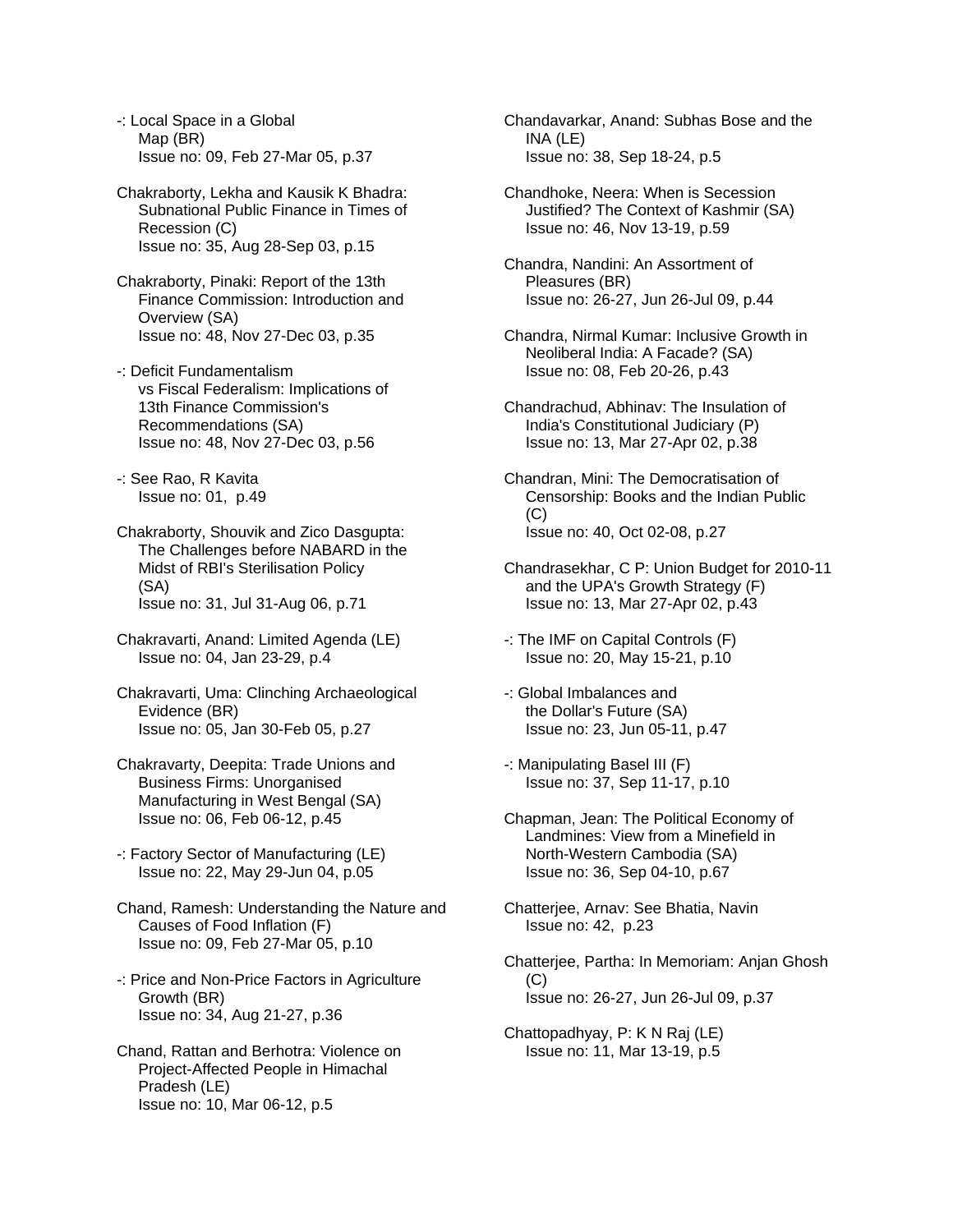- Chattopadhyay, Paresh: On `What Is Maoism?': Some Comments (D) Issue no: 22, May 29-Jun 04, p.89
- -: Marx Made to Serve Party-State (BR) Issue no: 41, Oct 09-15, p.35
- Chattopadhyay, Saumen: An Elitist and Flawed Approach towards Higher Education (C) Issue no: 18, May 01-07, p.15
- Chattopadhyay, Subhasankar: See Bose, Amitava Issue no: 28, p.64
- Chaudhuri, Anindya: Broadband Policy: What do we Know? What do we Need to Know (F) Issue no: 38, Sep 18-24, p.36
- Chaudhuri, Bhaskar: Merits of Branch Campuses (LE) Issue no: 15, Apr 10-16, p.4
- Chaudhuri, Himadri Roy: Selling `Enjoyment' to Subaltern Consumers (C) Issue no: 46, Nov 13-19, p.19
- Chaudhuri, Rosinka: Window into Tagore (BR) Issue no: 08, Feb 20-26, p.35
- Chikarmane, Poornima: The World of Waste Pickers (BR) Issue no: 23, Jun 05-11, p.34
- Chikkatur, Ananth: On Being a Technology Policy Analyst (BR) Issue no: 16, Apr 17-23, p.33
- Chinai, Rupa: An Acre of One's Own Green Grass (BR) Issue no: 47, Nov 20-26, p.41
- Chopra, Kanchan: Keeping the Trust in the Commons (BR) Issue no: 24, Jun 12-18, p.35
- Choudhary, Zafar: Generational Shif in Kashmir (C) Issue no: 33, Aug 14-20, p.19
- Choudhury, Deep Kanta Lahiri: On the 'Development of Underdevelopment' (BR) Issue no: 44-45, Oct 30-Nov 12, p.31
- Choudhury, Shoma: See Mukherjee, Jhumpa Issue no: 26-27, p.32
- Chowdhary, Rekha: Identity Politics and Regional Polarisation in J&K (C) Issue no: 19, May 08-14, p.15
- -: The Second Uprising (C) Issue no: 39, Sep 25-Oct 01, p.10
- Chowdhry, Prem: Women in the Army (C) Issue no: 31, Jul 31-Aug 06, p.18
- Chowdhury, Indrani Roy: Understanding the Grameen Miracle: Information and Organisational Innovation (SA) Issue no: 06, Feb 06-12, p.66
- Chowdhury, Nupur and Nidhi Srivastava: Decision on Bt-Brinjal: Legal Issues (C) Issue no: 15, Apr 10-16, p.18
- Chowdhury, Subhanil: See Taneja, Nisha Issue no: 07, p.27
- Coelho, Karen and Nithya V Raman: Salvaging and Scapegoating: Slum Evictions on Chennai's Waterways (C) Issue no: 21, May 22-28, p.19
- Comrade R P Nene Memorial Committee: R P Nene (LE) Issue no: 30, Jul 24-30, p.05
- Correa, Romar: East Is East and West Is West  $(C)$ Issue no: 01, Jan 02-08, p.22
- -: Predatory Capitalism (BR) Issue no: 37, Sep 11-17, p.31
- Crishna, Vickram: See Krishnaswamy, Ram Issue no: 40, p.5
- D'Mello, Bernard: Did Lenin and Mao Forsake Marx? (D) Issue no: 22, May 29-Jun 04, p.94
- D'souza, Rohan: Democratising Economics (BR) Issue no: 37, Sep 11-17, p.34
- Dahiya, Prem Singh: Budget and Agriculture (LE) Issue no: 14, Apr 03-09, p.5
- Dandavate, Uday: Icons of Mumbai (C) Issue no: 47, Nov 20-26, p.29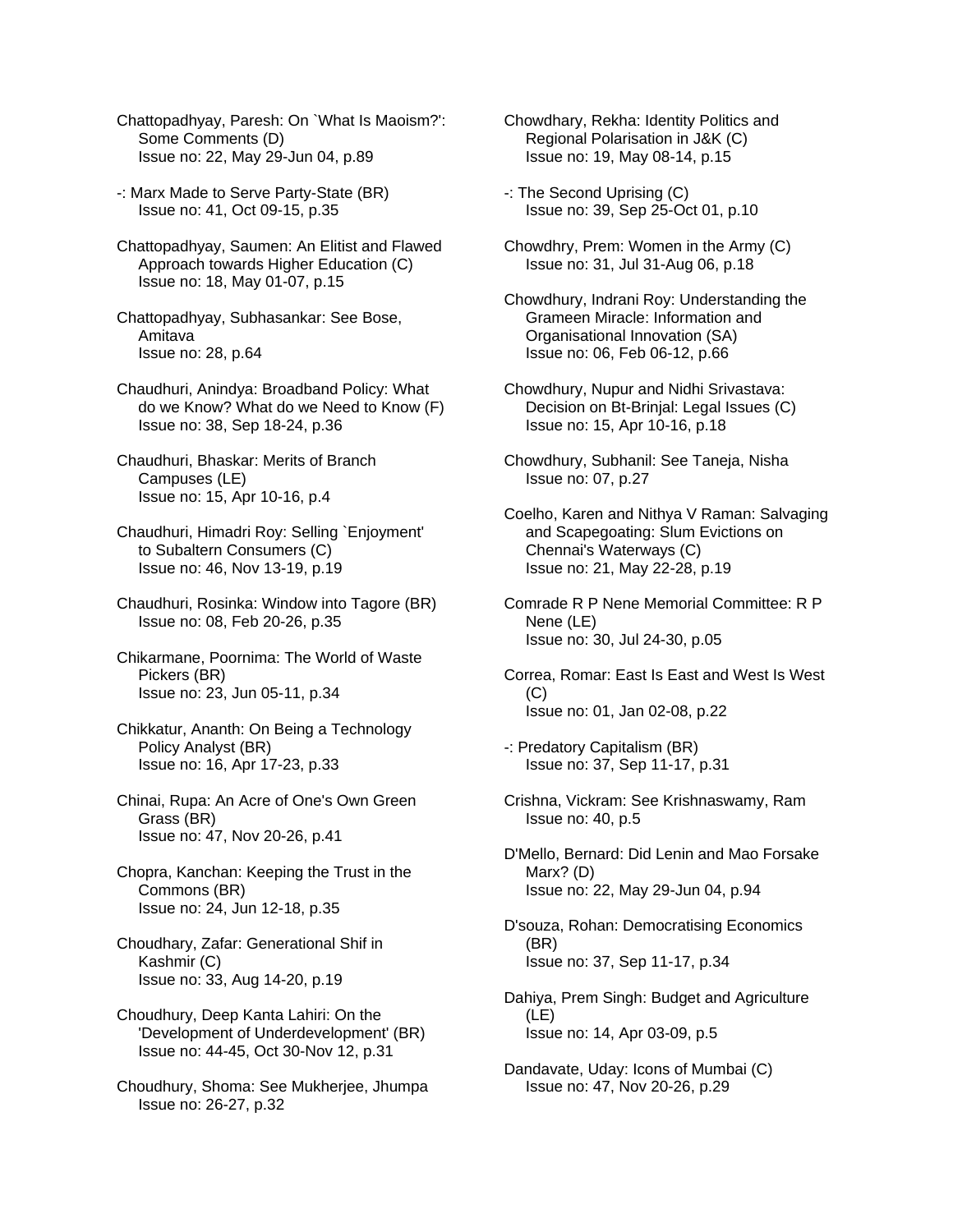-: An Indian Leonardo (LE) Issue no: 49, Dec 04-10, p.5

- Das Gupta, Chirashree: Unravelling Bihar's 'Growth Miracle' (SA) Issue no: 52, Dec 25-31, p.50
- Das, Aparajita: See Pal, Rupayan Issue no: 02, p.63
- Das, Ashish; Rajeev Kumar and Prasanna Kumar: A Note on Demand Draft Charges Levied by Banks (F) Issue no: 39, Sep 25-Oct 01, p.71

Das, Bhagirath Lal: Some Preliminary Thoughts on New International Economic Cooperation (C) Issue no: 48, Nov 27-Dec 03, p.14

- Das, Chandrashekhar: Public-Private Partnership in Information Dissemination (LE) Issue no: 16, Apr 17-23, p.5
- Das, Keshab: Sakti Prasad Padhi: Orissa's Thinking and Humane Economist (C) Issue no: 19, May 08-14, p.29
- Das, Smriti: The Strange Valuation of Forests in India (C) Issue no: 09, Feb 27-Mar 05, p.16
- Das, Subrat and Yamini Mishra: What Does Budget 2010 Imply for the Social Sector? (F) Issue no: 13, Mar 27-Apr 02, p.64
- Das, Surajit: On Financing the Fiscal Deficit and Availability of Loanable Funds in India (SA) Issue no: 15, Apr 10-16, p.67
- Das, Vidhya: Beneath the Gloss and Glitter: A Report from Kashipur (C) Issue no: 44-45, Oct 30-Nov 12, p.17
- Das-Gupta, Arindam: The 13th Finance Commission and Improving Fiscal Outcomes: An Assessment (SA) Issue no: 48, Nov 27-Dec 03, p.78
- Dasgupta, A K: Persecution of Chakmas (LE) Issue no: 20, May 15-21, p.4
- -: Against the Death Penalty (LE) Issue no: 24, Jun 12-18, p.04
- -: Commissions on Encounters (LE) Issue no: 50, Dec 11-17, p.5
- Dasgupta, Geetisha and Ishita Dey: State of Research on Forced Migration in the East and North-East (P) Issue no: 21, May 22-28, p.37
- Dasgupta, Purnamita and Nisha Taneja: Trade, Technology Transfer and Climate Change (C) Issue no: 03, Jan 16-22, p.31
- Dasgupta, Rajib and Ramila Bisht: The Missing Mission in Health (C) Issue no: 06, Feb 06-12, p.16
- Dasgupta, Zico: See Chakraborty, Shouvik Issue no: 31, p.71
- Datar, Arvind P: Past and Future of Marxism (LE) Issue no: 26-27, Jun 26-Jul 09, p.05
- Datt, Gaurav and Martin Ravallion: Shining for the Poor Too? (SA) Issue no: 07, Feb 13-19, p.55
- Datta, Debabrata: West Bengal Government Finance: A Critical Look (SA) Issue no: 44-45, Oct 30-Nov 12, p.99
- Dave, Suhag: Standardising the Standards (D) Issue no: 02, Jan 09-15, p.74
- DCosta, Anthony P: Brazil and India: Role of the Developmental State (BR) Issue no: 13, Mar 27-Apr 02, p.35
- Deaton, Angus and Jean Dreze: Nutrition, Poverty and Calorie Fundamentalism: Response to Utsa Patnaik (D) Issue no: 14, Apr 03-09, p.78
- Deaton, Angus and Jean Dreze: From Calorie Fundamentalism to Cereal Accounting (D) Issue no: 47, Nov 20-26, p.87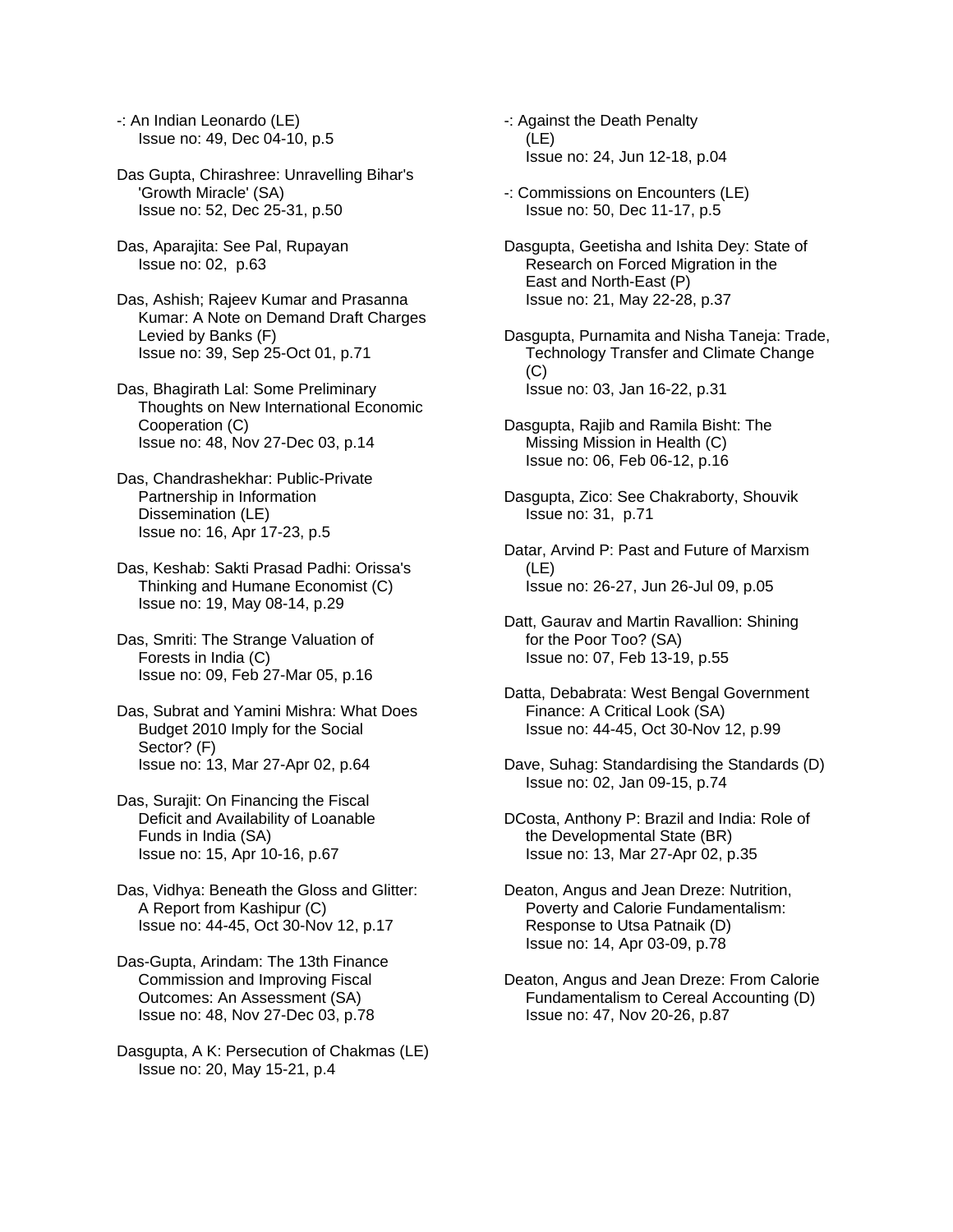Deepika, M G: Employee-Buy-Out and Participatory Management: The Case of Kanan Devan Hills Plantations Company (SA)

Issue no: 37, Sep 11-17, p.63

Deepshikha: Capitalism in Crisis and its Alternatives: A Conference Report (C) Issue no: 51, Dec 18-24, p.22

Democratising Economics: D'souza, Rohan (BR) Issue no: 37, Sep 11-17, p.34

Desai, Sonalde: Caste and Census: A Forward Looking Strategy (C) Issue no: 29, Jul 17-23, p.10

- -: The Other Half of the Demographic Dividend (C) Issue no: 40, Oct 02-08, p.12
- Deshmukh, Ranjit; Ashwin Gambhir and Girish Sant: Need to Realign India's National Solar Mission (SA) Issue no: 12, Mar 20-26, p.41
- Deshpande, Ashwini: Surveys and Perspectives in Development Economics (BR) Issue no: 11, Mar 13-19, p.31
- -: When the Data Tell a Different Story (BR) Issue no: 40, Oct 02-08, p.33
- Deshpande, G P: A Work of Erudition and Sympathy (BR) Issue no: 49, Dec 04-10, p.44
- Deshpande, S Chandrahas: S H Deshpande (LE) Issue no: 32, Aug 07-13, p.05
- Deshpande, Satish and Mary E John: The Politics of Not Counting Caste (P) Issue no: 25, Jun 19-25, p.39
- Devika, J: The Capabilities Approach in the Vernacular: The History in Kerala (SA) Issue no: 26-27, Jun 26-Jul 09, p.269
- -: Violence Against Women (BR) Issue no: 39, Sep 25-Oct 01, p.34
- Dey, Debojyoti: See Shunmugam, V Issue no: 39, p.4

Dey, Ishita: See Dasgupta, Geetisha Issue no: 21, , p.37

- Dey, Subhasish and Arjun Bedi: The National Rural Employment Guarantee Scheme in Birbhum (C) Issue no: 41, Oct 09-15, p.19
- Dhamija, Nidhi and Shashanka Bhide: Dynamics of Poverty in India: A Panel Data Analysis (SA) Issue no: 13, Mar 27-Apr 02, p.91
- Dhareshwar, Vivek: Politics, Experience and Cognitive Enslavement: Gandhi's Hind Swaraj (SA) Issue no: 12, Mar 20-26, p.51
- Dholakia, Archana R: A Comment on the Distribution Formula of the 13th Finance Commission (C) Issue no: 31, Jul 31-Aug 06, p.16
- -: Deficits and Recession: Role of Subnational Governments (D) Issue no: 42, Oct 16-22, p.75
- Dholakia, Ravindra H: See Jain, Pankaj S Issue no: 08, p.78
- Dhumatkar, Abhidha: The Indian Edison (SA) Issue no: 42, Oct 16-22, p.67
- Dias, Xavier: Bread, But Roses Too (BR) Issue no: 01, Jan 02-08, p.27
- Dick, Ruth Meinzen: See Palanisami, K Issue no: 26-27, p.183
- Divan, Shyam: Vanishing Ecosystems (BR) Issue no: 22, May 29-Jun 04, p.29
- Dixit, Shantanu: See Lele, Sharachchandra Issue no: 06, p.13
- Dogra, Bharat: Protect Dam Workers (LE) Issue no: 15, Apr 10-16, p.5
- Dreze, Jean and Reetika Khera: The BPL Census and a Possible Alternative (SA) Issue no: 09, Feb 27-Mar 05, p.54
- Dreze, Jean: See Deaton, Angus Issue no: 14, p.78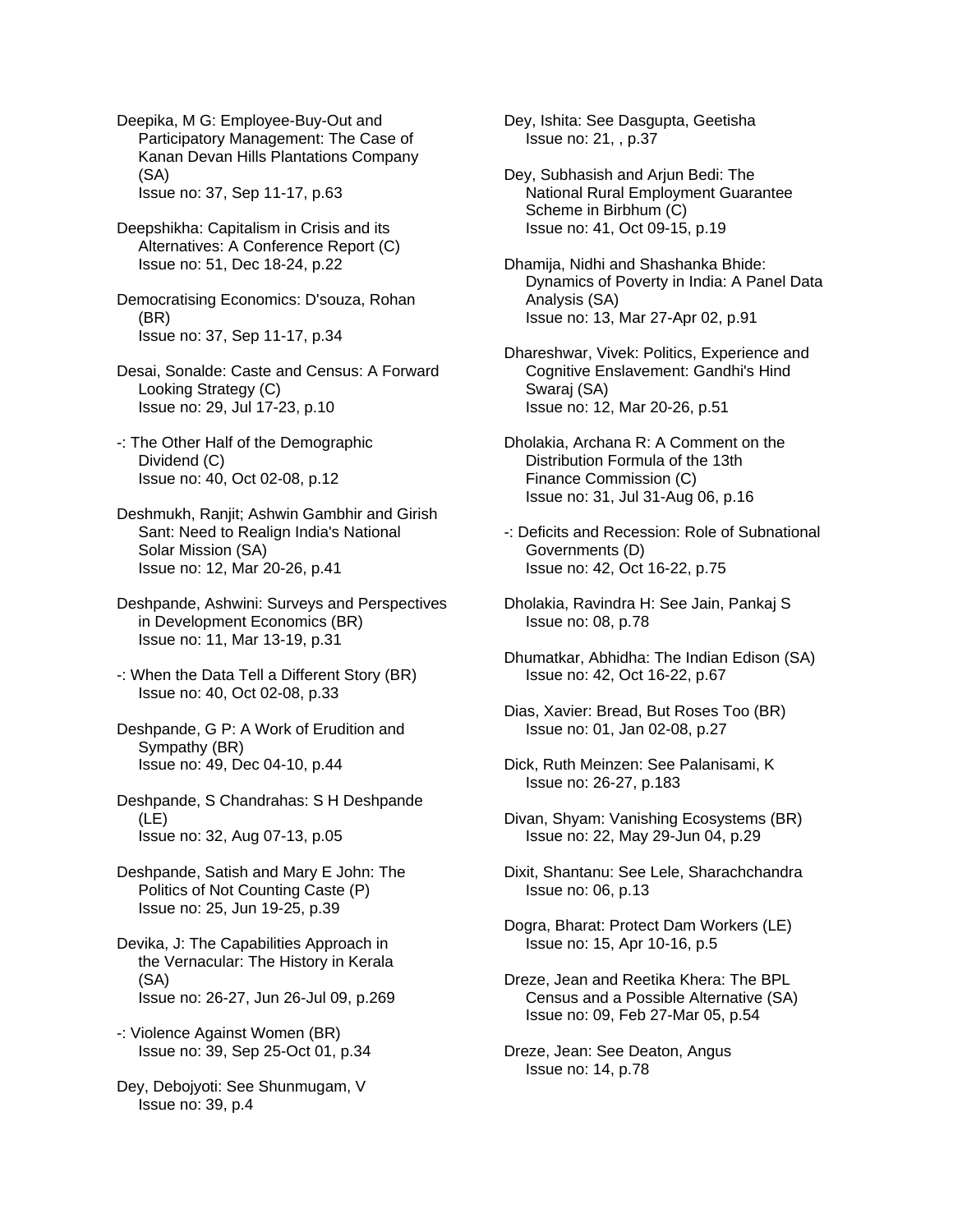-: See Deaton, Angus Issue no: 47, p.87

- DSouza, Mario: See Jayaraman, T Issue no: 01, p.13
- Dubash, Navroz K: See Lele, Sharachchandra Issue no: 06, p.13
- Dusche, Michael: Origins of Ethnic Nationalism in Germany and Repercussions in India (SA) Issue no: 22, May 29-Jun 04, p.37
- Dutt, Gautam: Reaching a Climate Agreement: Beyond the Copenhagen Accord (F) Issue no: 17, Apr 24-30, p.32
- Dutta, Madhumita: India's Forests and Neoliberal Fantasies of the State (BR) Issue no: 26-27, Jun 26-Jul 09, p.48
- Dutta, Puja; Stephen Howes and Rinku Murgai: Small but Effective: India's Targeted Unconditional Cash Transfers (SA) Issue no: 52, Dec 25-31, p.63
- Dwivedi, Divya: See Shaj Mohan Issue no: 36, p.41
- Eapen, Mridual: Sexual Harassment: Not Fitting the Bill (C) Issue no: 34, Aug 21-27, p.20
- -: What Do We Fear? (LE) Issue no: 17, Apr 24-30, p.5
- Engineer, Meher: See Adve, Nagraj Issue no: 40, p.15
- EPW Research Foundation: Base Rate Transition and Transparency Issues (MMR) Issue no: 34, Aug 21-27, p.26
- -: Hands-off Policy On the Exchange Rate (MMR) Issue no: 38, Sep 18-24, p.70
- -: Coming to Terms with Inflation (MMR) Issue no: 43, Oct 23-29, p.73
- -: India's Growth Story: Pre-and Post-Crisis (MMR) Issue no: 47, Nov 20-26, p.32
- -: Crunching the Liquidity Crunch (MMR) Issue no: 51, Dec 18-24, p.27
- Eswaraiah, G: Wages of Optimum Health (LE) Issue no: 26-27, Jun 26-Jul 09, p.05
- Farooqi, Farah: See Fazal, Tanweer Issue no: 14, p.5
- Fazal, Tanweer; Farah Farooqi and Adil Mehndi: Batla House Encounter (LE) Issue no: 14, Apr 03-09, p.5
- Feldman, Shelley; Stephen Biggs and Rajeswari S Raina: A Messy Confrontation of a Crisis in Agricultural Science (SA) Issue no: 03, Jan 16-22, p.66
- Ferreira, Arun: A Critical Appraisal of the Prevention of Torture Bill, 2010  $(C)$ Issue no: 21, May 22-28, p.10
- Forum against the Oppression of Women: Feminist Contributions from the Margins: Shifting Conceptions of Work and Performance of the Bar Dancers of Mumbai (RA) Issue no: 44-45, Oct 30-Nov 12, p.48
- Francis, Smitha: Foreign Direct Investment Concepts: Implications for Negotiations (F) Issue no: 22, May 29-Jun 04, p.31
- Gambhir, Ashwin: See Deshmukh, Ranjit Issue no: 12, p.41
- Ganneri, Namrata R: Saffron Schooling and the Gandhi Murder (BR) Issue no: 33, Aug 14-20, p.33
- Gaur, V K: See Narasimhan, T N Issue no: 30, p.20
- Gautham, Meenakshi and K M Shyamprasad: The 'Basic' Doctor for Rural India: A Failed Promise? (C) Issue no: 38, Sep 18-24, p.25
- Gavaskar, Mahesh: Mumbai's Shattered Mirror (C) Issue no: 07, Feb 13-19, p.17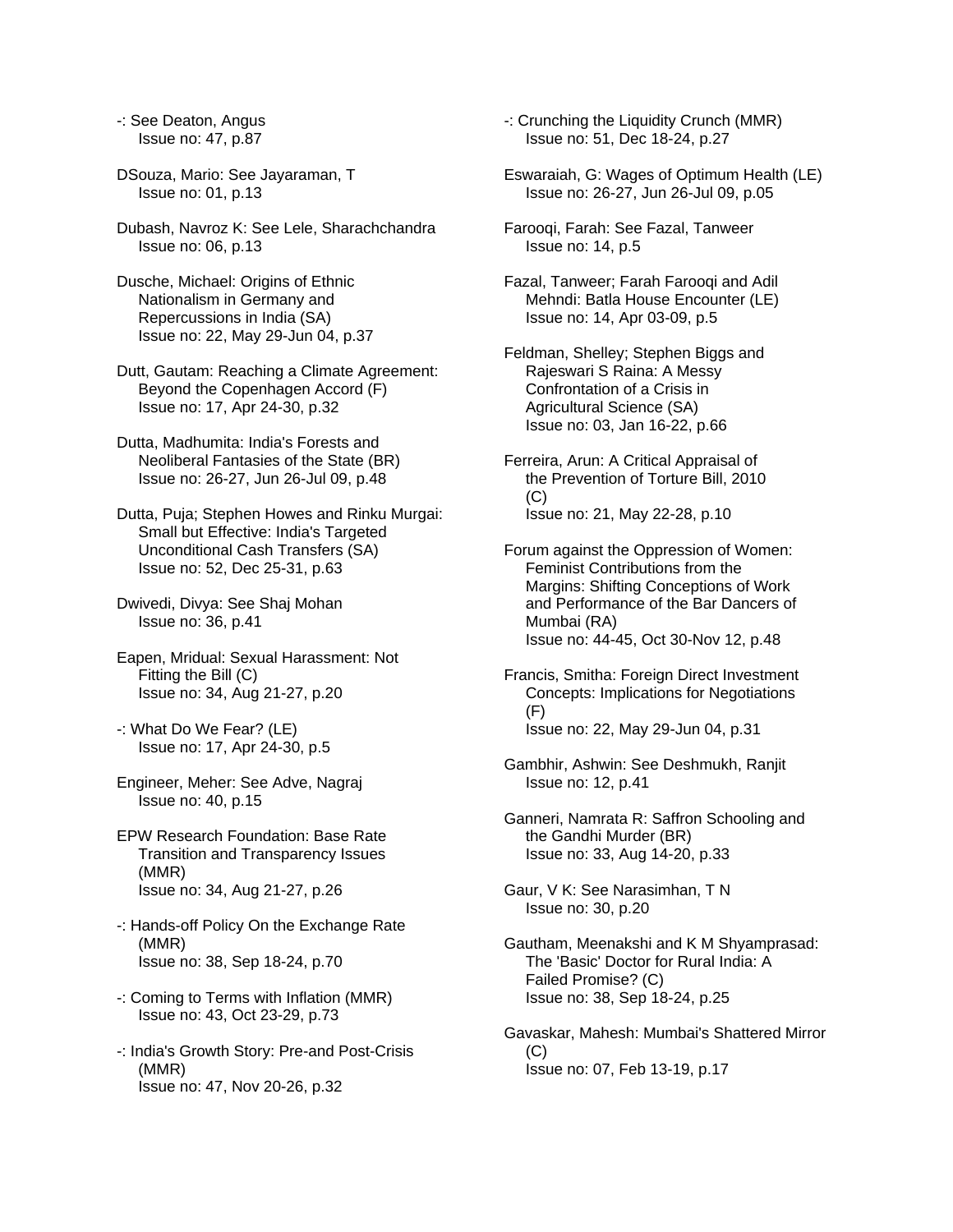- -: Social Science Writing in Marathi (C) Issue no: 36, Sep 04-10, p.22
- Gazdar, Haris: Democracy in Pakistan: The Chasm (C) Issue no: 22, May 29-Jun 04, p.10
- GDP: Correct Lines and the Unfurled Flag (F) Issue no: 03, Jan 16-22, p.18
- -: Thinking of Surve (C) Issue no: 36, Sep 04-10, p.15
- -: Selective Responses (F) Issue no: 46, Nov 13-19, p.10
- George, Annie; U Vindhya and Sawmya Ray: Sex Trafficking and Sex Work: Definitions, Debates and Dynamics - A Review of Literature (RA) Issue no: 17, Apr 24-30, p.64
- George, Shanti: The Researcher as also Devotee (BR) Issue no: 03, Jan 16-22, p.43
- George, Siby K: Development and the Other: On the Bearing of Egalitarian Sensibility on Development (SA) Issue no: 52, Dec 25-31, p.71
- George, Sobin: Hostel Schemes for Dalit Students: Continuing Exclusion (C) Issue no: 25, Jun 19-25, p.29
- George, Susan: Winnowing Urban Governance (BR) Issue no: 23, Jun 05-11, p.37
- Gerber, Julien-Francois: An Overview of Resistance against Industrial Tree Plantations in the Global South (C) Issue no: 41, Oct 09-15, p.30
- Ghandy, Kobad: Budget 2010-11: Where Has All the Money Gone? (C) Issue no: 14, Apr 03-09, p.25
- Ghildiyal, Sanjay: Moral Economy and the Indigo Movement (SA) Issue no: 08, Feb 20-26, p.67
- Ghose, Ajit K: Reinventing Development Economics (SA) Issue no: 42, Oct 16-22, p.41
- Ghosh, Anindita: Of Crime in Colonial Calcutta (BR) Issue no: 52, Dec 25-31, p.39
- Ghosh, Buddhadeb: Decentralisation: A Constitutional Mandate or Rhetoric? (D) Issue no: 38, Sep 18-24, p.83
- Ghosh, D N: Market Fundamentalism and Financial Crisis (BR) Issue no: 21, May 22-28, p.33
- Ghosh, Jayati: The Political Economy of Hunger in 21st Century India (P) Issue no: 44-45, Oct 30-Nov 12, p.33
- Ghosh, Nandini: Embodied Experiences: Being Female and Disabled (RA) Issue no: 17, Apr 24-30, p.58
- Ghosh, Nilabja: Higher Education in the Private Sector (LE) Issue no: 11, Mar 13-19, p.5
- Ghosh, Prabhat: See Tsujita, Yuko Issue no: 50, p.13
- Ghosh, Samir et al: Separation of Public Debt from RBI (LE) Issue no: 07, Feb 13-19, p.4
- Ghosh, Sancheeta and K S James: Levels and Trends in Caesarean Births: Cause for Concern? (C) Issue no: 05, Jan 30-Feb 05, p.19
- Ghoshroy, Subrata: The New START Treaty: A Real Step Towards Disarmament or a Dead End? (C) Issue no: 18, May 01-07, p.18
- Gidadhubli, R G: Russia: Social Impact of Economic Crisis (C) Issue no: 11, Mar 13-19, p.27
- -: Turmoil in Kyrgyzstan: Power Play of Vested Interests (C) Issue no: 28, Jul 10-16, p.27
- Giordano, Mark: See Palanisami, K Issue no: 26-27, p.183
- Goenka, Debi and Gautam S Patel: The Plane Truth (C) Issue no: 37, Sep 11-17, p.19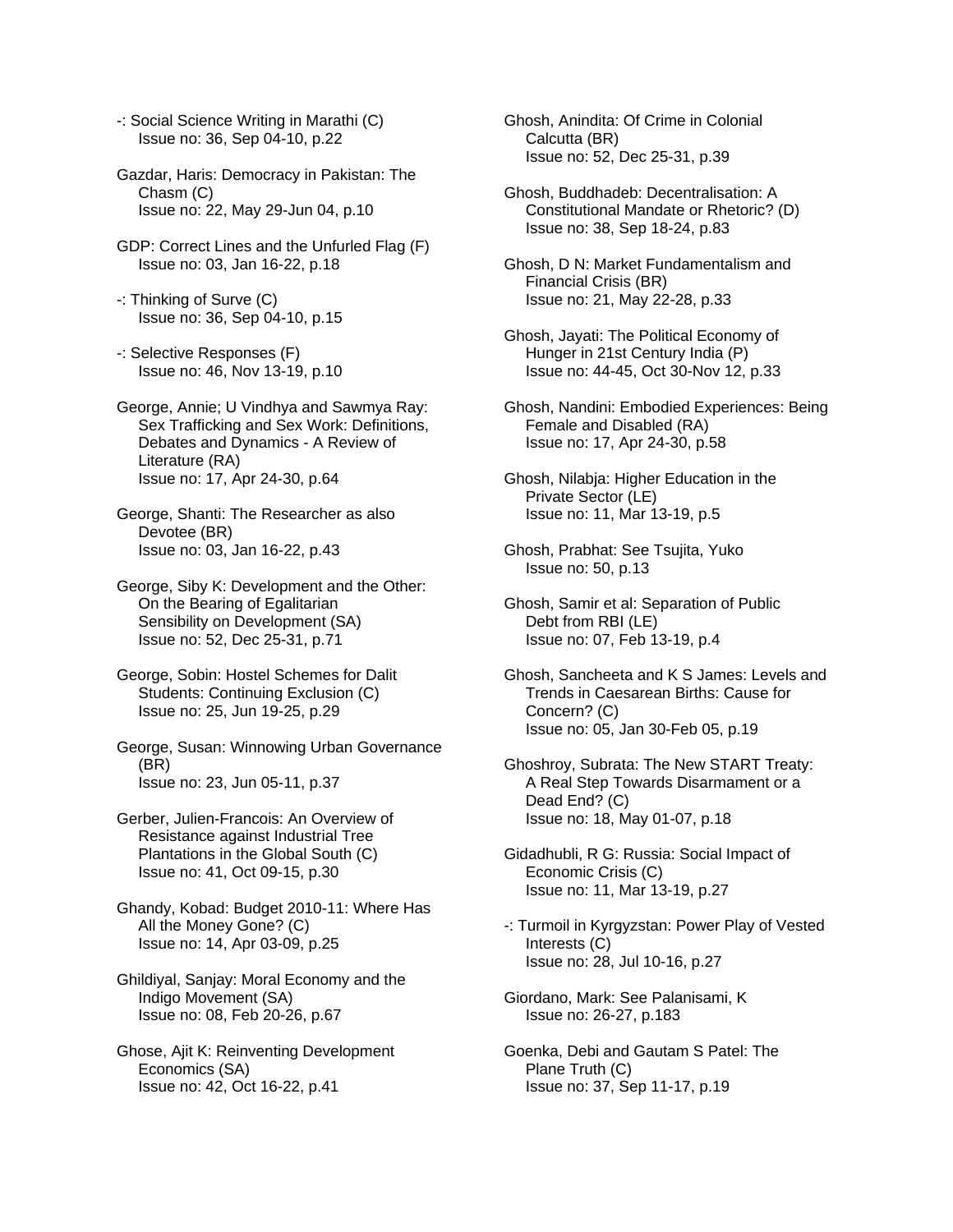Gohain, Hiren: On `Swadhin Assam' (LE) Issue no: 04, Jan 23-29, p.4

- -: Positions on Assam History (P) Issue no: 08, Feb 20-26, p.37
- -: Working for Peace in Assam (LE) Issue no: 26-27, Jun 26-Jul 09, p.04
- -: Beyond the Naga Perspective (LE) Issue no: 34, Aug 21-27, p.4
- -: Skirting the Issue (LE) Issue no: 36, Sep 04-10, p.4
- -: Danger of Unilateralism (LE) Issue no: 40, Oct 02-08, p.4
- -: Livelihood Losses and National Gains (D) Issue no: 51, Dec 18-24, p.79
- Gonsalves, Colin: The Bhopal Catastrophe: Politics, Conspiracy and Betrayal (P) Issue no: 26-27, Jun 26-Jul 09, p.68
- -: Judicial Failure on Land Acquisition for Corporations (P) Issue no: 32, Aug 07-13, p.37
- Gonsalves, Vernon: Shahid Azmi (LE) Issue no: 19, May 08-14, p.4
- Gopal, Meena: See Sabala Issue no: 17, p.43
- Gopalakrishnan, Shankar: Blame the Forest Management System (F) Issue no: 49, Dec 04-10, p.32
- Gopinath, Tulasi: See Saran, Prashant Issue no: 02, p.54
- Goswami, Rahul: India's Mobility Merchants (F) Issue no: 09, Feb 27-Mar 05, p.40
- -: The Food Industry in India and its Logic (C) Issue no: 41, Oct 09-15, p.15
- Gowda, Chandan: Advance Mysore!: The Cultural Logic of a Developmental State (SA) Issue no: 29, Jul 17-23, p.88
- Gowda, Chandan: Many Lohias? Appropriations of Lohia in Karnataka (F) Issue no: 40, Oct 02-08, p.78
- Goyal, Arun: R K Roy (LE) Issue no: 41, Oct 09-15, p.5
- Goyal, Ashima: Assessing the Fiscal Capacity of Indian Governments (F) Issue no: 13, Mar 27-Apr 02, p.46
- -: Regulatory Structure for Financial Stability and Development (SA) Issue no: 39, Sep 25-Oct 01, p.51
- Goyal, Sangeeta: See Pandey, Priyanka Issue no: 24, p.75
- GPD: Awards for the Asking? (F) Issue no: 06, Feb 06-12, p.10
- -: The Decaying Words? (F) Issue no: 11, Mar 13-19, p.11
- -: The A B (or C) of Literature (F) Issue no: 16, Apr 17-23, p.10
- -: Coalition of the Hard and Soft (F) Issue no: 23, Jun 05-11, p.10
- -: Pride and Prejudice in Maratha Country (F) Issue no: 31, Jul 31-Aug 06, p.10
- Gubbi, Sanjay: Are Conservation Funds Degrading Wildlife Habitats? (C) Issue no: 26-27, Jun 26-Jul 09, p.22
- Guha, Ramachandra: The Loss and Recovery of Intellectual Bilingualism (D) Issue no: 04, Jan 23-29, p.70
- -: Hedonist of the Mind (BR) Issue no: 34, Aug 21-27, p.33
- -: Tapas Majumdar (LE) Issue no: 51, Dec 18-24, p.5
- -: See Sundar, Nandini Issue no: 21, p.05
- Gujja, Biksham; K J Joy and Suhas Paranjape: Babhli Water Conflict: Less Water, More Politics (C) Issue no: 31, Jul 31-Aug 06, p.12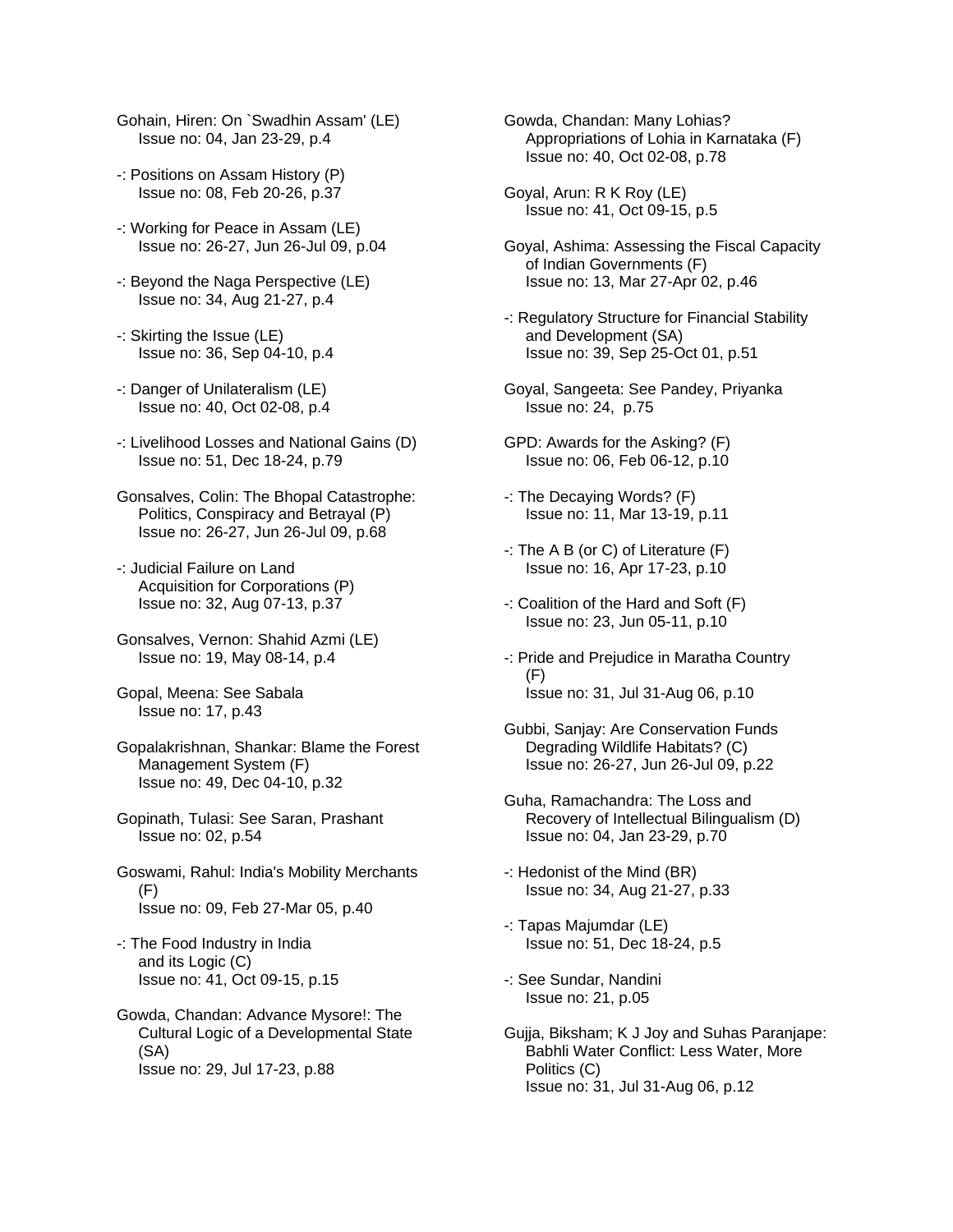- Gupta, Anupam: Dissecting the Ayodhya Judgment (F) Issue no: 50, Dec 11-17, p.33
- Gupta, Ashish: See Basu, Moushumi Issue no: 41, p.4
- Gupta, Asish and Moushumi Basu: Maoist Massacre in Bihar (LE) Issue no: 09, Feb 27-Mar 05, p.4
- -: Denunciation of Indiscriminate Killings (LE) Issue no: 21, May 22-28, p.05
- -: Gyaneshwari Express Sabotage I (LE) Issue no: 23, Jun 05-11, p.04
- -: The Disappeared of Kashmir (LE) Issue no: 25, Jun 19-25, p.05
- -: When Will the State Learn? (LE) Issue no: 38, Sep 18-24, p.04
- Gupta, Asish and Kranti Chaitanya: Unlawful Activities (Prevention) Act (LE) Issue no: 32, Aug 07-13, p.04
- Gupta, Asish: See Basu, Moushumi Issue no: 15, p.4
- -: See Basu, Moushumi Issue no: 28, p.04
- -: See Basu, Moushumi Issue no: 37, p.5
- : See Basu, Moushumi Issue no: 52, p.5
- -: See Kranti Issue no: 03, p.4
- Gupta, Charu: Pluralities of Voices (BR) Issue no: 51, Dec 18-24, p.36
- Gupta, Latika: Language, Cinema and State: A Gender Perspective (D) Issue no: 23, Jun 05-11, p.86
- Gupta, Madhvi and Pushkar: Ethnic Diversity and the Demand for Public Goods: Interpreting the Evidence (SA) Issue no: 43, Oct 23-29, p.64
- Gupta, Monica Das et al: How Might India's Public Health Systems be Strengthened? Lessons from Tamil Nadu (SA) Issue no: 10, Mar 06-12, p.46
- Gupta, Smita: Searching for a Third Way in Dantewada (C) Issue no: 16, Apr 17-23, p.12
- Gupta, Vikas: Semester System for Undergraduates: a Critique (C) Issue no: 09, Feb 27-Mar 05, p.18
- Gurumurthy, R: Japanese Investment (LE) Issue no: 12, Mar 20-26, p.4
- -: Backing the Greenback (LE) Issue no: 22, May 29-Jun 04, p.05
- Guruswamy, Menaka: Integration of the Army and New Constitutionalism in Nepal (C) Issue no: 09, Feb 27-Mar 05, p.28
- Guruswamy, Menaka and Aditya Singh: Accessing Injustice: The Gram Nyayalayas Act, 2008 (C) Issue no: 43, Oct 23-29, p.16
- Gutam, S et al: Open Access: Making Science Research Accessible (C) Issue no: 47, Nov 20-26, p.19
- Haidar, Salman: Nehru and the Shaping of India's Foreign Policy (BR) Issue no: 20, May 15-21, p.35
- Hany Babu, M T: The Curious Case of OBC Reservations (C) Issue no: 47, Nov 20-26, p.15
- Haragopal, G: The Telangana People's Movement: The Unfolding Political Culture (SA) Issue no: 42, Oct 16-22, p.51
- Harris, Nigel: Immigration and State Power (C) Issue no: 05, Jan 30-Feb 05, p.8
- Harriss, John; J Jeyaranjan and K Nagaraj: Land, Labour and Caste Politics in Rural Tamil Nadu in the 20th Century: Iruvelpattu (1916-2008) (SA) Issue no: 31, Jul 31-Aug 06, p.47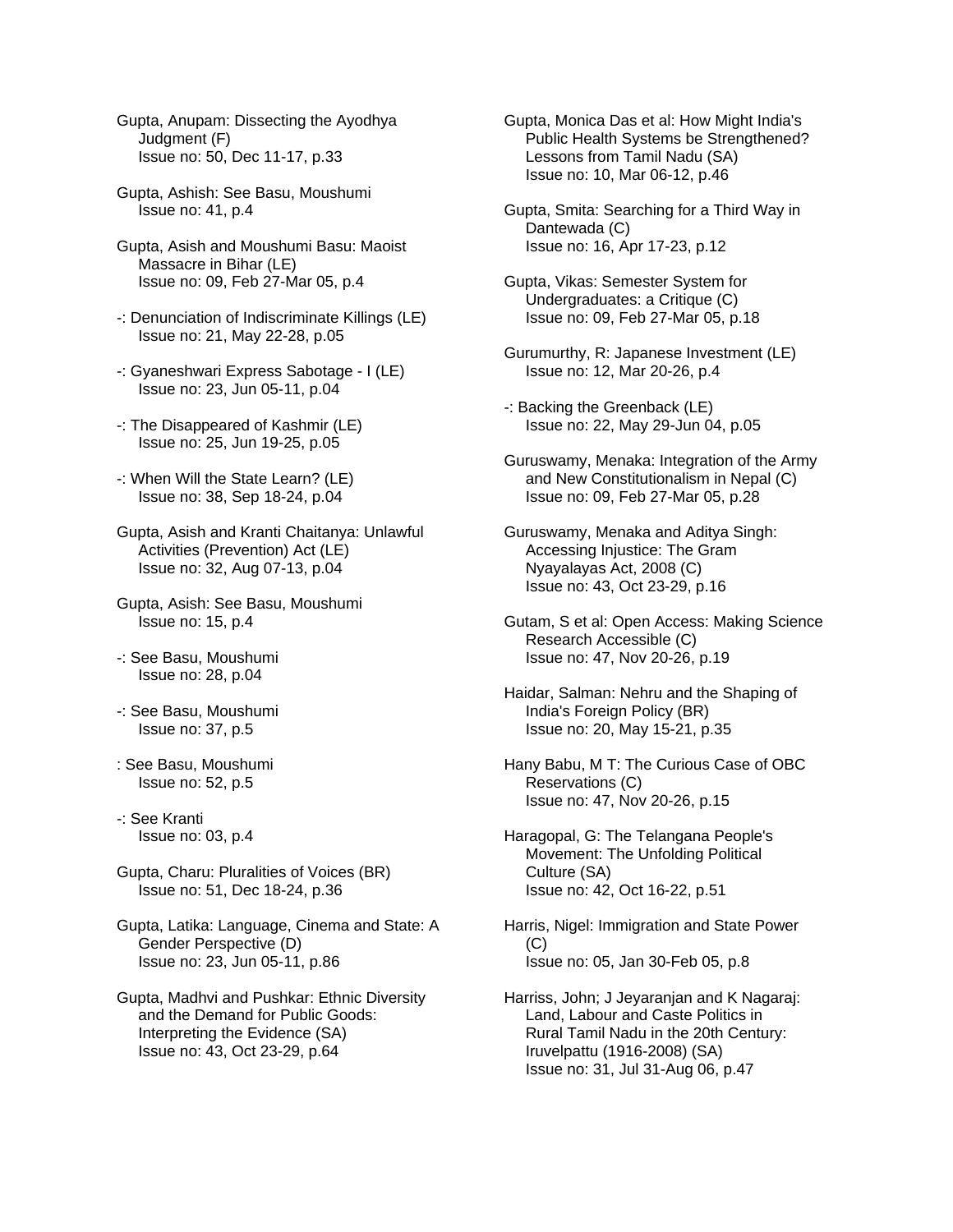Hatekar, Neeraj: NCHER and State Universities: An Exercise in Redundancy  $(C)$ Issue no: 16, Apr 17-23, p.15

Hay, Katherine and Ratna M Sudarshan: Making Research Matter in South Asia (C) Issue no: 03, Jan 16-22, p.34

Hegde, Sasheej: The Call of Difference: Agency, Subalternity and Beyond (D) Issue no: 33, Aug 14-20, p.82

- -: In Memoriam: Satish Saberwal (C) Issue no: 47, Nov 20-26, p.26
- Hensman, Rohini: Sri Lanka Becomes a Dictatorship (P) Issue no: 41, Oct 09-15, p.41
- Heredia, Rudolf C: Remembering is Togetherness (BR) Issue no: 06, Feb 06-12, p.32
- Himanshu: Towards New Poverty Lines for India (SA) Issue no: 01, Jan 02-08, p.38
- -: Missing Millennium Goals (BR) Issue no: 24, Jun 12-18, p.39
- Hoenig, Patrick: Totem and Taboo: The Case for a Secession Clause in the Indian Constitution (SA) Issue no: 39, Sep 25-Oct 01, p.43
- Horvitz, Robert: See Mehta, Arun Issue no: 09, p.26
- Howes, Stephen: See Dutta, Puja Issue no: 52, p.63
- Hulbert, Matthew: See Brutsch, Christian Issue no: 39, p.15
- Hussain, Meher Fatima: Filling Historical Gaps (BR) Issue no: 46, Nov 13-19, p.48
- Hutchison, Michael M; Rajeshwari Sengupta and Nirvikar Singh: Estimating a Monetary Policy Rule for India (SA) Issue no: 38, Sep 18-24, p.67

Ibrahim, Farhana: Lesson from the Past (BR) Issue no: 38, Sep 18-24, p.34

- Independent Women's Initiative for Justice et al: Shopian Provocation (LE) Issue no: 40, Oct 02-08, p.5
- Indira Devi P: Pesticides in Agriculture A Boon or a Curse? A Case Study of Kerala (RA) Issue no: 26-27, Jun 26-Jul 09, p.199
- Iqbal, Iftekhar: Post-Colonial Bureaucracy and the Subalterns (BR) Issue no: 25, Jun 19-25, p.35
- Islam, Nurul: The Army, UN Peacekeeping Mission and Democracy in Bangladesh (SA) Issue no: 29, Jul 17-23, p.77
- Iyer, Ramaswamy R: Not Mere Quibbles (LE) Issue no: 03, Jan 16-22, p.4
- -: Pakistan's Questionable Move on Water (C) Issue no: 13, Mar 27-Apr 02, p.10
- -: On the Indus Waters: A Response (D) Issue no: 21, May 22-28, p.115
- Iyer, V R Krishna et al: Hope of a Fresh Initiative (LE) Issue no: 21, May 22-28, p.05
- -: On the UIDAI (LE) Issue no: 43, Oct 23-29, p.5
- Jadhav, Keshav Rao: Backwardisation of Telangana (C) Issue no: 13, Mar 27-Apr 02, p.15
- -: Lohia's Contribution to Socialist Politics in India (C) Issue no: 40, Oct 02-08, p.25
- Jaffrelot, Christophe: Abhinav Bharat, the Malegaon Blast and Hindu Nationalism: Resisting and Emulating Islamist Terrorism (SA) Issue no: 36, Sep 04-10, p.51
- Jain, Anrudh K: Janani Suraksha Yojana and the Maternal Mortality Rate (C) Issue no: 11, Mar 13-19, p.15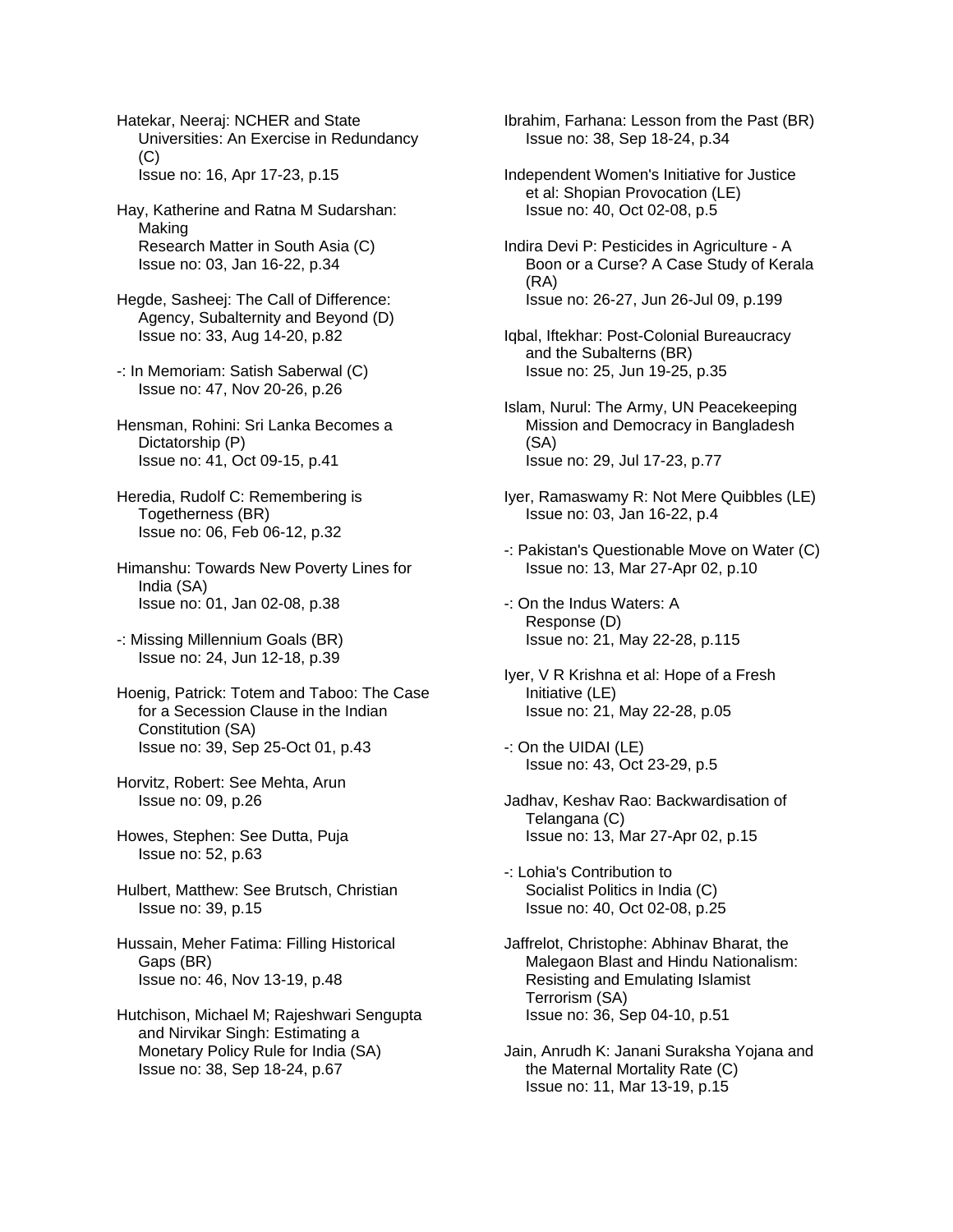- Jain, Devaki: Letting Go: Remembering K N Raj (LE) Issue no: 08, Feb 20-26, p.4
- -: Yojana Bhavan and 'Public Reasoning' (LE) Issue no: 52, Dec 25-31, p.4
- Jain, Manish and Sadhana Saxena: Politics of Low Cost Schooling and Low Teacher Salary (D) Issue no: 18, May 01-07, p.79
- Jain, Pankaj S and Ravindra H Dholakia: Right to Education Act and Public-Private Partnership (D) Issue no: 08, Feb 20-26, p.78
- Jain, Ravindra K: Anjan Ghosh (LE) Issue no: 24, Jun 12-18, p.04
- Jain, Tarun: Caste, Education and the Job Market (BR) Issue no: 09, Feb 27-Mar 05, p.35
- Jairath, Vasundhara: Writing Resistance, Revisiting Ruptures (F) Issue no: 36, Sep 04-10, p.75
- -: Resisting What? (LE) Issue no: 48, Nov 27-Dec 03, p.4
- James, K S: See Ghosh, Sancheeta Issue no: 05, p.19
- Jamwal, Anuradha Bhasin: Fuelling the Rage in Kashmir (C) Issue no: 28, Jul 10-16, p.13
- Jayadev, Arjun: Financial Reform in the US: A Brief Overview (C) Issue no: 28, Jul 10-16, p.17
- Jayaraj, D and S Subramanian: A Chakravarty-D'Ambrosio View of Multidimensional Deprivation: Some Estimates for India (SA) Issue no: 06, Feb 06-12, p.53
- Jayaram, N: Revisiting the City: The Relevance of Urban Sociology Today (SA) Issue no: 35, Aug 28-Sep 03, p.50
- Jayaram, T: See Sanwal, Mukul Issue no: 33, p.9
- Jayaraman, T; Tejal Kanitkar and Mario DSouza: Deconstructing the Climate Blame Game (C) Issue no: 01, Jan 02-08, p.13
- Jayasankar, K P: See Monteiro, Anjali Issue no: 29, p.19
- Jayasuriya, Kanishka: The Strange Death of the International Liberal Order (SA) Issue no: 23, Jun 05-11, p.75
- Jeffery, Patricia and Roger Jeffery: Polio in North India: What Next? (C) Issue no: 15, Apr 10-16, p.23
- Jeffery, Roger: See Jeffery, Patricia Issue no: 15, p.23
- Jejeebhoy, Shireen et al: Measuring Agency among Unmarried Young Women and Men (SA) Issue no: 30, Jul 24-30, p.56
- Jeyaranjan, J: See Harriss, John Issue no: 31, p.47
- Jha, Praveen and Pooja Parvati: Right to Education Act 2009: Critical Gaps and Challenges (C) Issue no: 13, Mar 27-Apr 02, p.20
- Jha, Rajiv: The Analytics of the Agriculture-Industry Relationship in a Closed Economy: A Case Study of India (SA) Issue no: 17, Apr 24-30, p.94
- Jha, Ravinder: Prices of New Pharmaceuticals in India: a Cross Section Study (SA) Issue no: 10, Mar 06-12, p.71
- Jha, Sourish: Process Betrays the Spirit: Forest Rights Act in Bengal (C) Issue no: 33, Aug 14-20, p.24
- Jhabvala, Renana and Guy Standing: Targeting to the `Poor': Clogged Pipes and Bureaucratic Blinkers (SA) Issue no: 26-27, Jun 26-Jul 09, p.239
- Jodhka, Surinder S: Dalits in Business: Self-Employed Scheduled Castes in North-West India (SA) Issue no: 11, Mar 13-19, p.41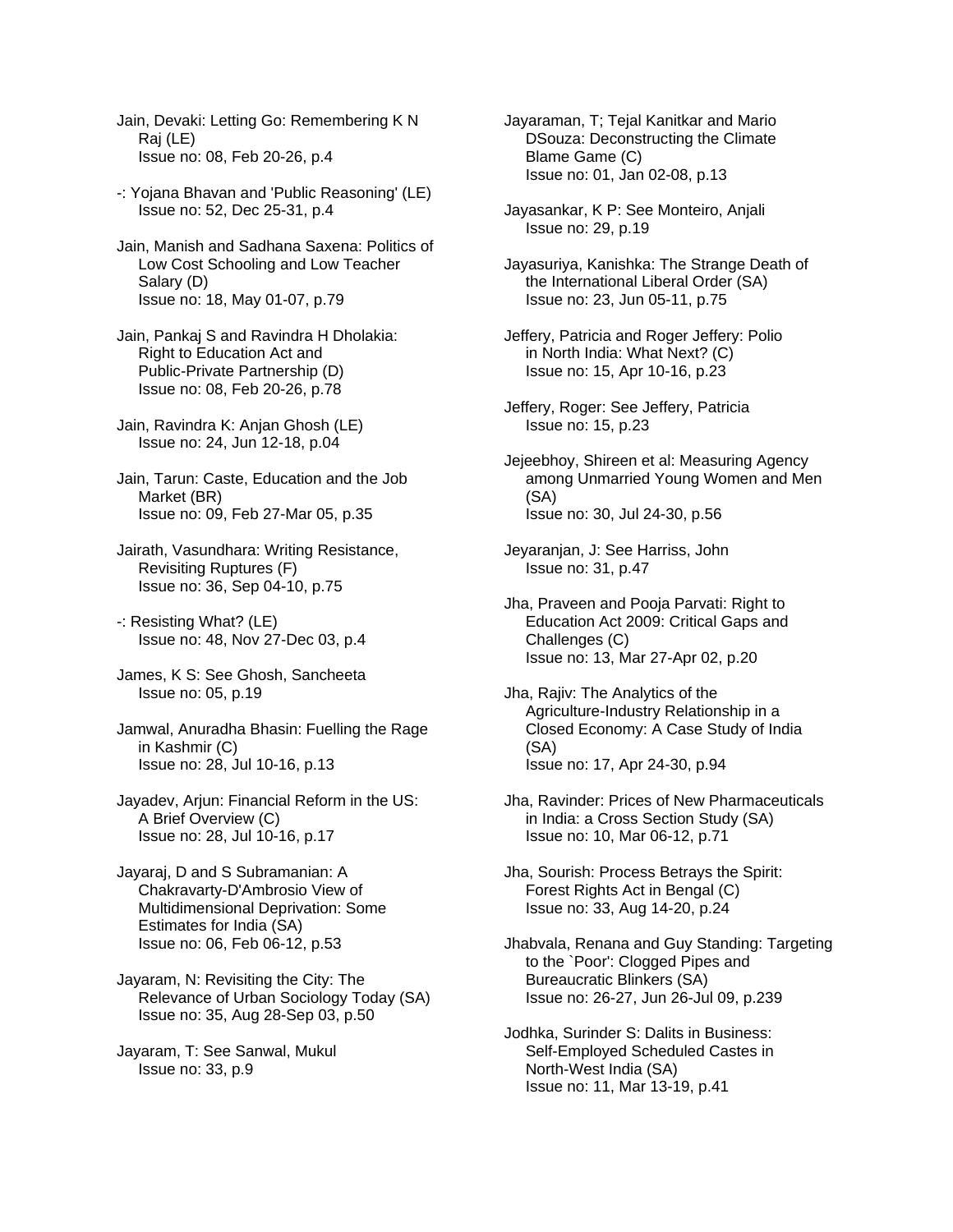Jodhka, Surinder S and Ghanshyam Shah: Comparative Contexts of Discrimination: Caste and Untouchability in South Asia (SA)

Issue no: 48, Nov 27-Dec 03, p.99

- John, Mary E: See Deshpande, Satish Issue no: 25, p.39
- John, T Jacob: Is India Ready for an Overhaul in Healthcare? (C) Issue no: 20, May 15-21, p.14
- Johnson, David T: India's Lethal Lottery (C) Issue no: 30, Jul 24-30, p.19
- Jose, A V: Early Days of the Centre for Development Studies (F) Issue no: 11, Mar 13-19, p.71
- Jose, Sunny and K Navaneetham: Social Infrastructure and Women's Undernutrition (SA) Issue no: 13, Mar 27-Apr 02, p.83
- Joshi, Devin and Neha Navlakha: Social Democracy in Sweden (SA) Issue no: 47, Nov 20-26, p.73
- Joy, K J: See Gujja, Biksham Issue no: 31, p.12
- Junaid, Mohamad: Elephant in the Room (D) Issue no: 50, Dec 11-17, p.94
- Kabir, Ananya Jahanara: The Burga Ban (C) Issue no: 37, Sep 11-17, p.16
- -: Multivocality of Partition (BR) Issue no: 50, Dec 11-17, p.22
- Kadekodi, Gopal K: The Health of Mining and Wealth of Miners (C) Issue no: 30, Jul 24-30, p.14
- Kadirgamar, Ahilan: State Power, State Patronage and Elections in Sri Lanka (C) Issue no: 02, Jan 09-15, p.21
- -: Classes, States and the Politics of the Tamil Diaspora (C) Issue no: 31, Jul 31-Aug 06, p.23
- Kak, Sanjay: What Are Kashmir's Stone Pelters Saying to US? (C) Issue no: 37, Sep 11-17, p.12
- -: The Bauxite Mountains of Orissa (BR) Issue no: 38, Sep 18-24, p.30
- Kalita, Gunajit: See Rajiv Kumar Issue no: 10, p.16
- Kalyan Shankar, V and Rohini Sahni: Is There a Twist in the Tale? Reinterpreting Economic Ascendancies through a Geographic Lens (SA) Issue no: 01, Jan 02-08, p.55
- Kamal, Amritashva: Factual Inaccuracies (LE) Issue no: 30, Jul 24-30, p.04
- Kamath, Rajalaxmi; Arnab Mukherji and Maria Sandstrom: Accessing Institutional Finance: A Demand Side Story for Rural India (SA) Issue no: 37, Sep 11-17, p.56
- Kanitkar, Tara: See Radkar, Anjali Issue no: 39, p.23
- Kanitkar, Tejal: See Jayaraman, T: Issue no: 01, p.13
- Kannabiran, Kalpana: Important Similarities, Strange Differences: Caste, Race and Durban (BR) Issue no: 28, Jul 10-16, p.38
- Kannabiran, Kalpana et al: On the Telangana Trail (SA) Issue no: 13, Mar 27-Apr 02, p.69
- Kannan, K P: K N Raj and the Centre for Development Studies: a Tribute (F) Issue no: 11, Mar 13-19, p.73
- Kanth, D Ravi: Climate Finance: Already in Trouble (C) Issue no: 38, Sep 18-24, p.17
- Kapoor, Mastram: Rammanohar Lohia (LE) Issue no: 44-45, Oct 30-Nov 12, p.4
- Kapoor, Satish K: Factual Errors (LE) Issue no: 52, Dec 25-31, p.5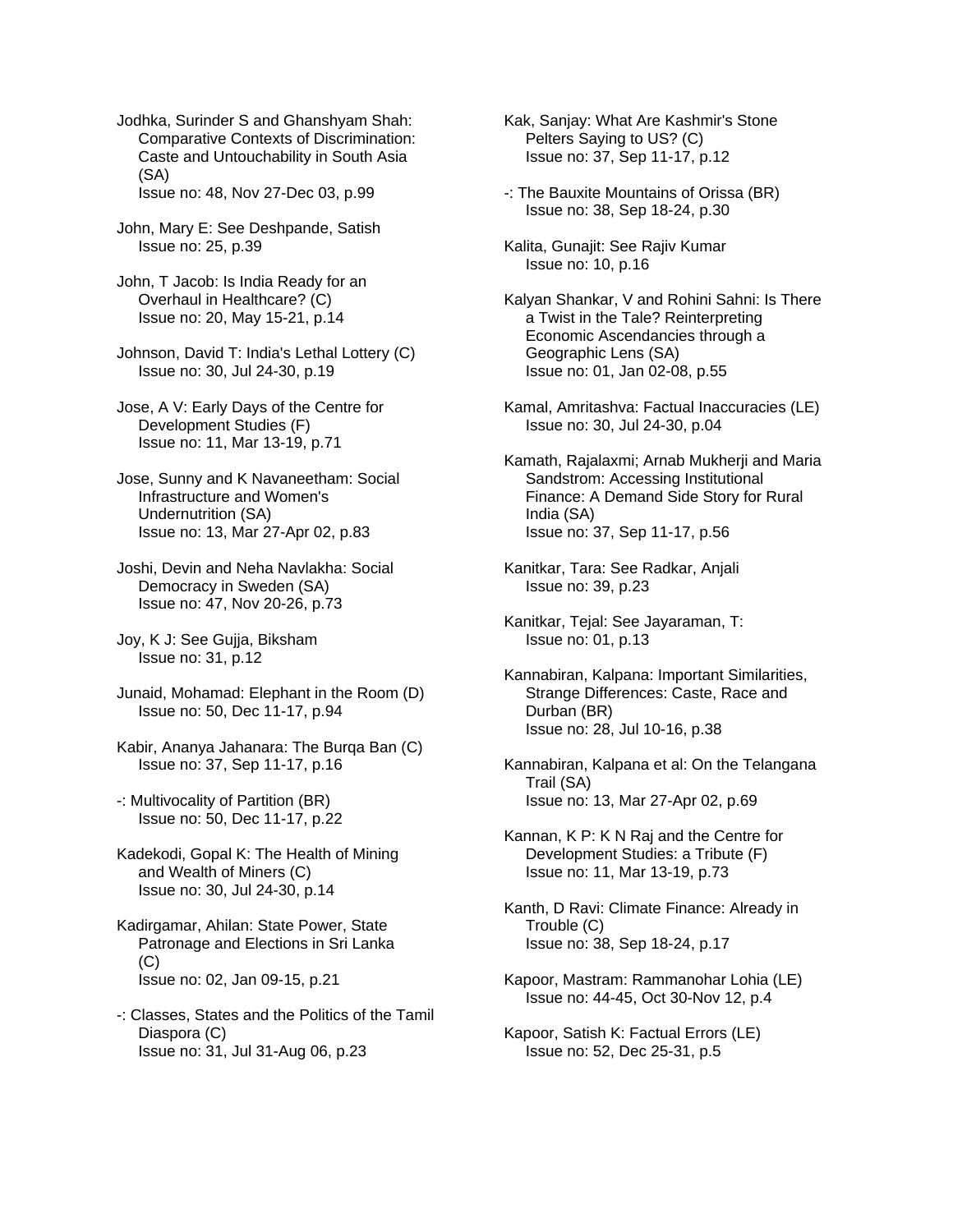Kapur, Anu: The Value of Place Names in India (SA) Issue no: 26-27, Jun 26-Jul 09, p.410

Kapur, Devesh; Chandra Bhan Prasad; Lant Pritchett and D Shyam Babu: Rethinking Inequality: Dalits in Uttar Pradesh in the Market Reform Era (SA) Issue no: 35, Aug 28-Sep 03, p.39

Kar, Dev and Devon Cartwright-Smith: No Cause for Comfort (LE) Issue no: 17, Apr 24-30, p.4

Kathuria, Rajat and Subhasis Bera: Issues of Competition in the Indian Server Market (SA) Issue no: 35, Aug 28-Sep 03, p.58

Kathuria, Vinish; Rajesh Raj S N and Kunal Sen: Organised versus Unorganised Manufacturing Performance in the Post-Reform Period (SA) Issue no: 24, Jun 12-18, p.55

Kaur, Ravinder: Bengali Bridal Diaspora: Marriage as a Livelihood Strategy (C) Issue no: 05, Jan 30-Feb 05, p.16

-: Khap Panchayats, Sex Ratio and Female Agency (C) Issue no: 23, Jun 05-11, p.14

Kaushal, Akshat: See Thakurta, Paranjoy Guha Issue no: 49, p.49

Kavi Kumar, K S; Priya Shyamsundar and A Arivudai Nambi: Economics of Climate Change Adaptation in India (C) Issue no: 18, May 01-07, p.25

Keiko, Yamada: Origin and Historical Evolution of the Identity of Modern Telugus (SA) Issue no: 34, Aug 21-27, p.57

Kesava Kumar, P: Popular Culture and Ideology: the Phenomenon of Gaddar (SA) Issue no: 07, Feb 13-19, p.61

Khadria, Binod: Remembering Tapas Majumdar (C) Issue no: 46, Nov 13-19, p.21

Khanna, Sushil: Growth and Crisis in Pakistan's Economy (P) Issue no: 51, Dec 18-24, p.39

Khatkhate, Deena: Trajectory of a Life in Political Economy (RA) Issue no: 30, Jul 24-30, p.27

-: Error in Fact and Naivete (LE) Issue no: 34, Aug 21-27, p.5

Khera, Reetika: See Dreze, Jean Issue no: 09, p.54

Khor, Martin: The Real Tragedy of Copenhagen (C) Issue no: 01, Jan 02-08, p.10

-: Complex Implications of the Cancun Climate Conference (F) Issue no: 52, Dec 25-31, p.10

Kikon, Dolly: Beyond an Insider's Perspective (LE) Issue no: 36, Sep 04-10, p.5

Kingdon, Geeta Gandhi and Vandana Sipahimalani-rao: Para-Teachers in India: Status and Impact (SA) Issue no: 12, Mar 20-26, p.59

Kodandaram, M: To Remember Balagopal is to Remember Our Own Humanness (C) Issue no: 03, Jan 16-22, p.37

Kodoth, Praveena: Essays on Politics, Matriliny and the Media in Kerala (BR) Issue no: 46, Nov 13-19, p.45

Kohli, Kanchi: See Menon, Manju Issue no: 26-27, p.18

Kohli, Renu: Supervising the Regulators? (F) Issue no: 15, Apr 10-16, p.10

-: Managing Capital Flows, c.2010: Policy Options for India (F) Issue no: 46, Nov 13-19, p.40

Komath, Rajesh and Roshni Padmanabhan: E-grantz for Dalit Students (LE) Issue no: 50, Dec 11-17, p.5

Koshy, Ninan: Averting Total Collapse: The NPT Review Conference (C) Issue no: 35, Aug 28-Sep 03, p.21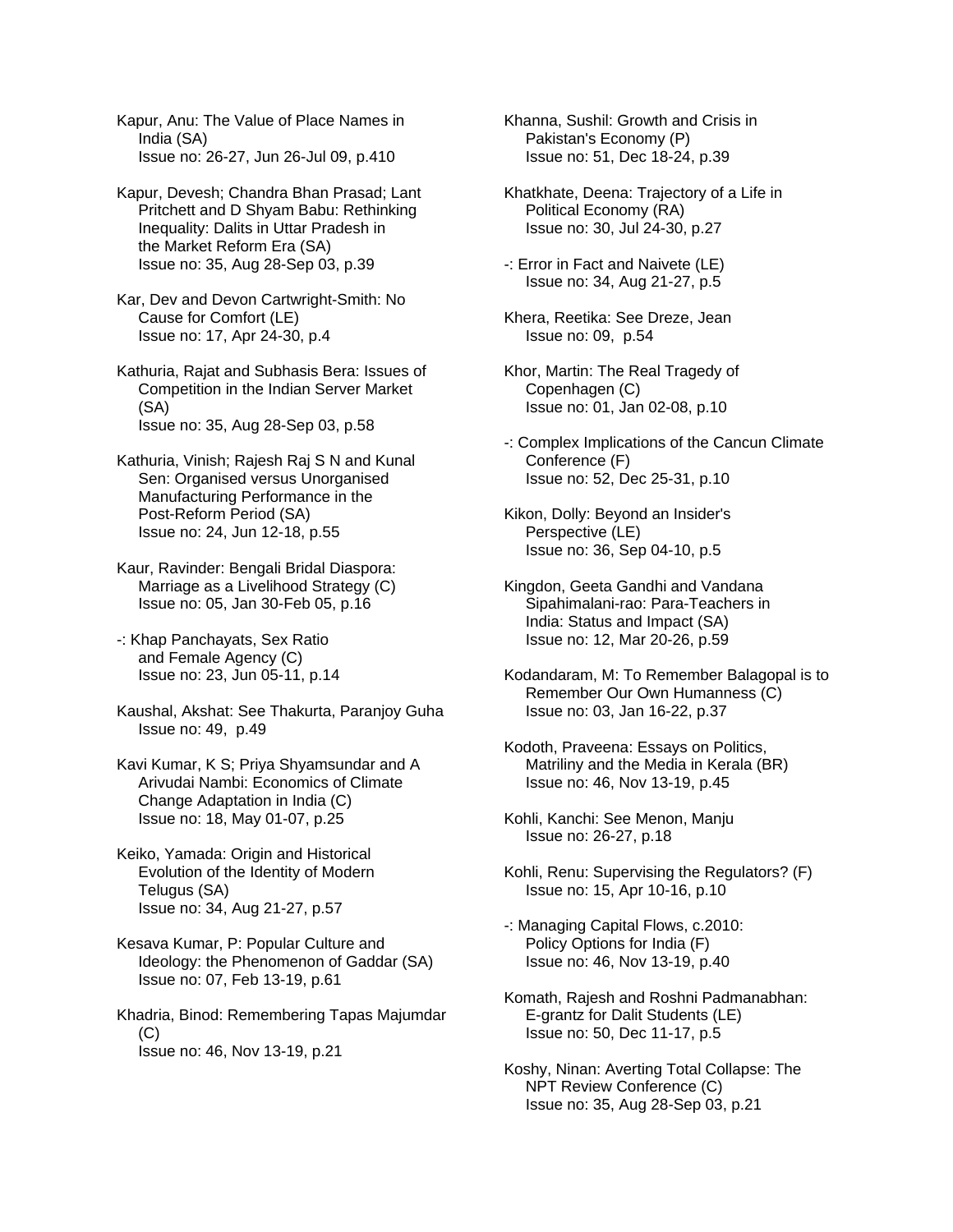Kothari, Jayna: The UN Convention on Rights of Persons with Disabilities: An Engine for Law Reform in India (SA) Issue no: 18, May 01-07, p.65

Kothiyal, Tanuja: Understanding Change in Medieval India (BR) Issue no: 44-45, Oct 30-Nov 12, p.26

- -: Understanding Change in Medieval India (BR) Issue no: 44-45, Oct 30-Nov 12, p.26
- Kranti; Nigreichon and Asish Gupta: Mockery of Justice (LE) Issue no: 03, Jan 16-22, p.4
- Krishan, Shri: See Acharya, Pritish Issue no: 51, p.71
- Krishna Kumar: Schools of War and the Scholar's Dilemma (BR) Issue no: 01, Jan 02-08, p.25
- -: Culture, State and Girls: An Educational Perspective (SA) Issue no: 17, Apr 24-30, p.75
- -: Burqa: More than a Symbol (LE) Issue no: 35, Aug 28-Sep 03, p.4
- Krishnamurty, J: K N Raj and the Delhi School (F) Issue no: 11, Mar 13-19, p.67
- Krishnan, P S: Understanding the Backward Classes of Muslim Society (F) Issue no: 34, Aug 21-27, p.46
- Krishnan, Shekhar: Micro History of Mumbai (BR) Issue no: 36, Sep 04-10, p.35
- Krishnaraj, Maithreyi: Women, Embodiment and Personhood (RA) Issue no: 17, Apr 24-30, p.39
- -: Methodological Concerns (RA) Issue no: 44-45, Oct 30-Nov 12, p.43
- -: Missing Units (LE) Issue no: 46, Nov 13-19, p.5
- -: Thich Nhat Hanh (LE) Issue no: 51, Dec 18-24, p.5

 Krishnaswamy, K S: Perspectives on Economic Policy (BR) Issue no: 03, Jan 16-22, p.40

- -: A Return to Keynes (BR) Issue no: 08, Feb 20-26, p.32
- -: Remembering Raj: A Reflection (C) Issue no: 24, Jun 12-18, p.33
- -: Remembering Lakshmi Chand Jain (C) Issue no: 49, Dec 04-10, p.27
- -: Not a Keynesian Moment? (LE) Issue no: 50, Dec 11-17, p.4
- Krishnaswamy, Ram and Vickram Crishna: Rebuttal on UIDAI (LE) Issue no: 40, Oct 02-08, p.5
- Kulkarni, Seema and Sneha Bhat: Issues and Concerns of Deserted Women in Maharashtra (SA) Issue no: 38, Sep 18-24, p.59
- Kurien, C T: K N Raj: a Personal Reminiscence (C) Issue no: 09, Feb 27-Mar 05, p.32
- Kuruganti, Kavitha: Un-scientific Dismissal (LE) Issue no: 25, Jun 19-25, p.04
- Lahiri, Kajal and Prakash Loungani: An Assessment of Growth Forecasts for India (SA) Issue no: 03, Jan 16-22, p.61
- Laiq, Jawid: Media and Obama (LE) Issue no: 46, Nov 13-19, p.5
- Lalvani, Mala: Bharat Nirman: A Stocktaking Exercise (C) Issue no: 17, Apr 24-30, p.19
- Lathika, M: Water Management for Irrigation in Kerala (F) Issue no: 30, Jul 24-30, p.73
- Lazzarini, Andres and Margarita Olivera: Nobel Prize, Elections and Coup D'etat in Latin America: Some Thoughts (C) Issue no: 44-45, Oct 30-Nov 12, p.23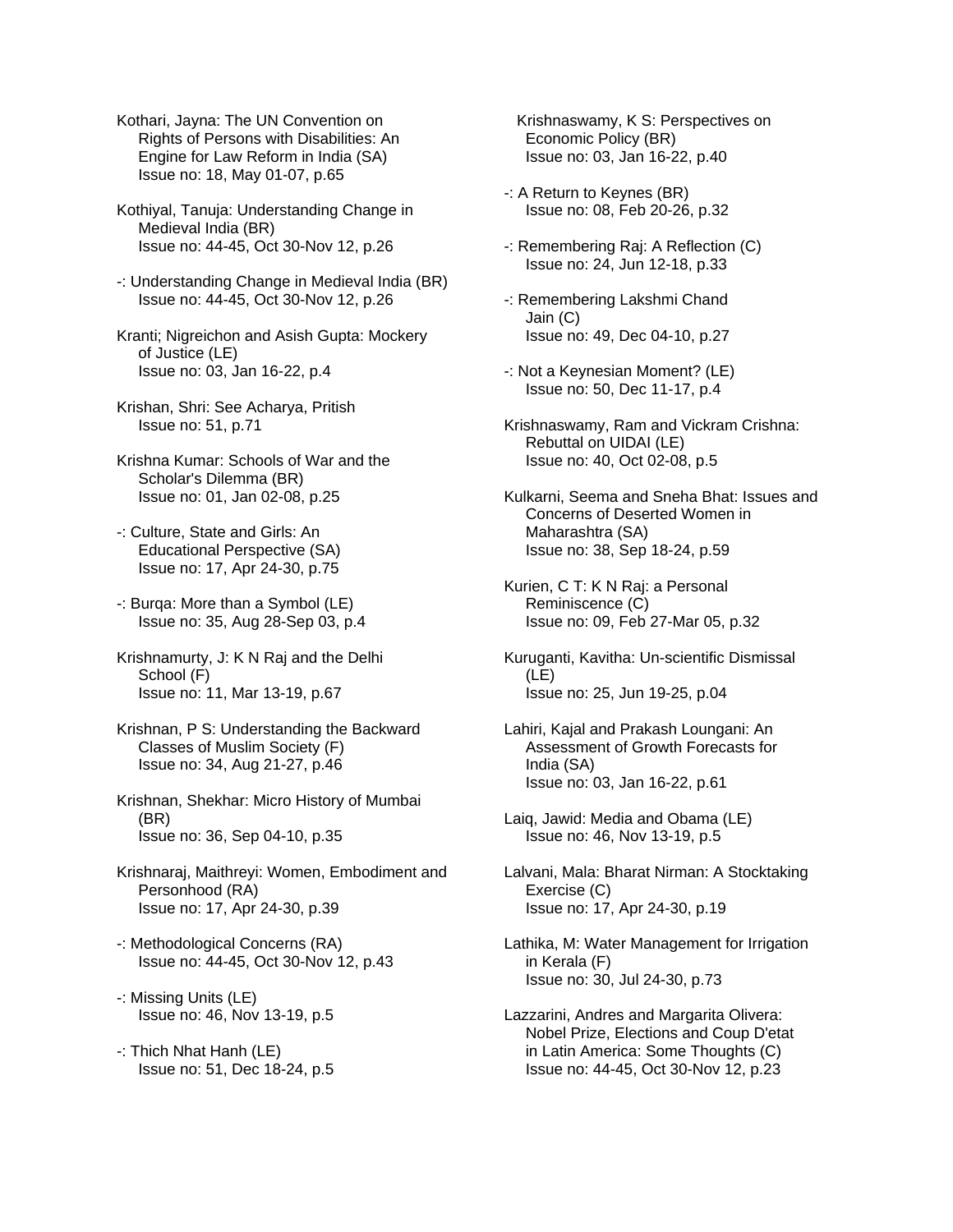Lele, Sharachchandra; Navroz K Dubash and Shantanu Dixit: A Structure for Environment Governance: a Perspective  $(C)$ Issue no: 06, Feb 06-12, p.13

Levesque, Jean-Frederic: See Mukherjee, **Subrata** Issue no: 46, p.84

Lin, Chenwei: The `Wandering Aircraft Carrier' Japan: Difficulties of Regime Shift (C) Issue no: 30, Jul 24-30, p.24

Liyanage, Sumanasiri: What Next in Post-War Sri Lanka? (C) Issue no: 26-27, Jun 26-Jul 09, p.35

Loblay, Victoria: Experiments in Methodology on Reproductive Technology: Feminisms, Ethnographic Trajectories and Unchartered Discourse (RA) Issue no: 44-45, Oct 30-Nov 12, p.56

Lofgren, Hans: See Suri, K C Issue no: 46, p.26

Loungani, Prakash: See Lahiri, Kajal Issue no: 03, p.61

Ludden, David: Economic History without Politics (BR) Issue no: 21, May 22-28, p.31

Madhusudan, M D and Pavithra Sankaran: Seeing the Elephant in the Room: Human-Elephant Conflict and the ETF Report (F) Issue no: 49, Dec 04-10, p.29

Mahal, Ajay and Indira Rajaraman: Decentralisation, Preference Diversity and Public Spending: Health and Education in India (SA) Issue no: 43, Oct 23-29, p.57

Mahendra Dev, S and N Chandrasekhara Rao: Agricultural Price Policy, Farm Profitability and Food Security (RA) Issue no: 26-27, Jun 26-Jul 09, p.174

Majumdar, Mousumi and Sarbajit Sengupta: Declining Registration by Small Manufacturing Units: A Case Study of Durgapur (SA) Issue no: 25, Jun 19-25, p.64

Majumdar, Rumki: Indian Electronics Hardware Industry: Growth and Productivity (1993-2004) (SA) Issue no: 14, Apr 03-09, p.72

- Makhija, Sonal: Bar Dancers, Morality and the Indian Law (C) Issue no: 39, Sep 25-Oct 01, p.19
- Manchanda, Rita: Media-Mediated Public Discourse on `Terrorism' and Suspect Communities (SA) Issue no: 15, Apr 10-16, p.51

Mandal, Raju: Cropping Patterns and Risk Management in the Flood Plains of Assam (F) Issue no: 33, Aug 14-20, p.78

- Mandal, Saptarshi: Adjudicating Disability: Some Emerging Questions (C) Issue no: 49, Dec 04-10, p.22
- Mander, Harsh: Conflict and Suffering: Survivors of Carnages in 1984 and 2002 (SA) Issue no: 32, Aug 07-13, p.57

Mani, Lata: Where Angels Fear to Tread: The Ayodhya Verdict (C) Issue no: 42, Oct 16-22, p.10

Manjit, D: See Padhi, Ranjana Issue no: 10, p.24

Manjrek, Rajesh and Pankaj Sinha: Myopic Investment View of the Indian Mutual Fund Industry (C) Issue no: 26-27, Jun 26-Jul 09, p.13

Manna, G C: Current Status of Industrial Statistics in India: Strengths and Weaknesses (SA) Issue no: 46, Nov 13-19, p.67

Manolakos, Panayiotis T: See Naidu, Sirisha C Issue no: 29, p.39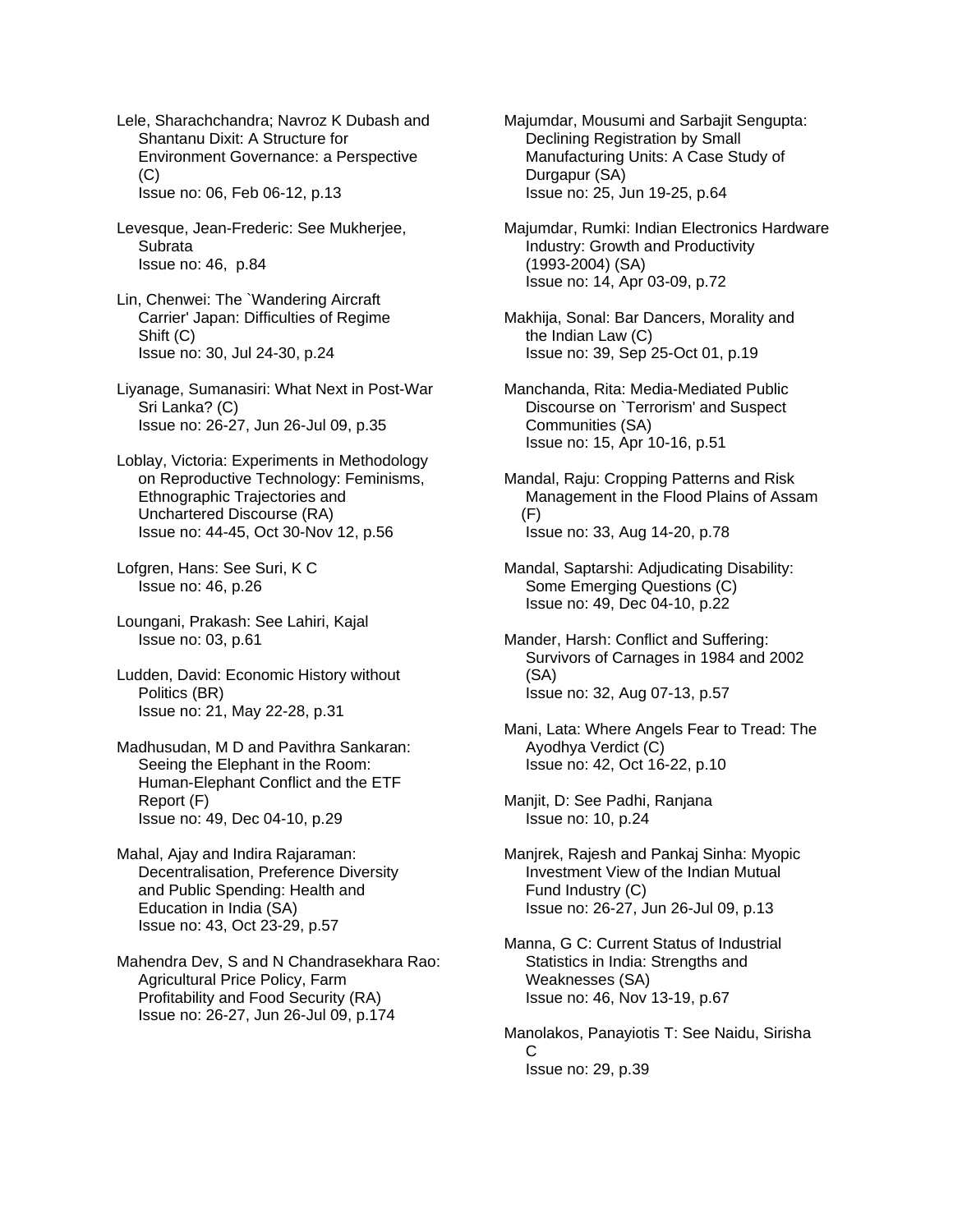Margree, Victoria: See Bhambra, Gurminder K Issue no: 15, p.59

Maringanti, Anant: Telangana: Righting Historical Wrongs or Getting the Future Right? (F) Issue no: 04, Jan 23-29, p.33

-: Talks Between the Maoists and the State: Learning from the Andhra Experience (P) Issue no: 34, Aug 21-27, p.39

Marjit, Sugata: Guaranteeing Future Claims of Farmers in Land Acquisition: An Option-Pricing Approach (F) Issue no: 52, Dec 25-31, p.80

Massey, Deeptima; Abdur Rafique and Janet Seeley: Begging in Rural India and Bangladesh (SA) Issue no: 14, Apr 03-09, p.64

Mathew, Sebastian: From Informal `Co-adventurers' to Formal Workers? ILO's Work in Fishing Convention, 2007 (SA) Issue no: 05, Jan 30-Feb 05, p.49

Mathews, Eldho: Paucity of Data on Indian Higher Education (C) Issue no: 48, Nov 27-Dec 03, p.17

Mazumdar, Ranjani: The Celluloid Machine at the Crossroads (RA) Issue no: 10, Mar 06-12, p.33

McRobb, Sarah: UK's First `Hung' Parliament in a Generation (C) Issue no: 20, May 15-21, p.12

Mehendale, Archana: Model Rules for the Right to Education Act (C) Issue no: 04, Jan 23-29, p.9

Meher Engineer et al: Higher Education (LE) Issue no: 37, Sep 11-17, p.5

Mehndi, Adil: See Fazal, Tanweer Issue no: 14, p.5

Mehta, Arun and Robert Horvitz: Managing and Utilising Spectrum More Efficiently (C) Issue no: 09, Feb 27-Mar 05, p.26

Mehta, Balwant Singh: See Sarkar, Sandip Issue no: 37, p.45

Mehta, Dinesh: See Mehta, Meera Issue no: 28, p.21

Mehta, Meera and Dinesh Mehta: A Glass Half Full? Urban Development (1990s to 2010) (C) Issue no: 28, Jul 10-16, p.21

Melkote, Rama S et al: The Movement for Telangana: Myth and Reality (C) Issue no: 02, Jan 09-15, p.8

Memma, L: Condemn Attack on Ima Keithel (LE) Issue no: 36, Sep 04-10, p.5

Menon, Ajit: See Taghioff, Daniel Issue no: 28, p.69

-: See Taghioff, Daniel Issue no: 52, p.83

Menon, Jaya: See Varma, Supriya Issue no: 50, p.61

Menon, Manju; Kanchi Kohli and Vikal Samdariya: Diversion of Protected Areas: Role of the Wildlife Board (C) Issue no: 26-27, Jun 26-Jul 09, p.18

Menon, Meena: Chronicle of Communal Riots in Bombay Presidency (1893-1945) (SA) Issue no: 47, Nov 20-26, p.63

Menon, Nandagopal R: Imagined Kerala (C) Issue no: 34, Aug 21-27, p.22

Menon, Ritu: Palestine: Grace under Repression (C) Issue no: 23, Jun 05-11, p.28

Mian, Zia: Choosing Peace in South Asia (C) Issue no: 07, Feb 13-19, p.22

Mishra, Banikanta: Agriculture, Industry and Mining in Orissa in the Post-Liberalisation Era: An Inter-District and Inter-State Panel Analysis (SA) Issue no: 20, May 15-21, p.49

Mishra, Yamini: See Das, Subrat Issue no: 13, p.64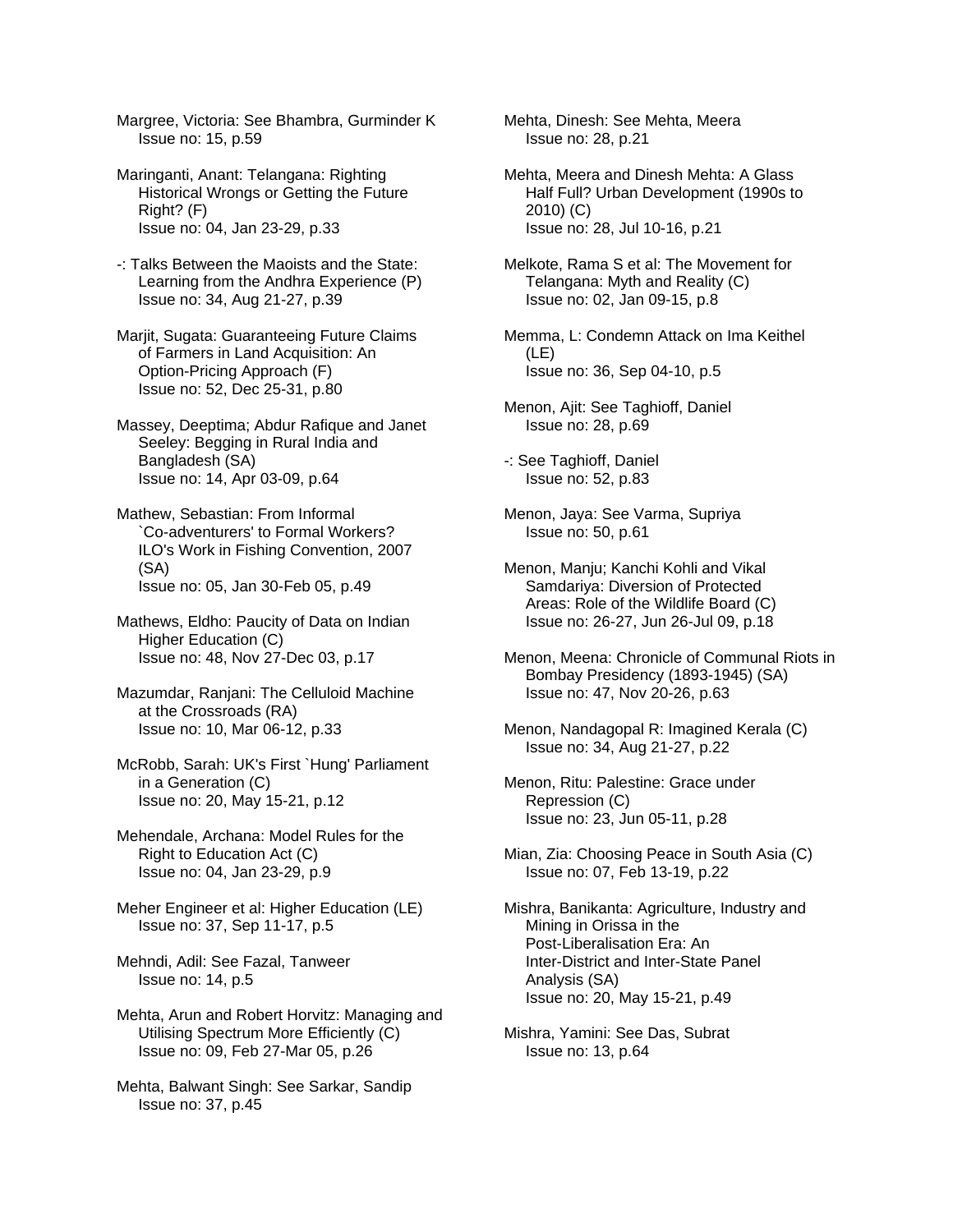Misra, Amit: The Science and Politics Behind the 'New Delhi' Superbug (C) Issue no: 40, Oct 02-08, p.21

Mitra, Maureen Nandini: Tides, Tigers and Tears (BR) Issue no: 26-27, Jun 26-Jul 09, p.41

- Mitra, Subrata: Citizenship in India: Some Preliminary Results of a National Survey (SA) Issue no: 09, Feb 27-Mar 05, p.46
- -: See Pal, Parthapratim Issue no: 49, p.18
- Mitra, Sunil Kumar: Is there a Case for School Vouchers? (P) Issue no: 07, Feb 13-19, p.41
- Modi, Bharati: Gandhi and the Standardisation of Gujarati: a Rejoinder (D) Issue no: 02, Jan 09-15, p.76
- Mohanty, Mritiunjoy and V N Reddy: Some Explorations into India's Post-Independence Growth Process, 1950/51-2002/03: The Demand Side (SA) Issue no: 41, Oct 09-15, p.47
- Mohanty, Sanjay K: See Srivastava, Akanksha Issue no: 16, p.55
- Mohapatra, S B: Lohia and JP (LE) Issue no: 46, Nov 13-19, p.5
- Mohinder Kumar: On the So-called Fund Misutilisation under MP-LADS (D) Issue no: 25, Jun 19-25, p.102
- Monteiro, Anjali and K P Jayasankar: A New Pair of Scissors: The Draft Cinematograph Bill 2010 (C) Issue no: 29, Jul 17-23, p.19
- Monteiro, J G R: Measuring Productivity and Efficiency of Major Ports of India (SA) Issue no: 26-27, Jun 26-Jul 09, p.325
- Monteiro, Jeronimo: Fiscal Bonanza for Goa (LE) Issue no: 13, Mar 27-Apr 02, p.5
- Muhajir, Umair Ahmed: Liminality: a Manifesto (C) Issue no: 03, Jan 16-22, p.27
- Mukerjee, Madhusree: Winston Churchill's Plan for Post-war India (C) Issue no: 32, Aug 07-13, p.27
- Mukherjee, Aditya: Empire: How Colonial India Made Modern Britain (SA) Issue no: 50, Dec 11-17, p.73
- Mukherjee, Arpita: See Pal, Parthapratim Issue no: 49, , p.18
- Mukherjee, Jhumpa and Shoma Choudhury: Revisiting the National Youth Policy (C) Issue no: 26-27, Jun 26-Jul 09, p.32
- Mukherjee, Sacchidananda: Nutrient-Based Fertiliser Subsidy: Will Farmers Adopt Agricultural Best Management Practices? (SA) Issue no: 49, Dec 04-10, p.66
- Mukherjee, Sanjeeb: Civil Society in the East, and the Prospects of Political Society (SA) Issue no: 05, Jan 30-Feb 05, p.57
- -: Questions of Democracy and Justice in India (BR) Issue no: 32, Aug 07-13, p.31
- Mukherjee, Subrata and Jean-Frederic Levesque: Changing Inequalities in Utilisation of Inpatient Care in Rural India: Evidence from the NSS (SA) Issue no: 46, Nov 13-19, p.84
- Mukherji, Arnab: See Kamath, Rajalaxmi Issue no: 37, p.56
- Mukherji, Nirmalangshu: Arms Over the People: What Have the Maoists Achieved in Dandakaranya? (C) Issue no: 25, Jun 19-25, p.16
- Muralidharan, Sukumar: Undoing the Supreme Follies: The Receding Prospects of Justice for Bhopal (C) Issue no: 34, Aug 21-27, p.13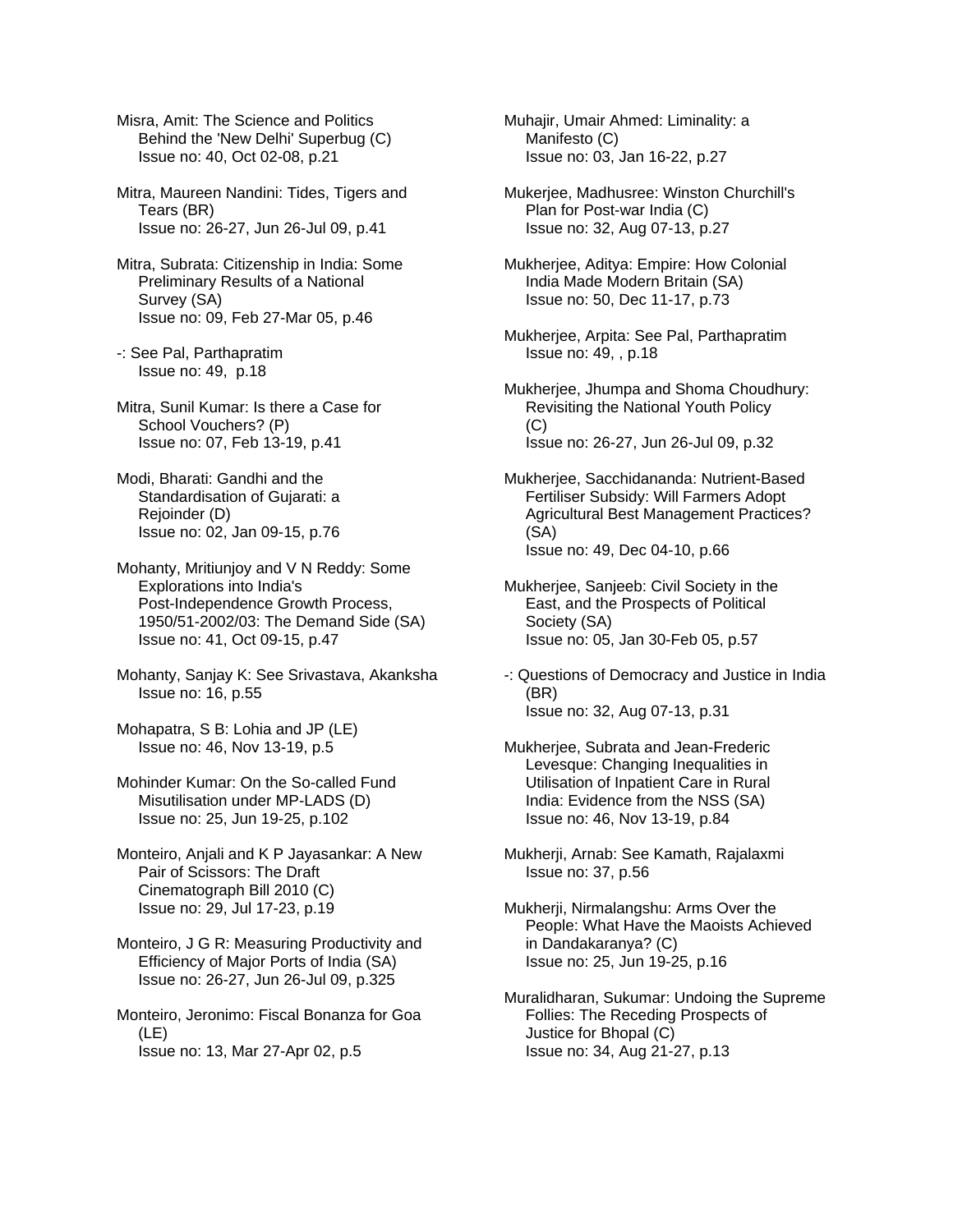-: Media: Stenographer to Power (C) Issue no: 49, Dec 04-10, p.10

- Murgai, Rinku: See Dutta, Puja Issue no: 52, p.63
- Murty, K S: Why Telangana? (LE) Issue no: 16, Apr 17-23, p.4
- Nachane, D M: Capital Management Techniques for Financial Stability and Growth (F) Issue no: 46, Nov 13-19, p.36
- Nagaraj, K: See Harriss, John Issue no: 31, p.47
- Nagaraj, R and Andaleeb Rahman: Booming Bihar: Fact or Fiction? (C) Issue no: 08, Feb 20-26, p.10
- Nagoor, B H and C Nalin Kumar: Assessing the Impact of the ASEAN-India FTA on the Tea Industry (SA) Issue no: 44-45, Oct 30-Nov 12, p.112
- Naidu, Sirisha C and Panayiotis T Manolakos: Primary Accumulation, Capitalist Nature and Sustainability (P) Issue no: 29, Jul 17-23, p.39
- Nainan, Navtej: Respect Urban Local Governments (LE) Issue no: 31, Jul 31-Aug 06, p.04
- Nair, K R G: BPL Census and Alternative (LE) Issue no: 21, May 22-28, p.04
- Nair, Pavan: Distressed Neighbours (D) Issue no: 15, Apr 10-16, p.76
- -: Trends in Military Expenditure (LE) Issue no: 24, Jun 12-18, p.05
- Nair, Ravi: Prevention of Torture Bill: A Feeble Attempt (C) Issue no: 25, Jun 19-25, p.25
- Nair, Reshmy: Crop Insurance in India: Changes and Challenges (C) Issue no: 06, Feb 06-12, p.19
- -: Weather-based Crop Insurance in India: Towards a Sustainable Crop Insurance Regime? (SA) Issue no: 34, Aug 21-27, p.73
- Nair, Sreelekha: Nurses' Strikes in Delhi: A Status Question (C) Issue no: 14, Apr 03-09, p.23
- Nair, Tara S: Commercial Microfinance and Social Responsibility: A Critique (P) Issue no: 31, Jul 31-Aug 06, p.32
- Nalin Kumar, C: See Nagoor, B H Issue no: 44-45, p.112
- Nambi, A Arivudai: See Kavi Kumar, K S Issue no: 18, p.25
- Narasappa, Harish and A R Vasavi: Reviewing the Performance of the Government of Karnataka (C) Issue no: 11, Mar 13-19, p.17
- Narasimhan, T N and V K Gaur: A Framework for India's Water Policy (C) Issue no: 30, Jul 24-30, p.20
- -: Silicon Valley's Integrated Water System (F) Issue no: 40, Oct 02-08, p.40
- Narayan, Badri: What It Is To Be a `Chamar' (BR) Issue no: 32, Aug 07-13, p.34
- -: History Produces Politics: The Nara-Maveshi Movement in Uttar Pradesh (SA) Issue no: 40, Oct 02-08, p.111
- Narayan, Venu: The Private and the Public in School Education (C) Issue no: 06, Feb 06-12, p.23
- Narayana, D: Review of the Rashtriya Swasthya Bima Yojana (C) Issue no: 29, Jul 17-23, p.13
- Nataraj, Geethanjali: Japanese Investment in India: Trends and Prospects (C) Issue no: 10, Mar 06-12, p.20
- Nathan, Dev: Trade (in Tasks) and Development (RA) Issue no: 31, Jul 31-Aug 06, p.27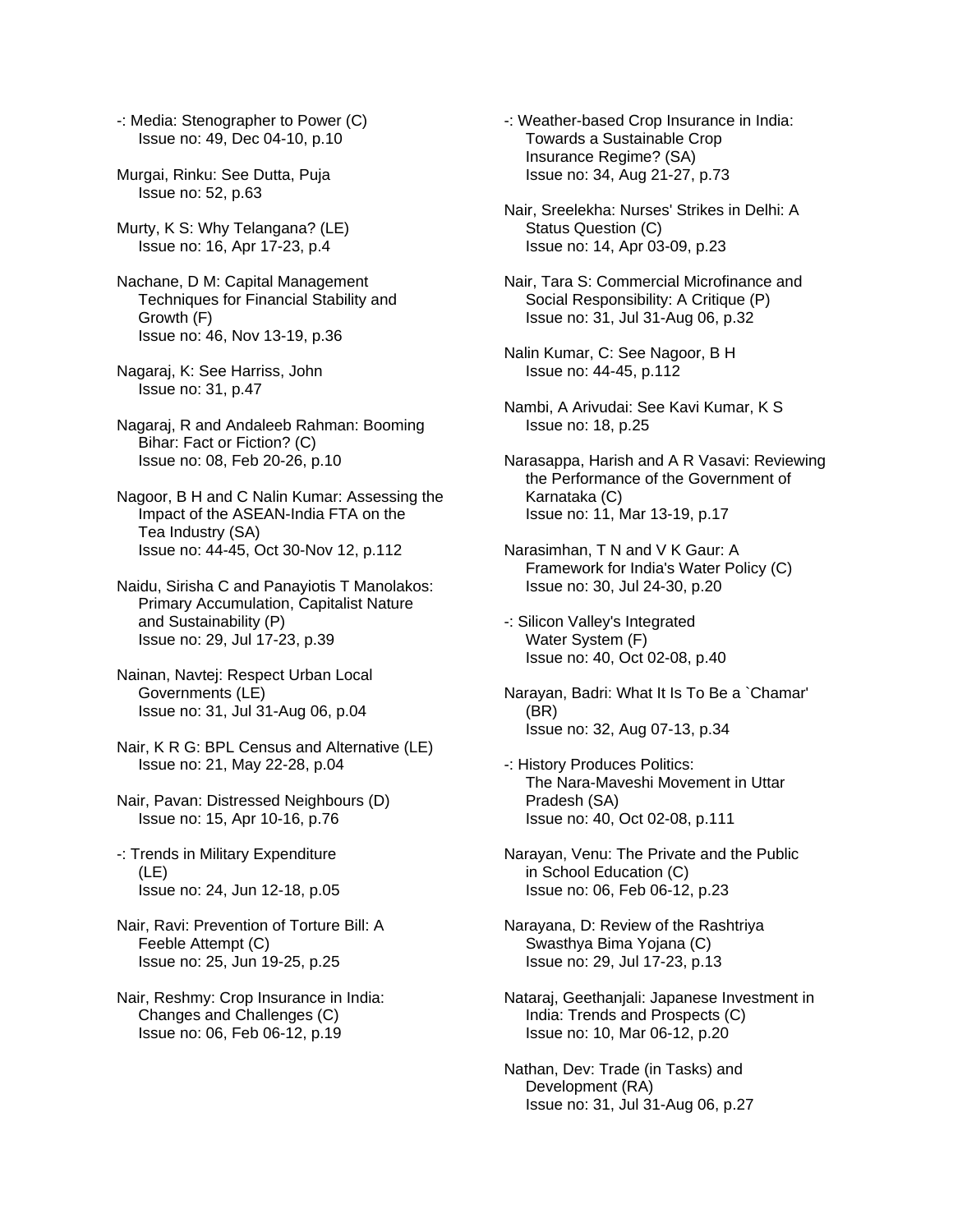Nathan, Dev and Sandip Sarkar: Blood on Your Mobile (C) Issue no: 43, Oct 23-29, p.22

- Natraj, V K: Why the Census Should Not Count Caste (D) Issue no: 31, Jul 31-Aug 06, p.79
- Navaneetham, K: See Jose, Sunny Issue no: 13, p.83
- Navlakha, Gautam: Days and Nights in the Maoist Heartland (F) Issue no: 16, Apr 17-23, p.38
- -: Revealing a Spade in Its Own Identity (BR) Issue no: 18, May 01-07, p.35
- -: Kashmir: Resistance or Agitational Terrorism? (C) Issue no: 20, May 15-21, p.25
- -: Religion, Religiosity and Secular Concerns (BR) Issue no: 23, Jun 05-11, p.39
- -: False Proposition on the Strength of the Police Force (C) Issue no: 29, Jul 17-23, p.23
- -: Repression and Waste (LE) Issue no: 39, Sep 25-Oct 01, p.5
- Navlakha, Neha: See Joshi, Devin Issue no: 47, p.73
- Nayak, Arun Kumar: Big Dams and Protests in India: A Study of Hirakud Dam (F) Issue no: 02, Jan 09-15, p.69
- Nayar, Pramod K: Wikileaks, the New Information Cultures and Digital Parrhesia (C) Issue no: 52, Dec 25-31, p.27
- Neetha, N and Babu Premesh: Report on Employment: A Bird's Eye View or an Eyewash? (C) Issue no: 38, Sep 18-24, p.21
- -: Estimating Unpaid Care Work: Methodological Issues in Time Use Surveys (RA) Issue no: 44-45, Oct 30-Nov 12, p.73
- New Social Initiative: Atrocities on Dalits (LE) Issue no: 23, Jun 05-11, p.04
- Nichols, Robert: Interactions in the Indian Ocean (BR) Issue no: 43, Oct 23-29, p.31
- Nigam, Aditya: Capital Myths and the 'New Copernican Revolution' (C) Issue no: 38, Sep 18-24, p.13
- Nigam, Aditya et al: Talks Only With Broader Sections (LE) Issue no: 10, Mar 06-12, p.4
- Nigreichon: See Kranti Issue no: 03, p.4
- Nongkynrih, A K: Scheduled Tribes and the Census: A Sociological Inquiry (F) Issue no: 19, May 08-14, p.43
- Obeyesekere, Gananath: R A L H Gunawardana: His Life and Work (C) Issue no: 50, Dec 11-17, p.19
- Obino, Francesco: SAARC: The Enigma of Institutionalised Regional Politics (BR) Issue no: 26-27, Jun 26-Jul 09, p.47
- Ocampo, Jose Antonio: Time for Global Capital Account Regulations (F) Issue no: 46, Nov 13-19, p.32
- Oda, Hisaya: See Tsujita, Yuko Issue no: 50, p.13
- Oesterheld, Joachim: Lohia as a Doctoral Student in Berlin (F) Issue no: 40, Oct 02-08, p.85
- Olivera, Margarita: See Lazzarini, Andres Issue no: 44-45, p.23
- Omkarnath, G: A Natural Leader (F) Issue no: 11, Mar 13-19, p.78
- -: Prices in Classical and Marxian Economics (BR) Issue no: 36, Sep 04-10, p.38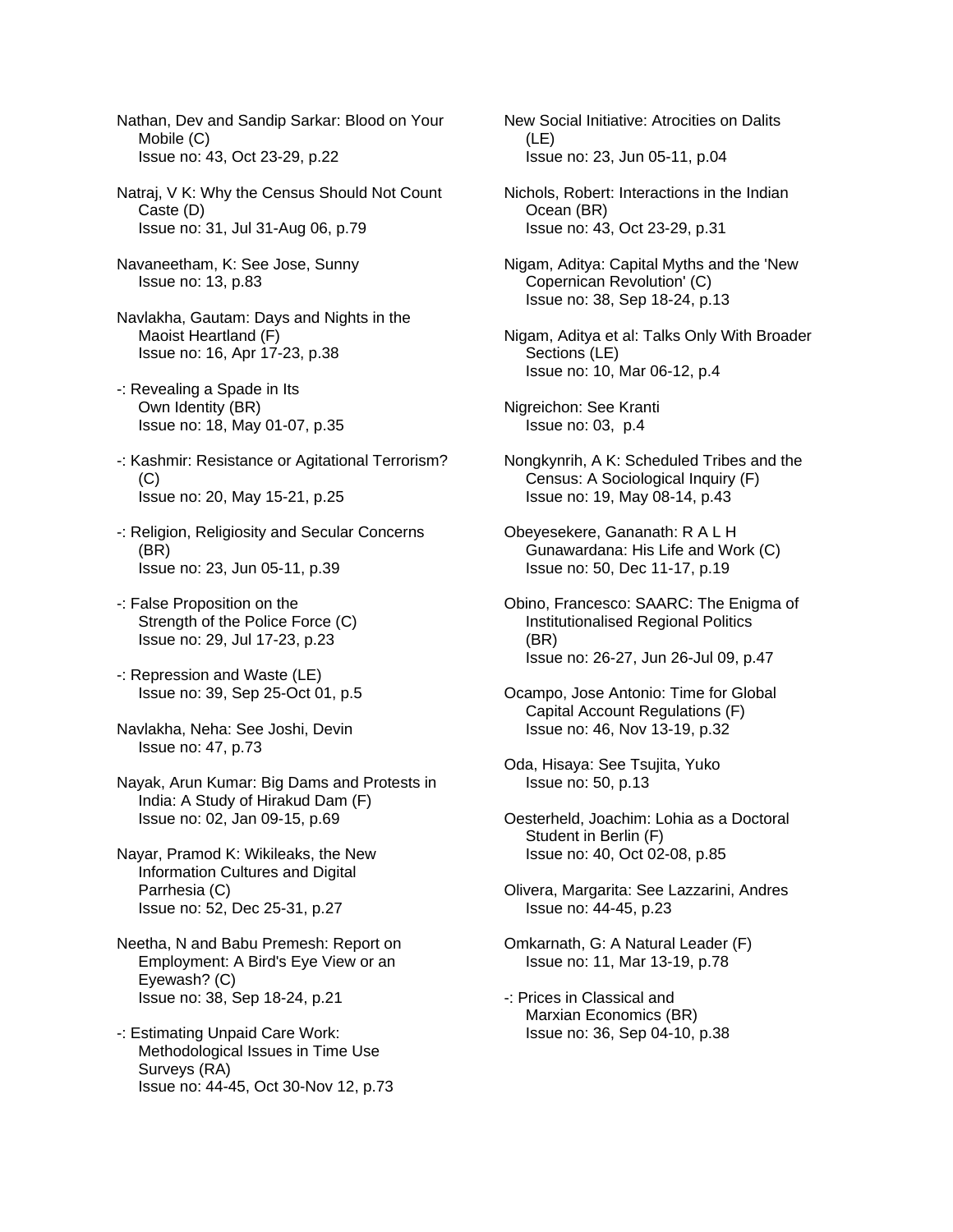Oommen, M A: Have the State Finance Commissions Fulfilled Their Constitutional Mandates? (F) Issue no: 30, Jul 24-30, p.39

-: The 13th Finance Commission and the Third Tier (SA) Issue no: 48, Nov 27-Dec 03, p.92

Padhi, Ranjana; Pramodini Pradhan and D Manjit: How Many More Arrests Will Orissa See? (C) Issue no: 10, Mar 06-12, p.24

Padmanabhan, Chitra: Emails from Ouagadougou (C) Issue no: 07, Feb 13-19, p.30

Padmanabhan, Roshni: See Komath, Rajesh Issue no: 50, p.5

Padukone, Neil: Climate Change in India: Forgotten Threats, Forgotten Opportunities (SA) Issue no: 22, May 29-Jun 04, p.47

Pal, Arnab: Who Is to Blame in Lalgarh? (LE) Issue no: 24, Jun 12-18, p.05

Pal, Parthapratim; Arpita Mukherjee and Subrata Mitra: The New Indian Postal Bill: Issues and Way Forward (C) Issue no: 49, Dec 04-10, p.18

Pal, Rupayan and Aparajita Das: A Scrutiny of the MP-LALADS in India: Who is it For? (SA) Issue no: 02, Jan 09-15, p.63

Palanisami, K; Ruth Meinzen Dick and Mark Giordano: Climate Change and Water Supplies: Options for Sustaining Tank Irrigation Potential in India (RA) Issue no: 26-27, Jun 26-Jul 09, p.183

Palshikar, Suhas: In the Midst of Sub-Democratic Politics (C) Issue no: 07, Feb 13-19, p.12

-: Quality in Higher Education: Complex Issues, Superficial Solutions (C) Issue no: 20, May 15-21, p.29

Panchu, Sriram: Bhopal Gas Leak Case: Lost before the Trial (C) Issue no: 25, Jun 19-25, p.10

Panda, Architesh: Climate Refugees: Implications for India (F) Issue no: 20, May 15-21, p.76

Pande, Ishita: The Ends of Empire (BR) Issue no: 42, Oct 16-22, p.34

Pandey, Binita: Legitimising Murder (LE) Issue no: 47, Nov 20-26, p.5

Pandey, Gyanendra: Politics of Difference: Reflections on Dalit and African American Struggles (SA) Issue no: 19, May 08-14, p.62

Pandey, Priyanka; Sangeeta Goyal and Venkatesh Sundararaman: Public Participation, Teacher Accountability and School Outcomes in Three States (SA) Issue no: 24, Jun 12-18, p.75

Panikkar, K N et al: Ayodhya and Arachaeology: An Open Letter (LE) Issue no: 42, Oct 16-22, p.4

Panjabi, Kavita: Otiter Jed or Times of Revolution: IIa Mitra, the Santals and Tebhaga Movement (SA) Issue no: 33, Aug 14-20, p.53

Pankaj, Ashok and Rukmini Tankha: Empowerment Effects of the NREGS on Women Workers: A Study in Four States (SA) Issue no: 30, Jul 24-30, p.45

Panwar, Manju: SGSY: Need Demand from Below (LE) Issue no: 18, May 01-07, p.4

Paranjape, Suhas: See Gujja, Biksham Issue no: 31, p.12

Parasuraman, S; Himanshu Upadhyaya and Gomathy Balasubramanian: Sardar Sarovar Project: the War of Attrition (SA) Issue no: 05, Jan 30-Feb 05, p.39

Parikh, Kirit S: The Logic of the Expert Group Report on Petroleum Prices (C) Issue no: 20, May 15-21, p.18

Parrey, Arif Ayaz: Kashmir: Three Metaphors for the Present (P) Issue no: 47, Nov 20-26, p.47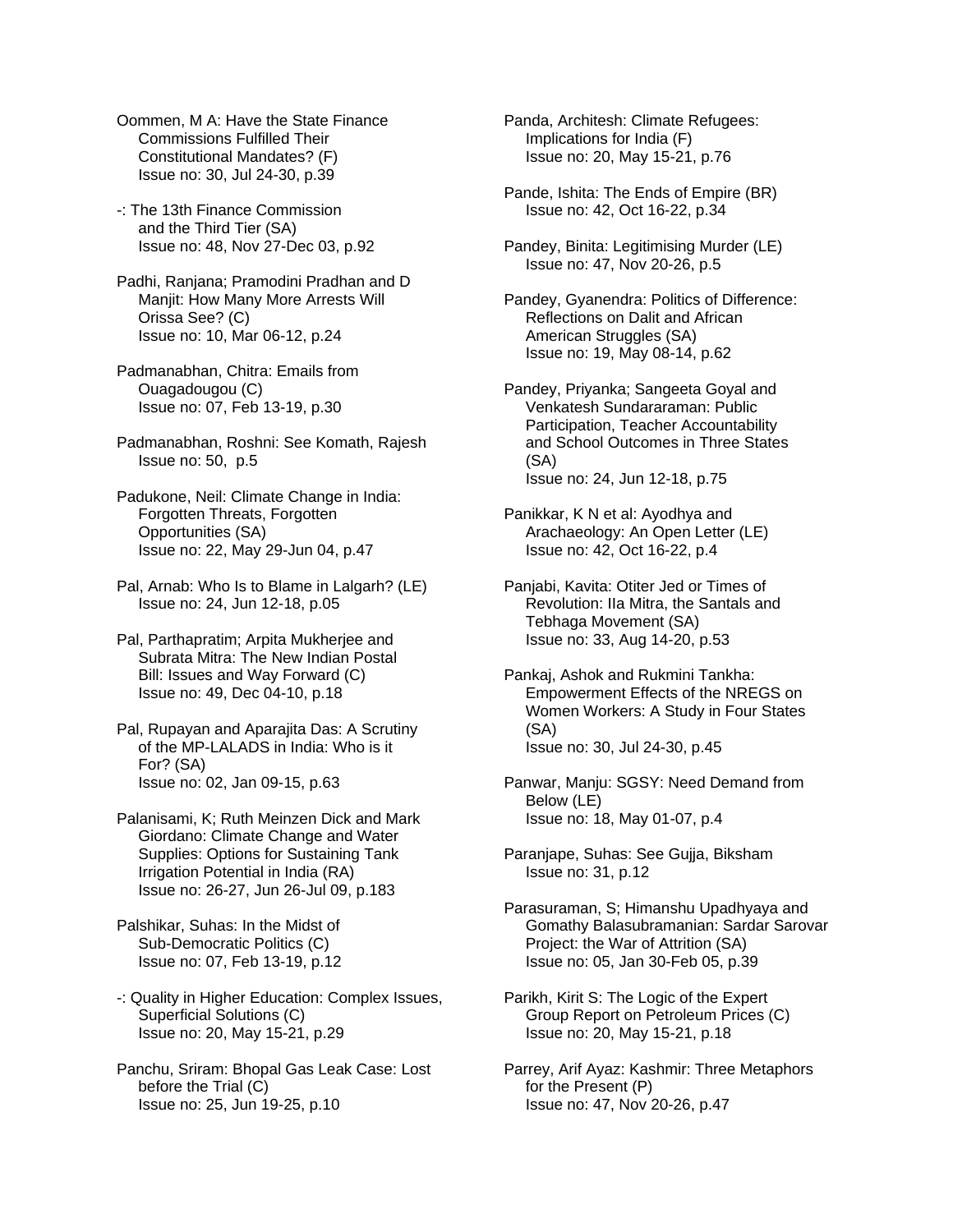Pat, A K: Kerala's LDF Government in Four Years of Office (C) Issue no: 24, Jun 12-18, p.12

Patel, Dinyar: The Importance of Ancient Iran (BR) Issue no: 15, Apr 10-16, p.30

Patel, Gautam: Idols in Law (F) Issue no: 50, Dec 11-17, p.47

Patel, Gautam S: See Goenka, Debi Issue no: 37, p.19

Patel, Shirish B: Dharavi: Makeover or Takeover? (SA) Issue no: 24, Jun 12-18, p.47

Patel, Vandana Singhvi: Central Banks and Asset Bubbles: A Perspective (SA) Issue no: 18, May 01-07, p.73

Patel, Vibhuti: Dynamics of Women's Studies and Women's Movement (BR) Issue no: 33, Aug 14-20, p.35

Pathak, Suryasikha: Tribal Politics in the Assam: 1933-1947 (SA) Issue no: 10, Mar 06-12, p.61

- Pati, Biswamoy: Religion and Social `Subversion': Re-examining Colonial Orissa (SA) Issue no: 25, Jun 19-25, p.43
- -: Documenting the Colonial Archives on the Freedom Movement (BR) Issue no: 43, Oct 23-29, p.29
- -: Documenting the Colonial Archives on the Freedom Movement (BR) Issue no: 43, Oct 23-29, p.29

Patil, R H: Financial Sector Reforms: Realities and Myths (SA) Issue no: 19, May 08-14, p.48

Patnaik, Arun K: Unorthodox Elite Secularism (LE) Issue no: 52, Dec 25-31, p.4

Patnaik, Prabhat: The Diffusion of Activities (P) Issue no: 10, Mar 06-12, p.40

-: A Left Approach to Development (P) Issue no: 30, Jul 24-30, p.33

- -: Arjun Sengupta: A Tribute (C) Issue no: 42, Oct 16-22, p.27
- Patnaik, Utsa: Trends in Urban Poverty under Economic Reforms: 1993-94 to 2004-05 (SA) Issue no: 04, Jan 23-29, p.42
- -: A Critical Look at Some Propositions on Consumption and Poverty (D) Issue no: 06, Feb 06-12, p.74
- -: On Some Fatal Fallacies (D) Issue no: 47, Nov 20-26, p.81
- Pattnaik, Itishree and Amita Shah: Is There a Glimpse of Dynamism in Orissa's Agriculture? (D) Issue no: 26-27, Jun 26-Jul 09, p.756

Paul, Annie: Haiti: Togetherness is Strength  $(C)$ Issue no: 08, Feb 20-26, p.21

Peggy Mohan: Right to Education: Lessons from Trinidad and Tobago (C) Issue no: 22, May 29-Jun 04, p.22

- -: Learning in Inclusive Classrooms (C) Issue no: 46, Nov 13-19, p.16
- Persaud, Avinash: A Critique of Current Proposals to Reform Financial Regulation (F) Issue no: 07, Feb 13-19, p.10
- -: In Defence of Complexity (F) Issue no: 28, Jul 10-16, p.13
- -: A Keynesian Moment? Hardly (F) Issue no: 48, Nov 27-Dec 03, p.10
- Phanjoubam, Pradip: Saga of Irom Sharmila (BR) Issue no: 06, Feb 06-12, p.34
- : The Homeland and the State: The Meiteis and the Nagas in Manipur (C) Issue no: 26-27, Jun 26-Jul 09, p.10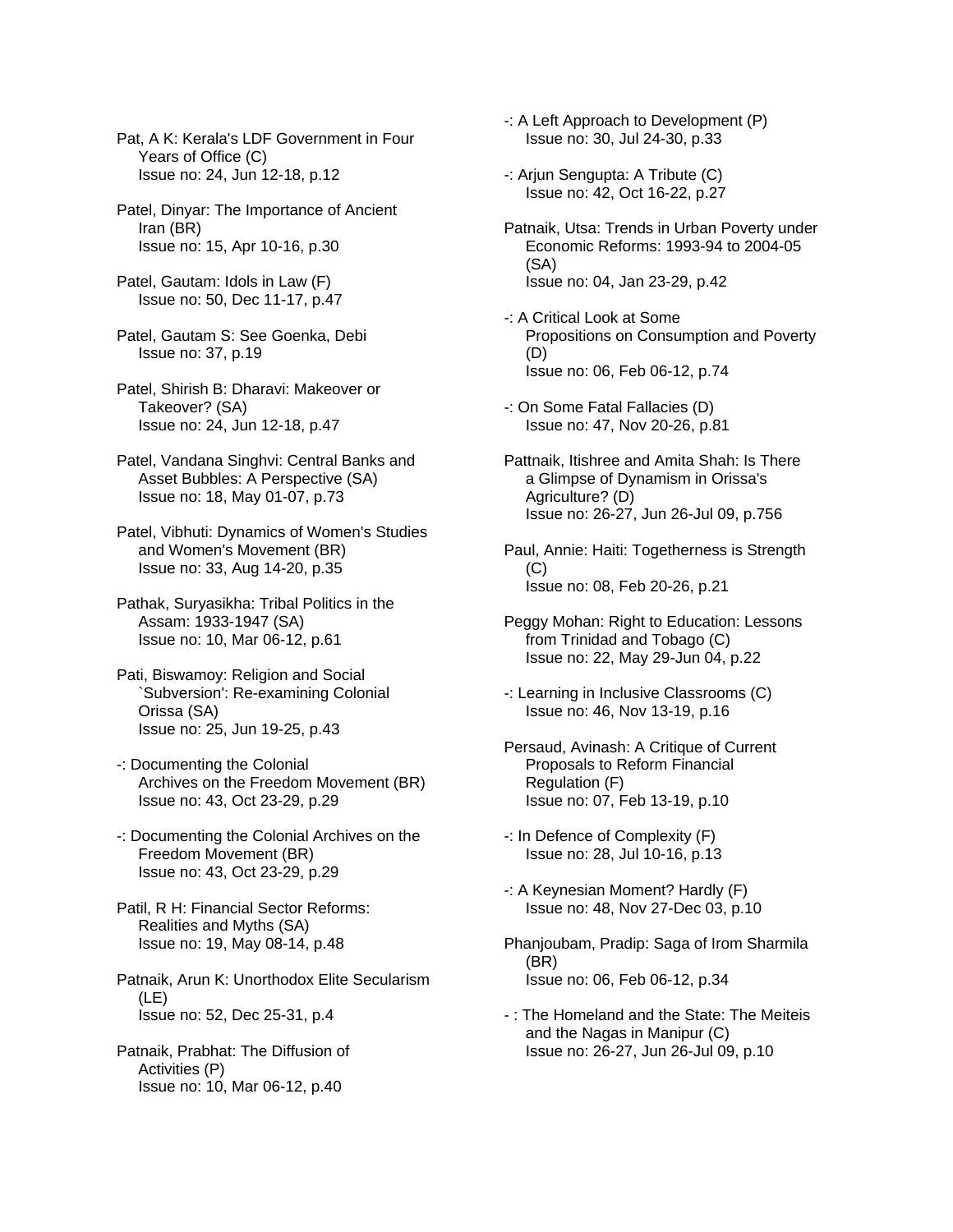Philip, A J: Narrative on Indian Politics (BR) Issue no: 16, Apr 17-23, p.36

- Phogat, Sunil: Aptitude and Civil Services Exams (LE) Issue no: 13, Mar 27-Apr 02, p.4
- Pillai, Sabareesh Gopala: Identity and Class (LE) Issue no: 23, Jun 05-11, p.05
- Pingle, Gautam: The Historical Context of Andhra and Telangana, 1949-56 (SA) Issue no: 08, Feb 20-26, p.57
- Pinto, Jerry: Lighting a Torch in the Darkness (BR) Issue no: 41, Oct 09-15, p.38
- Pinto, Rochelle; Aparna Balachandran and Abhijit Bhattacharya: Archive and Access (LE) Issue no: 49, Dec 04-10, p.5
- Pooja Parvati: See Jha, Praveen Issue no: 13, p.20
- Poonacha, Veena R: Search for Identity (BR) Issue no: 48, Nov 27-Dec 03, p.25
- Pordie, Laurent: The Politics of Therapeutic Evaluation in Asian Medicine (SA) Issue no: 18, May 01-07, p.57
- Prabhakara, M S: Prospects for Peace in Assam (C) Issue no: 01, Jan 02-08, p.08
- -: Kannada-ness and the Dilemmas it Faces (BR) Issue no: 02, Jan 09-15, p.29
- -: Threatening the Media (LE) Issue no: 19, May 08-14, p.5
- -: Making Unpersons of Tribal People (LE) Issue no: 22, May 29-Jun 04, p.04
- -: Azaadi is Not the Only Way (LE) Issue no: 51, Dec 18-24, p.4
- Prabhat Kumar: Bihar Government Indicted (LE) Issue no: 17, Apr 24-30, p.5
- Pradhan, Amit: The Death Penalty (LE) Issue no: 22, May 29-Jun 04, p.4
- -: Voices of Dissent, Reason and Imagination (LE) Issue no: 38, Sep 18-24, p.4
- Pradhan, Pramodini: See Padhi, Ranjana Issue no: 10, p.24
- Prasad, Chandra Bhan: See Kapur, Devesh Issue no: 35, p.39
- Prasad, M: Minister for Cricket Affairs (LE) Issue no: 28, Jul 10-16, p.05
- Prasanna Kumar: See Das, Ashish Issue no: 39, p.71
- Prem Kumar: Declining Number of Slums: Nature of Urban Growth (F) Issue no: 41, Oct 09-15, p.75
- Premesh, Babu: See Neetha, N Issue no: 38, p.21
- Pritchett, Lant: See Kapur, Devesh Issue no: 35, p.39
- PUCL et al: Vilification of Democratic Organisations (LE) Issue no: 10, Mar 06-12, p.5
- Punwani, Jyoti: The Trial of Binayak Sen  $(C)$ Issue no: 52, Dec 25-31, p.21
- Puri, Balraj: Interlocutors, Task Forces and Ground Realities in J&K (C) Issue no: 49, Dec 04-10, p.25
- Puri, Jyoti: See Ashraf, Kazi K Issue no: 41, p.59
- Puri, Luv: Kashmir: Local Self-Governance As the Key to a Solution (C) Issue no: 32, Aug 07-13, p.17
- -: Across the LOC: A Political Conundrum (C) Issue no: 44-45, Oct 30-Nov 12, p.10
- Purkayastha, Prabir and Satyajit Rath: Bt Brinjal: Need to Refocus the Debate (P) Issue no: 20, May 15-21, p.42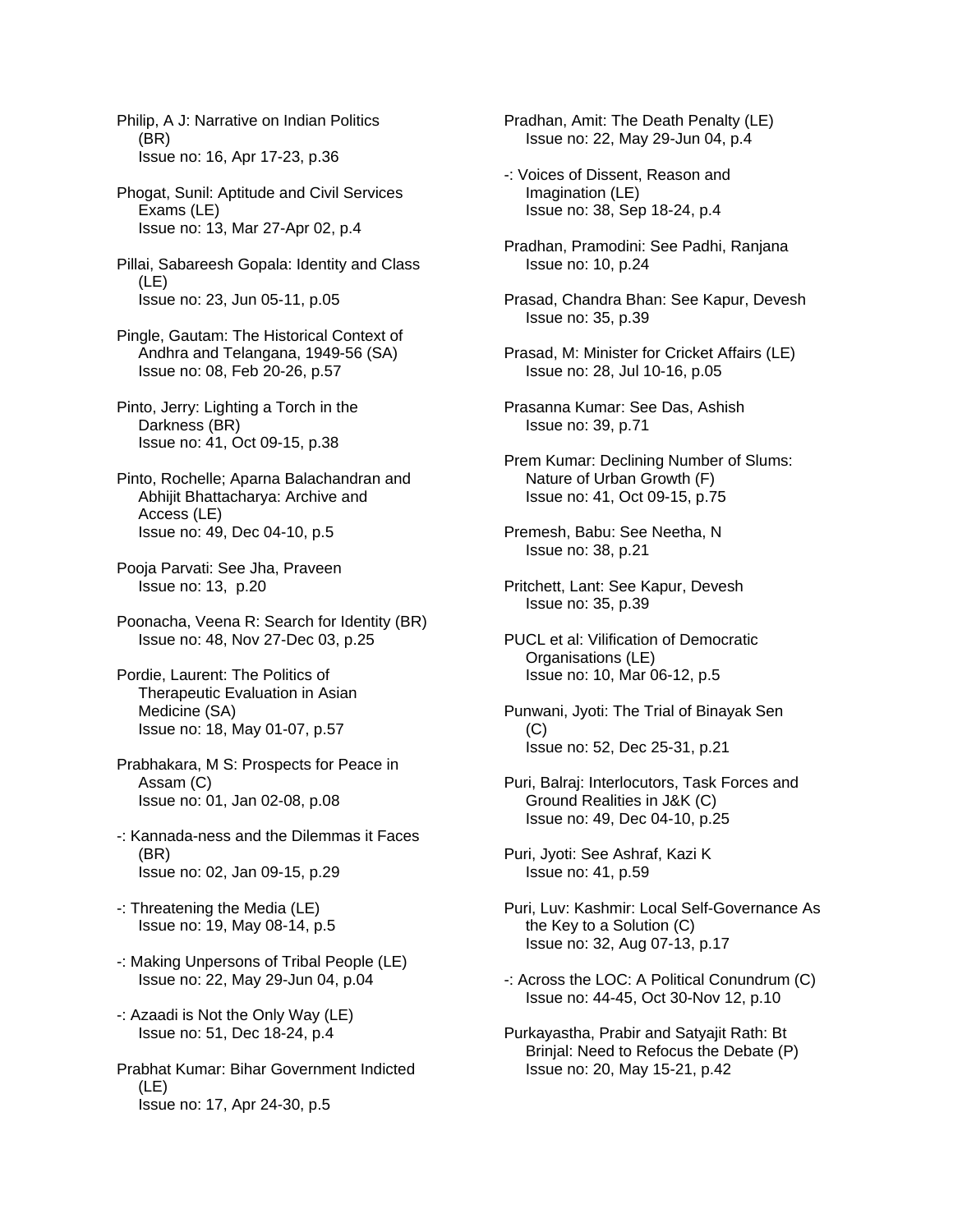Purkayastha, Prabir: See Sanwal, Mukul Issue no: 33, p.9

Purohit, Brijesh C: Efficiency Variation at the Sub-State Level: The Healthcare System in Karnataka (SA) Issue no: 19, May 08-14, p.70

Purohit, Mahesh C: Issues in the Introduction of Goods and Services Tax (C) Issue no: 05, Jan 30-Feb 05, p.12

Purushotham, K: Evolution of Telugu Dalit Literature (SA) Issue no: 22, May 29-Jun 04, p.55

Pushkar: See Gupta, Madhvi Issue no: 43, p.64

Pushpam Kumar: Fragrant Memories of a Teacher (C) Issue no: 17, Apr 24-30, p.27

Qadeer, Imrana: See Reddy, Sunita Issue no: 20, p.69

Rabbani, Attar: `Universities' in Need of Reform (C) Issue no: 17, Apr 24-30, p.24

Radkar, Anjali; Tara Kanitkar and Madhushree Talwalkar: Epidemiological Transition in Urban Maharashtra (C) Issue no: 39, Sep 25-Oct 01, p.23

Rafique, Abdur: See Massey, Deeptima Issue no: 14, p.64

Raghavan, Srinath: The Chinese Puzzle (C) Issue no: 03, Jan 16-22, p.22

- -: Dissecting the Kargil Conflict (BR) Issue no: 44-45, Oct 30-Nov 12, p.29
- Raghavendra, M K: India, Higher Education and Bollywood (C) Issue no: 10, Mar 06-12, p.30
- -: Raajneeti, Politicians and CEOs (C) Issue no: 28, Jul 10-16, p.31
- -: Peepli Live and the Gesture of Concern (C) Issue no: 39, Sep 25-Oct 01, p.13

Raghunandan, D: Kyoto is Dead, Long Live Durban (F) Issue no: 52, Dec 25-31, p.16

Raghuramaraju, A: Problematising Lived Dalit Experience (D) Issue no: 29, Jul 17-23, p.162

Rahman, Andaleeb: See Nagaraj, R Issue no: 08, p.10

Raina, Rajeswari S: Situating Ethics in Technology and Science (C) Issue no: 23, Jun 05-11, p.25

-: See Feldman, Shelley Issue no: 03, p.66

- Rajan, Vithal: Srikrishna Committee and the Simon Commission (LE) Issue no: 11, Mar 13-19, p.4
- -: A Case for Opium Dens (LE) Issue no: 18, May 01-07, p.5
- -: The Tragic Hero (LE) Issue no: 42, Oct 16-22, p.4
- -: Killing the MFI Golden Goose(D) Issue no: 49, Dec 04-10, p.79
- -: The Curious Case of the Nobel Peace Prize (C) Issue no: 51, Dec 18-24, p.17
- Rajaraman, Indira: See Mahal, Ajay Issue no: 43, p.57
- Rajeev Kumar: See Das, Ashish Issue no: 39, p.71
- Rajesh Babu, R: See Bandyopadhyay, Jayanta Issue no: 17, p.30
- Rajesh Raj S N: See Kathuria, Vinish Issue no: 24, p.55
- Rajiv Kumar; Pankaj Vashisht and Gunajit Kalita: Food Inflation: Contingent and Structural Factors (C) Issue no: 10, Mar 06-12, p.16
- Rajivlochan, Meeta: Inequities in Health, Agrarian Distress and a Policy of Avoidance (P) Issue no: 43, Oct 23-29, p.41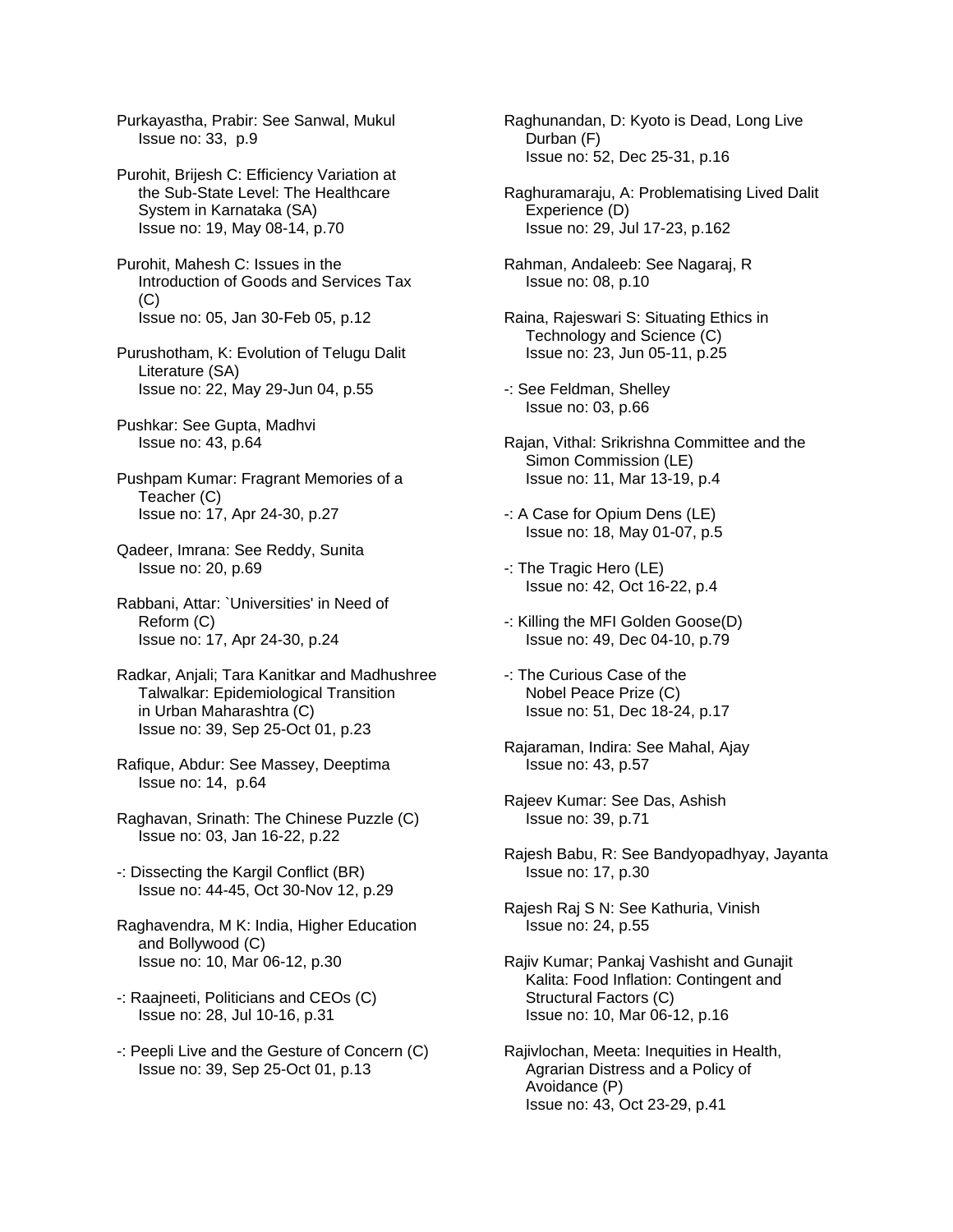Rajpal, Shilpi: Soldiers and Fakirs (BR) Issue no: 50, Dec 11-17, p.24

Rakshit, Mihir: Global Downturn and Cross-Border Trade: Some Theoretical and Policy Perspectives (SA) Issue no: 18, May 01-07, p.43

-: Fiscal Consolidation and Inclusive Growth: The Finance Commission Approach (SA) Issue no: 48, Nov 27-Dec 03, p.38

Ram Mohan, T T: Post-Crisis Regulation: a Contrarian Perspective (F) Issue no: 03, Jan 16-22, p.8

-: World Economy Not Out of the Woods (F) Issue no: 24, Jun 12-18, p.10

-: Private Bank Licensing: Very Few Will Qualify (F) Issue no: 41, Oct 09-15, p.10

Ram, Faujdar: See Saikia, Nandita Issue no: 51, p.62

Raman, Nithya V: See Coelho, Karen Issue no: 21, p.19

Ramana, M V and Ashwin Kumar: Safety First? Kaiga and Other Nuclear Stories (SA) Issue no: 07, Feb 13-19, p.47

Ramana, M V: See Suvrat, Raju Issue no: 16, p.48

Ramanathan, Usha: A Unique Identity Bill  $(C)$ Issue no: 30, Jul 24-30, p.10

-: Bhopal: As the Law Develops (D) Issue no: 34, Aug 21-27, p.82

Ramani, Srinivasan: Development and Displacement: Resentment in the Kutch (C) Issue no: 08, Feb 20-26, p.15

Ramanna, Mridula: Globalising Western Medicine (BR) Issue no: 13, Mar 27-Apr 02, p.33

Ramaswami, Bharat: See Bansal, Sangeeta Issue no: 26-27, p.167

Ramaswamy, Vijaya: Gandhi's Satyagraha in South Africa and the Tamils (P) Issue no: 39, Sep 25-Oct 01, p.36

Ramdas, Sagari, R: Gajah and Praja: Conservation, Control and Conflicts (F) Issue no: 49, Dec 04-10, p.40

Ramesh, Jairam: The Two Cultures Revisited: The Environment-Development Debate in India (C) Issue no: 42, Oct 16-22, p.13

Ramesh, S T: A Critique of the Communal Violence Bill 2005 (C) Issue no: 24, Jun 12-18, p.17

Ranade, Chandrashekhar G: Telangana and Andhra (LE) Issue no: 09, Feb 27-Mar 05, p.4

-: Of Bubbles and Black Swans (LE) Issue no: 22, May 29-Jun 04, p.04

-: Gunvant M Desai (LE) Issue no: 28, Jul 10-16, p.04

-: Why Criticise the Second Five-Year Plan? (LE) Issue no: 31, Jul 31-Aug 06, p.04

-: Second Plan Insights (LE) Issue no: 33, Aug 14-20, p.5

-: Bihar Elections (LE) Issue no: 48, Nov 27-Dec 03, p.5

Ranganathan, V: Challenges of Land Acquisition (BR) Issue no: 20, May 15-21, p.39

Ranjan, Prabhash: Indian Investment Treaty Programme in the Light of Global Experiences (F) Issue no: 07, Feb 13-19, p.68

Rao, Jan Sj: School Vouchers (LE) Issue no: 11, Mar 13-19, p.4

Rao, K S Chalapati: Ensuring Minimum Public Holding in Listed Companies (F) Issue no: 36, Sep 04-10, p.44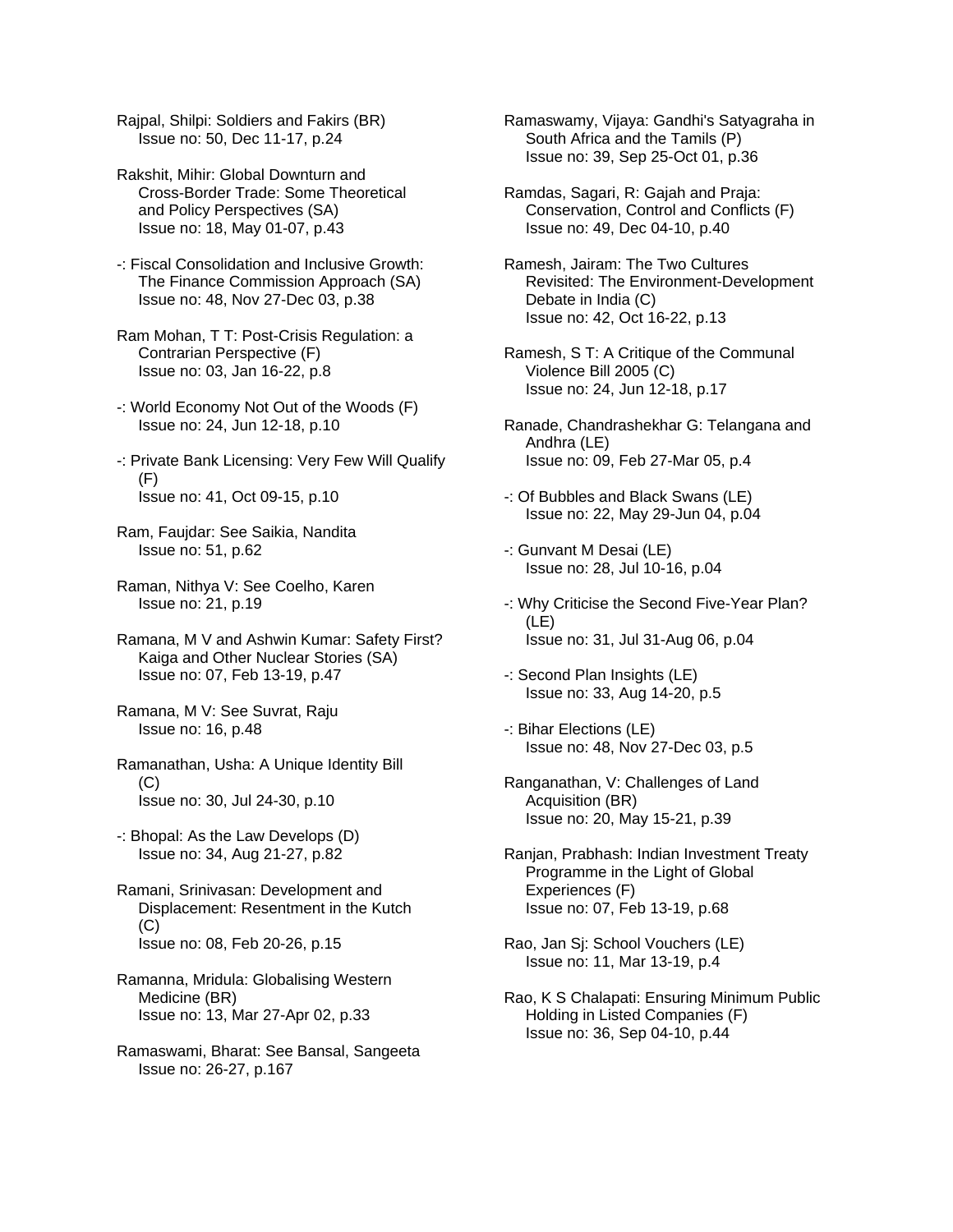Rao, M Govinda: The 13th Finance Commission's Report: Conundrum in Conditionalities (SA) Issue no: 48, Nov 27-Dec 03, p.46

- Rao, Mohan: On Saffron Demography (C) Issue no: 41, Oct 09-15, p.27
- Rao, N Chandrasekhara: See Mahendra Dev, S Issue no: 26-27, p.174
- Rao, N Sudhakar: See Bondla, D J Narendra Issue no: 32, p.93
- Rao, P Appa: University of Hyderabad (LE) Issue no: 43, Oct 23-29, p.5
- Rao, R Kavita and Pinaki Chakraborty: Goods and Services Tax in India: An Assessment of the Base (SA) Issue no: 01, Jan 02-08, p.49
- -: Goods and Services Tax: The 13th Finance Commission and the Way Forward (SA) Issue no: 48, Nov 27-Dec 03, p.71
- Rao, Yenda Srinivasa: Electricity, Politics and Regional Economic Imbalance in Madras Presidency, 1900-1947 (SA) Issue no: 23, Jun 05-11, p.59
- Rath, Satyajit: See Purkayastha, Prabir Issue no: 20, p.42
- Ravallion, Martin: See Datt, Gaurav Issue no: 07, p.55
- Ray, Partha: See Virmani, Arvind Issue no: 49, p.73
- Ray, Partho Sarathi: Protest by Women of Lalgarh (LE) Issue no: 31, Jul 31-Aug 06, p.05
- Ray, Sawmya: See George, Annie Issue no: 17, p.64
- Ray, Sunil: Economic Growth and Social Cost: Need for Institutional Reforms (C) Issue no: 14, Apr 03-09, p.17
- Reddy, D Narasimha: Land and Labour in Andhra Pradesh (BR) Issue no: 39, Sep 25-Oct 01, p.30

Reddy, Dilip: Scientific Enquiry vs Ideology (LE) Issue no: 39, Sep 25-Oct 01, p.4

- Reddy, k C: Sarveswara Rao (LE) Issue no: 47, Nov 20-26, p.5
- Reddy, Sunita and Imrana Qadeer: Medical Tourism in India: Progress or Predicament? (SA) Issue no: 20, May 15-21, p.69
- Reddy, V N: See Mohanty, Mritiunjoy Issue no: 41, p.47
- Reddy, Y V: Financial Sector Regulation in India (P) Issue no: 14, Apr 03-09, p.40
- -: Reflections on the Indian Economy (BR) Issue no: 28, Jul 10-16, p.35
- Rege, Sharmila: Education as Trutiya Ratna: Towards Phule-Ambedkarite Feminist Pedagogical Practice (SA) Issue no: 44-45, Oct 30-Nov 12, p.88
- Remesh, Babu P and C P Vinod: Radiation Incident in Mayapuri: Disquieting Signals to Labour (C) Issue no: 30, Jul 24-30, p.16
- Richa Kumar: Mandi Traders and the Dabba: Online Commodity Futures Markets in India (SA) Issue no: 31, Jul 31-Aug 06, p.63
- Robertson, Peter E: Investment Led Growth in India: Fact or Mythology (SA) Issue no: 40, Oct 02-08, p.120
- Rohit: Sovereign Debt Crisis in Greece: Is There a Way Forward? (F) Issue no: 28, Jul 10-16, p.77
- Rohit Prasad: Value of 2G Spectrum in India  $(C)$ Issue no: 04, Jan 23-29, p.25
- Rosencranz, Armin and Sairam Bhat: Requirements of Justice (C) Issue no: 46, Nov 13-19, p.14
- Rossanis, Tim: Hysterical Accusation (LE) Issue no: 13, Mar 27-Apr 02, p.4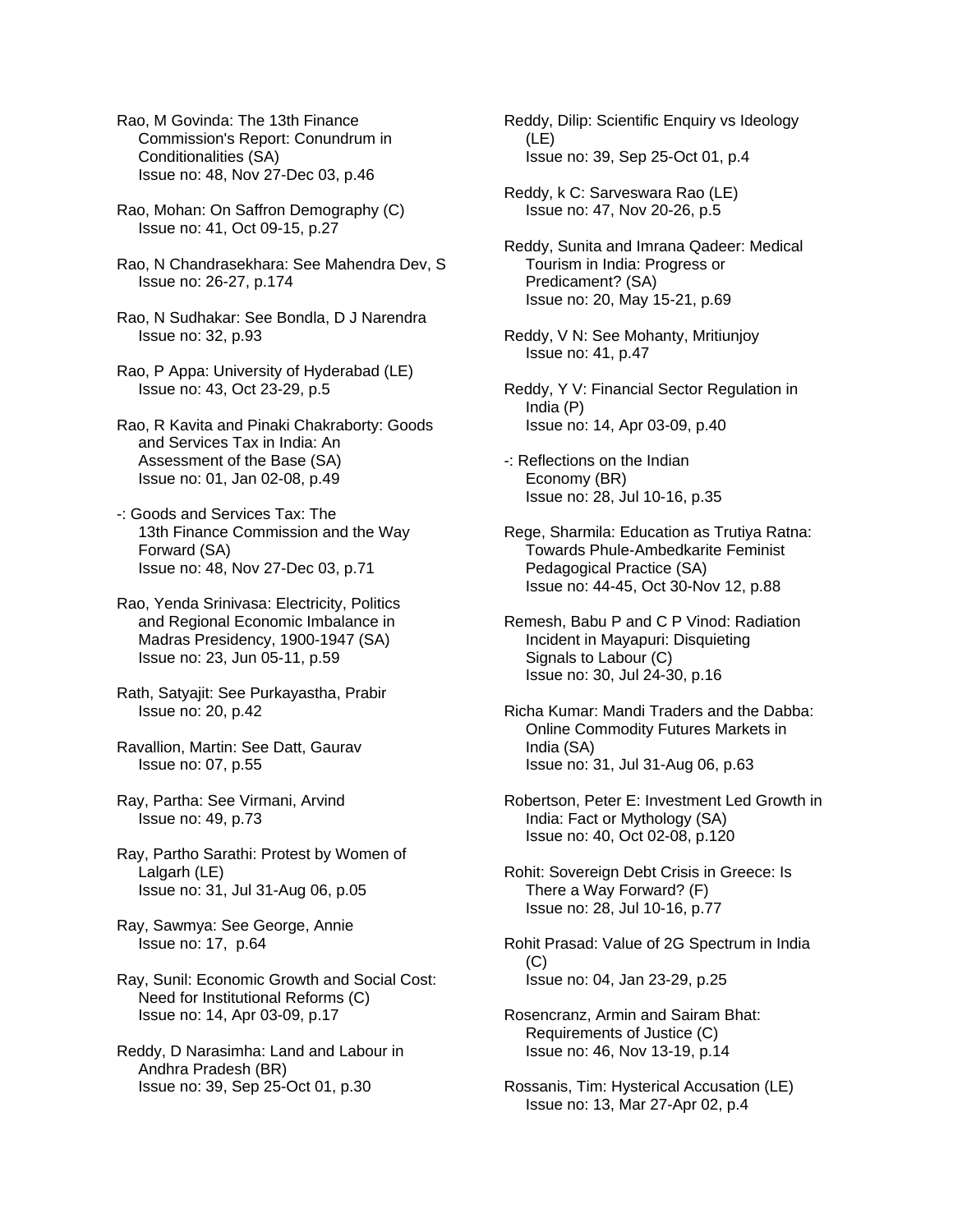Roy V P, Nirmal: See Sumalatha, B S Issue no: 09, p.79

Roy, Kumkum: Future of an Ancient Past (BR) Issue no: 04, Jan 23-29, p.29

-: Issues of Faith (F) Issue no: 50, Dec 11-17, p.53

- Roy, Modhumita: Some Like It Hot: Class, Gender and Empire in the Making of Mulligatawny Soup (SA) Issue no: 32, Aug 07-13, p.66
- Roy, Tirthankar: Rethinking Collectives (LE) Issue no: 25, Jun 19-25, p.04
- -: Partners in Knowing (BR) Issue no: 47, Nov 20-26, p.39
- -: Partners in Knowing (BR) Issue no: 47, Nov 20-26, p.39
- Rudolph, Lloyd I: Gandhi in the Mind of America (C) Issue no: 47, Nov 20-26, p.23
- Rumi, Raza Ahmad: Pakistan: Rescuing a Drowning State (C) Issue no: 36, Sep 04-10, p.12
- Sabala and Meena Gopal: Body, Gender and Sexuality: Politics of Being and Belonging (RA) Issue no: 17, Apr 24-30, p.43
- Sabar, Bhubaneswar: Tribal Agriculture: the Chuktia Bhunjias in Central India (F) Issue no: 12, Mar 20-26, p.77
- Sachar, Rajindar: Negative Voting (LE) Issue no: 02, Jan 09-15, p.81
- Sachar, Rajindar et al: Government Should Respond to Maoist Offer (LE) Issue no: 10, Mar 06-12, p.4
- Sadana, Rashmi: On the Delhi Metro: An Ethnographic View (SA) Issue no: 46, Nov 13-19, p.77
- Sagar, Satya: The 'Radia'ctive Indian Media (C) Issue no: 52, Dec 25-31, p.24

Saha, Partha: See Banerjee, Kaustav Issue no: 28, p.42

- Saheli et al: State Brutality in Kashmir (LE) Issue no: 41, Oct 09-15, p.5
- Sahni, Rohini: See Kalyan Shankar, V Issue no: 01, p.55
- SAHRDC: Ferreira Case: All That Is Wrong with Torture and Narcoanalysis (C) Issue no: 21, May 22-28, p.13
- -: Stifling Freedom of Expression and Opinion (C) Issue no: 32, Aug 07-13, p.19
- Saikia, Nandita; Abhishek Singh and Faujdar Ram: Has Child Mortality in India Really Increased in the Last Two Decades? (SA) Issue no: 51, Dec 18-24, p.62
- Sakhrani, Monica: Remembering Shahid Azmi  $(C)$ Issue no: 11, Mar 13-19, p.25
- -: Chronicles of the Ranks (C) Issue no: 14, Apr 03-09, p.21
- -: Globalisation of Politics (BR) Issue no: 17, Apr 24-30, p.29
- Sambrani, Shreekant: Impact of the 2009 Drought on Agricultural Output: Fantasy or Reality? (F) Issue no: 09, Feb 27-Mar 05, p.14
- Samdariya, Vikal: See Menon, Manju Issue no: 26-27, p.18
- Sanchita Kumari: Home and the World (BR) Issue no: 20, May 15-21, p.37
- Sandstrom, Maria: See Kamath, Rajalaxmi Issue no: 37, p.56
- Sangameswaran, Priya: Rural Drinking Water Reforms in Maharashtra: The Role of Neoliberalism (SA) Issue no: 04, Jan 23-29, p.62
- Sanhati: Murder of Lalmohan Tudu (LE) Issue no: 09, Feb 27-Mar 05, p.5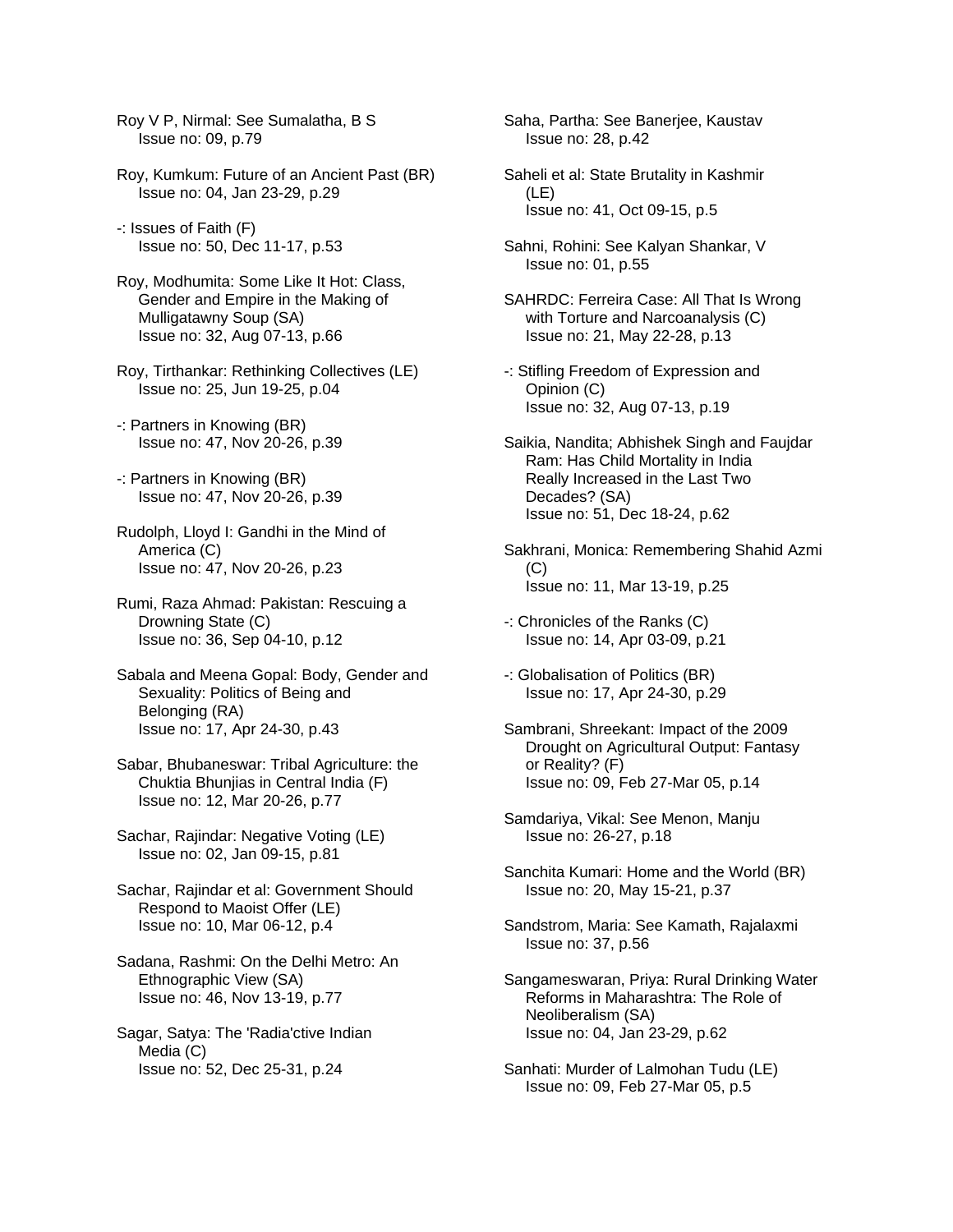Sanjay Kumar: Jharkhand Assembly Elections: an Analysis (C) Issue no: 07, Feb 13-19, p.24

- Sankaran, Pavithra: See Madhusudan, M D Issue no: 49, p.29
- Sankaran, S R: Amendment to an Amendment: To Arrest or Not to Arrest (C) Issue no: 17, Apr 24-30, p.17
- -: The Rebirth of the National Advisory Council (C) Issue no: 34, Aug 21-27, p.10
- Sant, Girish: See Deshmukh, Ranjit Issue no: 12, p.41
- Santhosh, S and Joshil K Abraham: Caste Injustice in Jawaharlal Nehru University (C) Issue no: 26-27, Jun 26-Jul 09, p.27
- Sanwal, Mukul: Post-Copenhagen Climate Agenda (LE) Issue no: 14, Apr 03-09, p.4
- Sanwal, Mukul; T Jayaram and Prabir Purkayastha: Leadership in the Climate Negotiations (Ed) Issue no: 33, Aug 14-20, p.9
- Saran, Prashant and Tulasi Gopinath: Resolution of Weak Banks: the Indian Experience (SA) Issue no: 02, Jan 09-15, p.54
- Saravanan, Sheela: Transnational Surrogacy and Objectification of Gestational Mothers (C) Issue no: 16, Apr 17-23, p.26
- Sarkar, Rinki: Rural Accessibility and Development: Sustainability Concerns in an Ecologically Fragile Mountain Belt (SA) Issue no: 21, May 22-28, p.63
- Sarkar, Sandip and Balwant Singh Mehta: Income Inequality in India: Pre-and Post-Reform Periods (SA) Issue no: 37, Sep 11-17, p.45
- Sarkar, Sandip: See Nathan, Dev Issue no: 43, p.22
- Sarma, E A S: The Saga of Sompeta: Public Deception, Private Gains (F) Issue no: 33, Aug 14-20, p.38
- -: S R Sankaran: In Memoriam (C) Issue no: 43, Oct 23-29, p.25
- -: See Sundar, Nandini Issue no: 21, p.05
- Sarma, Sushanta Kumar and Ishan Agrawal: Social Sciences Research in Vernacular Languages (P) Issue no: 42, Oct 16-22, p.36
- Sarojini, N B: The HPV Vaccine: Science, Ethics and Regulation (F) Issue no: 48, Nov 27-Dec 03, p.27
- Sathyapalan, Jyothis: Implementation of the Forest Rights Act in the Western Ghats Region of Kerala (SA) Issue no: 30, Jul 24-30, p.65
- Satish, P: On Funds for NABARD (D) Issue no: 39, Sep 25-Oct 01, p.79
- Satterthwaite, David: Upgrading Slums: With and For Slum-Dwellers (C) Issue no: 10, Mar 06-12, p.12
- Satyanarayana, D: See Srinivasulu, K Issue no: 33, p.12
- Saxena, Sadhana: See Jain, Manish Issue no: 18, p.79
- Scaria, Suma: Changes in Land Relations: The Political Economy of Land Reforms in a Kerala Village (RA) Issue no: 26-27, Jun 26-Jul 09, p.191
- Sebastian, Jose: Kerala's Education System: is more Government the Solution? (D) Issue no: 03, Jan 16-22, p.72
- Sebastian, P A: Secularism and the Indian Judiciary (F) Issue no: 50, Dec 11-17, p.42
- Sebastian, P A et al: Shahid Azmi (1977-2010) (LE) Issue no: 08, Feb 20-26, p.5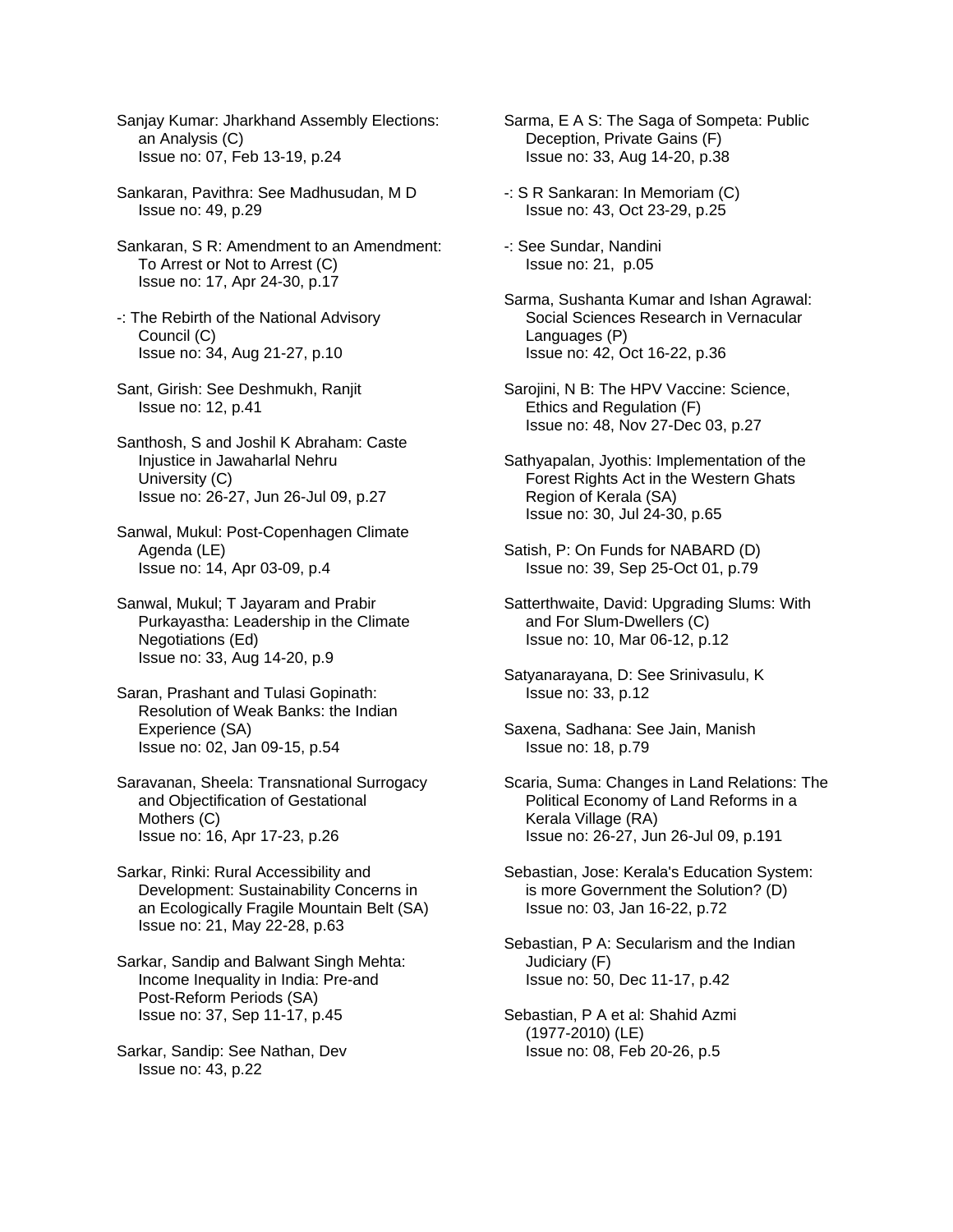Seeley, Janet: See Massey, Deeptima Issue no: 14, p.64

Sen Gupta, Amit: B K Keayla: A Personal Reminiscence (C) Issue no: 51, Dec 18-24, p.25

- Sen, Agneshwar: The World Trade Organisation and Preferential Agreements (C) Issue no: 28, Jul 10-16, p.24
- Sen, Arindam: Jyoti Basu: a Man with a Mission (LE) Issue no: 07, Feb 13-19, p.5
- Sen, Arup Kumar: On Moti Nandi (LE) Issue no: 06, Feb 06-12, p.5
- -: State Violence in Lalgarh (LE) Issue no: 16, Apr 17-23, p.5
- -: SPOs in West Bengal? (LE) Issue no: 28, Jul 10-16, p.05
- -: Amlan Dutta (1924-2010) (LE) Issue no: 44-45, Oct 30-Nov 12, p.4
- Sen, Asok: From Rescue Measures to Fuller Democracy (SA) Issue no: 15, Apr 10-16, p.51
- Sen, Gitanjali: See Basant, Rakesh Issue no: 39, p.62
- Sen, Kunal: See Kathuria, Vinish Issue no: 24, p.55
- Sen, Rukmini: Law Commission Reports on Rape (RA) Issue no: 44-45, Oct 30-Nov 12, p.81
- Sen, Suhit: History of the Labouring Poor (BR) Issue no: 11, Mar 13-19, p.32
- -: The Great Unravelling (BR) Issue no: 42, Oct 16-22, p.32
- Sen, Suhit K: The Political Constitution of India: Party and Government, 1946-1957 (SA) Issue no: 33, Aug 14-20, p.44
- -: Vedanta Hymn: The Scion's Political Gambit (C) Issue no: 44-45, Oct 30-Nov 12, p.13
- Sen, Sukla: Nuclear Liability (LE) Issue no: 17, Apr 24-30, p.4
- Sengupta, Amit et al: Takeover of Indian Pharma Companies (LE) Issue no: 43, Oct 23-29, p.4
- Sengupta, Arjun: Human Rights and Extreme Poverty (SA) Issue no: 17, Apr 24-30, p.85
- Sengupta, Rajeshwari: See Hutchison, Michael M Issue no: 38, p.67
- Sengupta, Sarbajit: See Majumdar, Mousumi Issue no: 25, p.64
- Senthil Babu, D: Science and Self-Respect: Periyar on Modern Science (C) Issue no: 14, Apr 03-09, p.27
- Sethi, Surya P: Analysing the Parikh Committee Report on Pricing of Petroleum Products (F) Issue no: 13, Mar 27-Apr 02, p.56
- Shah, A M: Arbitrariness in the Colonial Census of Ethnic Groups (C) Issue no: 48, Nov 27-Dec 03, p.16
- Shah, Alpa: Annihilation Is the Last Choice  $(C)$ Issue no: 19, May 08-14, p.24
- Shah, Amita: Development-induced Displacement in Gujarat (BR) Issue no: 25, Jun 19-25, p.37
- -: See Pattnaik, Itishree Issue no: 26-27, p.756
- Shah, Ghanshyam: Beyond Caste Voting: Modasa, Gujarat Revisited (SA) Issue no: 04, Jan 23-29, p.54
- -: See Jodhka, Surinder S Issue no: 48, p.99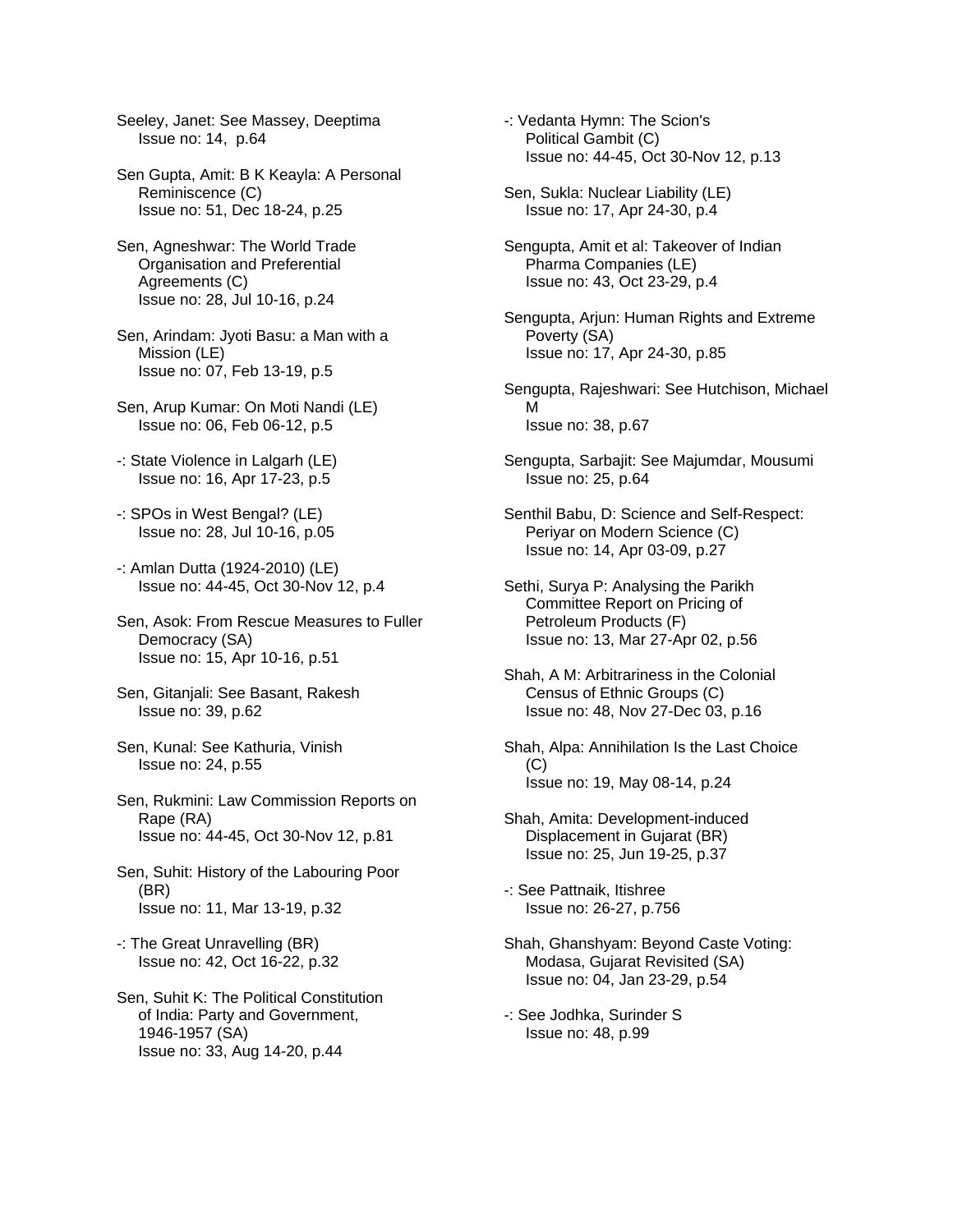Shah, Mihir: The Power of Uncertainty: Reflections on the Nature of Transformational Initiatives (SA) Issue no: 25, Jun 19-25, p.53

Shahabuddin, Ghazala: An Elephantine Task (F) Issue no: 49, Dec 04-10, p.38

Shaj Mohan and Divya Dwivedi: The Paternal Reason (BR) Issue no: 36, Sep 04-10, p.41

Shankar, Savita and Mukul G Asher: Regulating Microfinance: A Suggested Framework (C) Issue no: 01, Jan 02-08, p.15

Sharma, Jeevan Raj: On State Reconstruction in Nepal (C) Issue no: 04, Jan 23-29, p.20

Sharma, Mukul: The Vrindavan Conservation Project (SA) Issue no: 36, Sep 04-10, p.59

- Sharma, R S: Identity and the UIDAI: A Response (D) Issue no: 35, Aug 28-Sep 03, p.101
- Sharma, Vijay Paul and Hrima Thaker: Fertiliser Subsidy in India: Who Are the Beneficiaries? (SA) Issue no: 12, Mar 20-26, p.68

Sheikh, Samira: Alien Until Proven Otherwise (BR) Issue no: 49, Dec 04-10, p.46

Shetty, S L: More Tax Concessions for More Inequality (C) Issue no: 11, Mar 13-19, p.13

Shrestha, Rashmi Kiran et al: Institutional Dysfunction and Challenges in Flood Control: a Case Study of the Kosi Flood 2008 (SA) Issue no: 02, Jan 09-15, p.45

Shukla, Ravi: Reimagining Citizenship: Debating India's Unique Identification Scheme (F) Issue no: 02, Jan 09-15, p.31

Shunmugam, V and Debojyoti Dey: Is Speculation a Problem (LE) Issue no: 39, Sep 25-Oct 01, p.4

Shyam Babu, D: See Kapur, Devesh Issue no: 35, p.39

Shyam Sundar, K R: Venkata Ratnam: A Tribute (C) Issue no: 25, Jun 19-25, p.32

Shyamprasad, K M: See Gautham, Meenakshi Issue no: 38, p.25

Shyamsundar, Priya: See Kavi Kumar, K S Issue no: 18, p.25

Sikand, Yoginder: Deoband's Fatwas on Women (C) Issue no: 21, May 22-28, p.15

-: Jihad, Islam and Kashmir: Syed Ali Shah Geelani's Political Project (SA) Issue no: 40, Oct 02-08, p.125

Silva, Kalinga Tudor: Home Guards in Srilanka: Guardians of Peace or Threat to Human Security (C) Issue no: 36, Sep 04-10, p.31

Singh, Abhishek: See Saikia, Nandita Issue no: 51, p.62

Singh, Aditya: See Guruswamy, Menaka Issue no: 43, p.16

Singh, Kashmir: False Proposition (LE) Issue no: 34, Aug 21-27, p.4

Singh, Kavaljit: Microfinance: Profiting from Poor (LE) Issue no: 18, May 01-07, p.4

Singh, Narinder Deep: Rural Healthcare and Indebtedness in Punjab (C) Issue no: 11, Mar 13-19, p.22

Singh, Nirvikar: See Hutchison, Michael M Issue no: 38, p.67

Singh, Parminder Jeet: From a Public Internet to the Internet Mall (C) Issue no: 42, Oct 16-22, p.17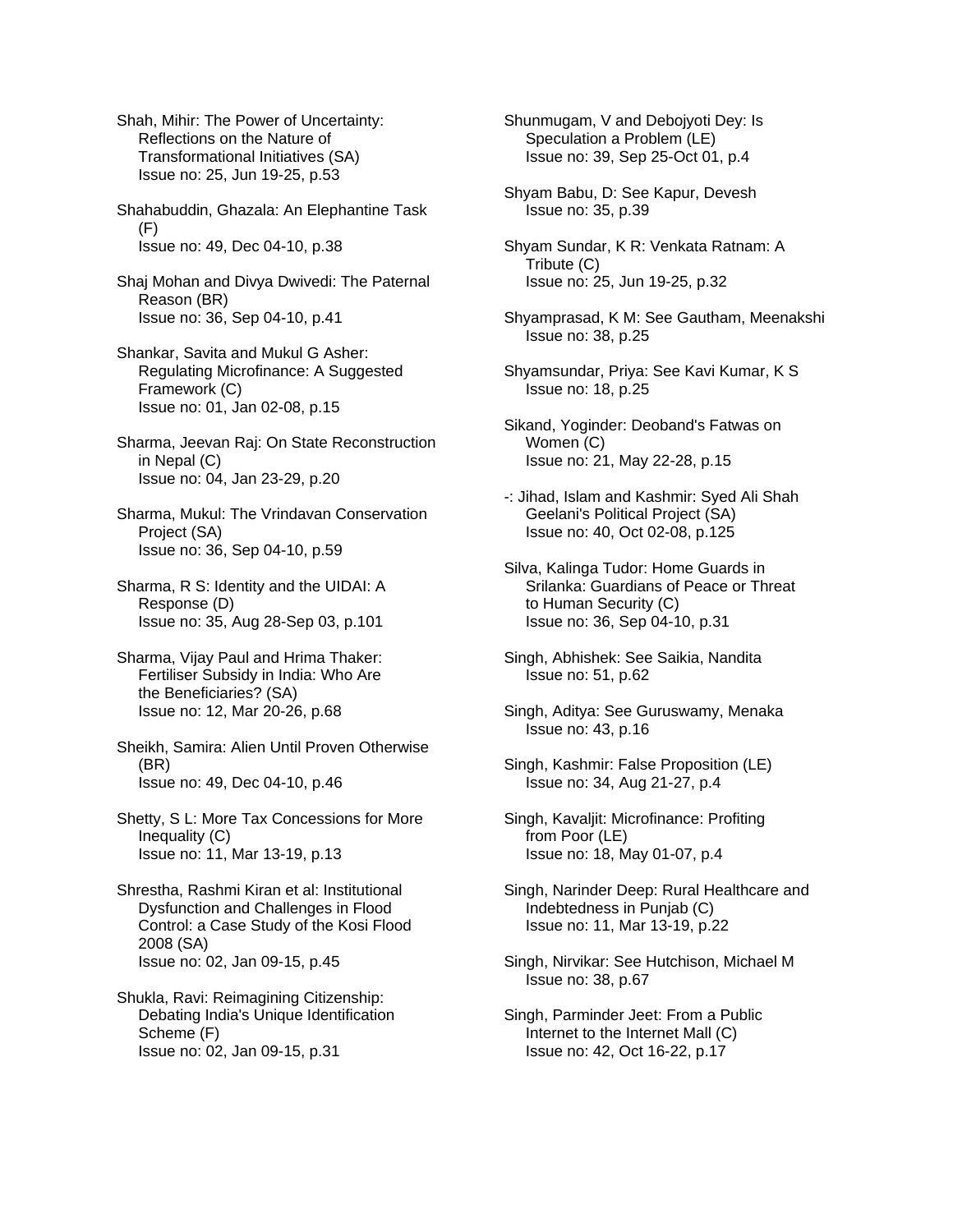Singh, Pritam: Capitalism, Nature and Eco-Socialism (BR) Issue no: 12, Mar 20-26, p.29

Singh, Ram: A High-handed Approach to National Highways (C) Issue no: 08, Feb 20-26, p.19

-: Delays and Cost Overruns in Infrastructure Projects: Extent, Causes and Remedies (SA) Issue no: 21, May 22-28, p.43

Singh, Ranbir: The Need to Tame the Khap Panchayats (C) Issue no: 21, May 22-28, p.17

Singh, Shyam: Three Years of the BSP Government in Uttar Pradesh (F) Issue no: 38, Sep 18-24, p.77

-: Where is Faith? (LE) Issue no: 50, Dec 11-17, p.4

Singh, Sukhpal: Implications of FDI in Food Supermarkets (C) Issue no: 34, Aug 21-27, p.17

Singh, Ujjwal Kumar and Nandini Sundar: Police States and Academic Freedom (C) Issue no: 04, Jan 23-29, p.8

Sinha, Ajit: Celebrating Fifty Years of Sraffa's Production of Commodities by Means of Commodities (SA) Issue no: 42, Oct 16-22, p.61

Sinha, Pankaj: See Manjrek, Rajesh Issue no: 26-27, p.13

Sinha, Sachchidanand: Lohia's Socialism: An Underdog's Perspective (F) Issue no: 40, Oct 02-08, p.51

Sinha, Sitesh: Mutual Funds (LE) Issue no: 30, Jul 24-30, p.05

Sipahimalani-rao, Vandana: See Kingdon, Geeta Gandhi Issue no: 12, p.59

Sitaramam, Vetury: Need for an Ethics Probe (LE) Issue no: 44-45, Oct 30-Nov 12, p.5

Sitharaman, Sudha: Religion, Freedom of Speech and Imaging the Prophet (C) Issue no: 22, May 29-Jun 04, p.14

-: Repairing the Sufi Cave or Making it Hindu?  $(C)$ Issue no: 33, Aug 14-20, p.20

Sivakumar, Sowmya: A Political Agenda to Minimise Wages (C) Issue no: 50, Dec 11-17, p.10

Sivaramakrishnan, Arvind: How the Neoliberal State Sinks Itself (BR) Issue no: 22, May 29-Jun 04, p.24

Sivaramakrishnan, K C: Judicial Setback for Panchayats and Local Bodies (F) Issue no: 32, Aug 07-13, p.43

Smitha, K C: New Forms of Urban Localism: Service Delivery in Bangalore (F) Issue no: 08, Feb 20-26, p.73

Sood, Ashima: Accounting for Economic Performance (RA) Issue no: 07, Feb 13-19, p.34

-: Invisible Labour (BR) Issue no: 15, Apr 10-16, p.27

- Sood, Autl: Shadow-boxing in Punjab on Government Finances (C) Issue no: 24, Jun 12-18, p.22
- Sreerekha, M S: Challenges before Kerala's Landless: The Story of Aralam Farm (SA) Issue no: 21, May 22-28, p.55

Sridhar, C R: Dwindling Muslim Khakis (BR) Issue no: 29, Jul 17-23, p.37

Srinivasan, Sharada and Arjun S Bedi: Daughter Elimination: Cradle Baby Scheme in Tamil Nadu (C) Issue no: 23, Jun 05-11, p.17

- Srinivasu, V K: Miracle or Myopia? (LE) Issue no: 02, Jan 09-15, p.4
- Srinivasulu, K and D Satyanarayana: By-elections and Telangana Agitation (CL) Issue no: 33, Aug 14-20, p.12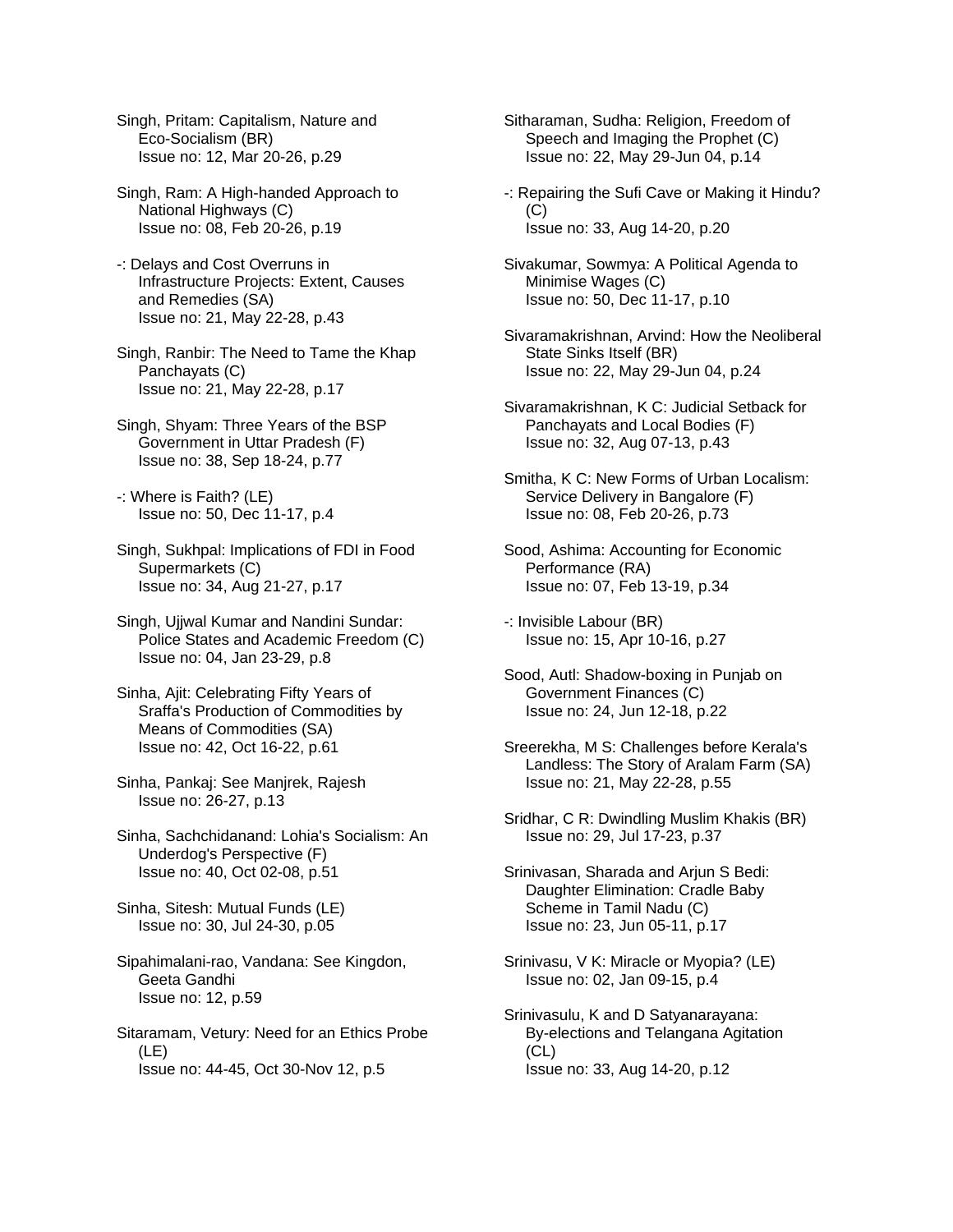Sriram, M S: Commercialisation of Microfinance in India: A Discussion of the Emperor's Apparel (SA) Issue no: 24, Jun 12-18, p.65

-: Microfinance: A Fairy Tale Turns into a Nightmare (C) Issue no: 43, Oct 23-29, p.10

Sriraman, S: Railway Budget 2010-11: Towards Vision 2020? (F) Issue no: 15, Apr 10-16, p.34

Srivastava, Akanksha and Sanjay K Mohanty: Economic Proxies, Household Consumption and Health Estimates (SA) Issue no: 16, Apr 17-23, p.55

Srivastava, D K: Vertical Sharing and Horizontal Distribution of Resources: The Equity and Efficiency Trade-Off (SA) Issue no: 48, Nov 27-Dec 03, p.64

Srivastava, Nidhi: See Chowdhury, Nupur Issue no: 15, p.18

Srivastava, Nisha and Ravi Srivastava: Women, Work, and Employment Outcomes In Rural India (SA) Issue no: 28, Jul 10-16, p.49

Srivastava, Ravi: Making the Case for Rights-Based Approach (C) Issue no: 42, Oct 16-22, p.29

-: See Srivastava, Nisha Issue no: 28, p.49

Srivatsan, R: Writing Degree Zero (BR) Issue no: 05, Jan 30-Feb 05, p.29

Standing, Guy: See Jhabvala, Renana Issue no: 26-27, p.239

Subha Sri, B: Women's Bodies and the Medical Profession (RA) Issue no: 17, Apr 24-30, p.52

Subrahmanya, M H Bala: Auto SMEs in Bangalore: Does Innovation Promote Employment and Labour Productivity? (SA) Issue no: 11, Mar 13-19, p.59

-: The Dragon Rules the World: Can the Tiger Pose a Challenge? (C) Issue no: 18, May 01-07, p.21

Subramanian, K: Treason of the Clergy? (C) Issue no: 15, Apr 10-16, p.15

-: Efficient Market Hypothesis: The Model That Failed (C) Issue no: 31, Jul 31-Aug 06, p.20

-: An Extraordinary Public Servant (C) Issue no: 43, Oct 23-29, p.27

Subramanian, K S: State Response to Maoist Violence in India: A Critical Assessment (C) Issue no: 32, Aug 07-13, p.23

Subramanian, Kandaswami: The IMF and its Gold Sale (C) Issue no: 04, Jan 23-29, p.17

Subramanian, S: Thinking through Justice (BR) Issue no: 19, May 08-14, p.33

-: See Jayaraj, D Issue no: 06, p.53

Sudarshan, Ratna M: The Irrelevance of Caste Census (LE) Issue no: 33, Aug 14-20, p.4

Sudarshan, Ratna M: See Hay, Katherine Issue no: 03, p.34

Sumalatha, B S and Nirmal Roy V P: ASEN-India FTA: Kerala's Perspective (D) Issue no: 09, Feb 27-Mar 05, p.79

Sunalini Kumar: Towards Promising Intellectual Projects (BR) Issue no: 48, Nov 27-Dec 03, p.23

Sundar, Aparna: Civilians and Citizenship: Perspectives on Civil War in South Asia (P) Issue no: 18, May 01-07, p.37

Sundar, Nandini; E A S Sarma and Ramachandra Guha: Condemnation of Maoist Violence (LE) Issue no: 21, May 22-28, p.05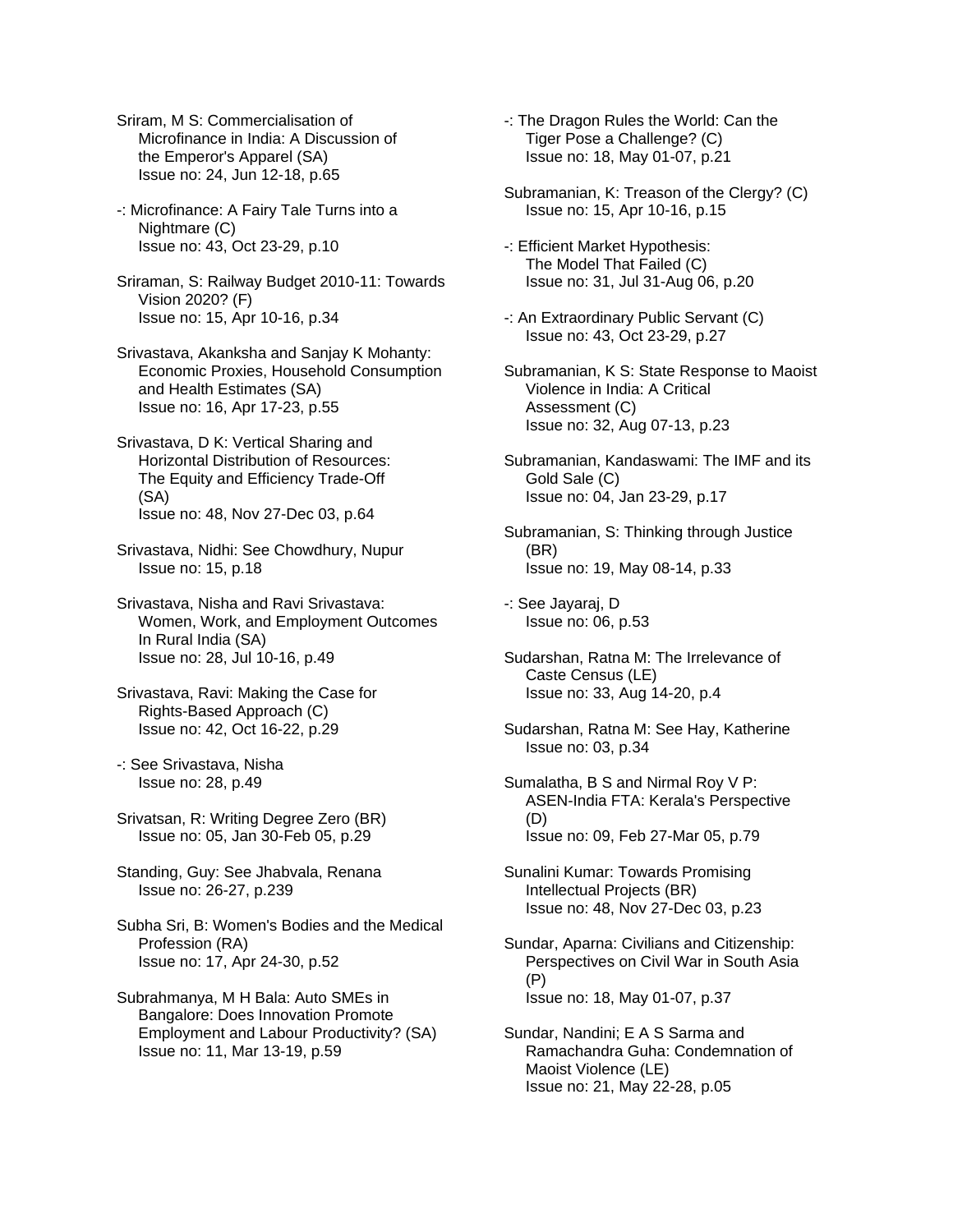Sundar, Nandini: See Singh, Ujjwal Kumar Issue no: 04, p.8

- Sundaram, Jomo Kwame: Lessons from the 2008 World Food Crisis (P) Issue no: 12, Mar 20-26, p.35
- Sundaram, P K: Iran, Nuclear Proliferation and the NPT: Why Does Such Doublespeak Perpetuate? (C) Issue no: 25, Jun 19-25, p.21
- Sundararaman, Venkatesh: See Pandey, Priyanka Issue no: 24, p.75
- Sunil: Understanding Capitalism through Lohia (F) Issue no: 40, Oct 02-08, p.56
- Sunny, Yemuna: Communalisation of Education  $(C)$ Issue no: 23, Jun 05-11, p.21
- Suri, K C and Hans Lofgren: Uncertain Verdict: The 2010 Federal Elections in Australia (C) Issue no: 46, Nov 13-19, p.26
- Sutar, Anil: Caste in South Asia (LE) Issue no: 49, Dec 04-10, p.4
- Suvrat Raju: Missing the Forest for the Trees (LE) Issue no: 20, May 15-21, p.4
- Suvrat, Raju and M V Ramana: The Other Side of Nuclear Liability (SA) Issue no: 16, Apr 17-23, p.48
- Svedberg, Peter: Estimates of Child Malnutrition in India (C) Issue no: 12, Mar 20-26, p.14
- Tabraz, S S: Israeli-Palestinian Talks: A Process Without Peace (C) Issue no: 50, Dec 11-17, p.16
- Taghioff, Daniel and Ajit Menon: Can a Tiger Change Its Stripes? The Politics of Conservation as Translated in Mudumalai (SA) Issue no: 28, Jul 10-16, p.69
- Taghioff, Daniel and Ajit Menon: On Mudumalai Tiger Reserve (D) Issue no: 52, Dec 25-31, p.83
- Talwalkar, Madhushree: See Radkar, Anjali Issue no: 39, p.23
- Tambe, Aswini and Shruti Tambe: Cheerleaders in the Indian Premier League  $(C)$ Issue no: 36, Sep 04-10, p.18
- Tambe, Shruti: See Tambe, Aswini Issue no: 36, p.18
- Tandon, Somi: Output of Defence Expenditure: a New Accounting Method (D) Issue no: 07, Feb 13-19, p.73
- Taneja, Anand Vivek: Stereotyping the Muslim in Bombay Cinema (BR) Issue no: 04, Jan 23-29, p.30
- Taneja, Nisha and Subhanil Chowdhury: Role of Treaties in Facilitating Nepal's Trade with India (C) Issue no: 07, Feb 13-19, p.27
- Taneja, Nisha: See Dasgupta, Purnamita Issue no: 03, p.31
- Tangirala, Maruthi P: Reform of Civil Service Perliminary Examination (C) Issue no: 09, Feb 27-Mar 05, p.21
- Tankha, Rukmini: See Pankaj, Ashok Issue no: 30, p.45
- Tantri, Malini L: Import Dependency of Special Economic Zones (C) Issue no: 36, Sep 04-10, p.26
- Tariq, Farooq: Appeal from Labour Party, Pakistan (LE) Issue no: 19, May 08-14, p.4
- Taslim, M A: Exports from Bangladesh During the Recession (C) Issue no: 48, Nov 27-Dec 03, p.19
- Teltumbde, Anand: Lumpen Polity and the Silence that Breeds Criminals (C) Issue no: 02, Jan 09-15, p.12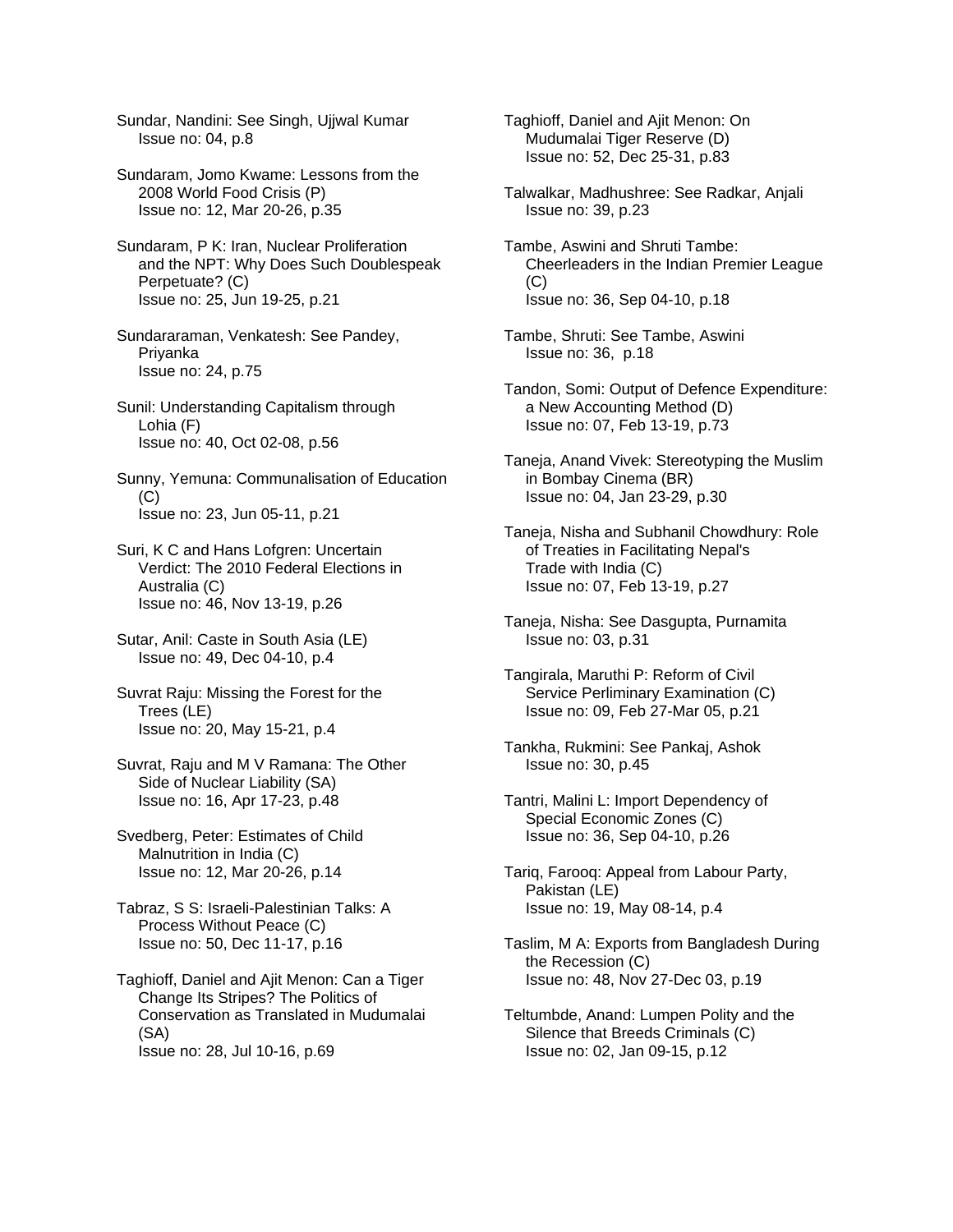- -: Swansong of the Sena and Cabaret of the Congress (C) Issue no: 08, Feb 20-26, p.12
- -: One More Reservation (C) Issue no: 14, Apr 03-09, p.13
- -: Mayawati's Mega Service to the Nation (C) Issue no: 15, Apr 10-16, p.12
- -: Maharashtra at 50: Celebration or Shame?  $(F)$ Issue no: 19, May 08-14, p.10
- -: Modi Spews Caste Venom (F) Issue no: 23, Jun 05-11, p.12
- -: Counting Castes: Advantage the Ruling Class (F) Issue no: 28, Jul 10-16, p.10
- -: High Court's Verdict on Khairlanji: Justice Diminished (F) Issue no: 32, Aug 07-13, p.10
- -: Categorisation: A Poisonous Proposition (BR) Issue no: 35, Aug 28-Sep 03, p.28
- -: Enveloped in the Peace of the Dead (F) Issue no: 36, Sep 04-10, p.10
- -: Forget MDG, Celebrate CWG (F) Issue no: 40, Oct 02-08, p.7
- -: Whither the Faith of Indians, Your Lordships? (F) Issue no: 46, Nov 13-19, p.12
- -: Satyam's Raju and Satyam Babu (F) Issue no: 51, Dec 18-24, p.10
- Thaker, Hrima: See Sharma, Vijay Paul Issue no: 12, p.68
- Thakurta, Paranjoy Guha and Akshat Kaushal: Underbelly of the Great Indian Telecom Revolution (F) Issue no: 49, Dec 04-10, p.49
- Thapan, Meenakshi: Imagining Citizenship: Being Muslim, Becoming Citizens in Ahmedabad (F) Issue no: 03, Jan 16-22, p.45
- Thapar, Romila: The Quest of Dharmanand (BR) Issue no: 40, Oct 02-08, p.35
- Thapar, Romila et al: Statement on Ayodhya Verdict (LE) Issue no: 41, Oct 09-15, p.4
- Thekaekara, Tarsh: Conservation in Mudumalai: Another Politics (D) Issue no: 36, Sep 04-10, p.78
- Thomas, George: Opportunity for Health Business, Crumbs for the Poor (BR) Issue no: 12, Mar 20-26, p.33
- -: Regulation of Medical Education: Time for Radical Change (C) Issue no: 22, May 29-Jun 04, p.13
- -: Replacing Science with Mystery (D) Issue no: 24, Jun 12-18, p.123
- Thorat, Amit: Ethnicity, Caste and Religion: Implications for Poverty Outcomes (SA) Issue no: 51, Dec 18-24, p.47
- Tilak, Jandhyala B: A Weak Attempt to Curb Unfair Practices in Higher Education (C) Issue no: 38, Sep 18-24, p.19
- Tilak, Jandhyala B G: Neither Vision Nor Policy for Education (F) Issue no: 13, Mar 27-Apr 02, p.60
- -: The Proposed NCHER: A Solution Worse Than the Disease? (C) Issue no: 18, May 01-07, p.10
- -: The Foreign Educational Institutions Bill: A Critique (C) Issue no: 19, May 08-14, p.12
- Tiwale, Sachin: Foodgrain vs Liquor: Maharashtra under Crisis (C) Issue no: 22, May 29-Jun 04, p.19
- Tiwari, Meera: Didi of Rural Bihar: Real Agent of Change? (C) Issue no: 33, Aug 14-20, p.27
- Tiwary, Rakesh: Social Organisation of Shared Well Irrigation in Punjab (RA) Issue no: 26-27, Jun 26-Jul 09, p.208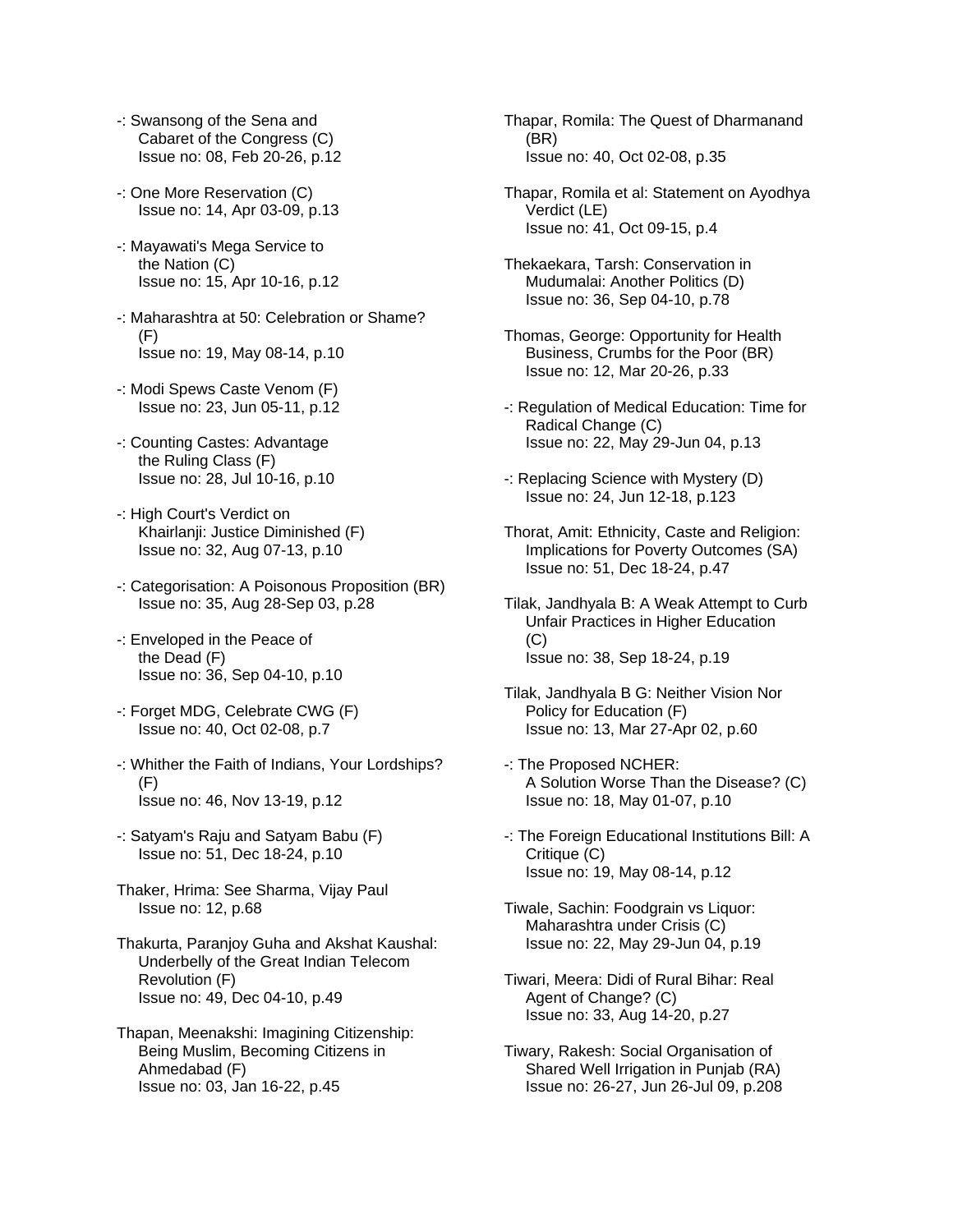Tolpadi, Rajaram: Context, Discourse and Vision of Lohia's Socialism (F) Issue no: 40, Oct 02-08, p.71

Trentmann, Frank: Tiny Middle Class, Huge Moral Anxieties (BR) Issue no: 29, Jul 17-23, p.35

Tsujita, Yuko; Hisaya Oda and Prabhat Ghosh: Development and Intra-State Disparities in Bihar (C) Issue no: 50, Dec 11-17, p.13

Tyabji, Nasir: Private Industry and the Second Five-Year Plan: The Mundhra Episode as Exemplar of Capitalist Myopia (SA) Issue no: 32, Aug 07-13, p.47

Upadhyay, Ashoak: The Historian as Competing Voice (BR) Issue no: 52, Dec 25-31, p.40

Upadhyay, Sanjay: Scheduled Areas Need a Fresh Legal Perspective (C) Issue no: 41, Oct 09-15, p.25

Upadhyaya, Himanshu: Gandhi, Gujarati Spelling and the Ideology of Standardisation (C) Issue no: 24, Jun 12-18, p.26

Upadhyaya, Himanshu: See Parasuraman, S Issue no: 05, p.39

Uyangoda, Jayadeva: Sri Lanka After the Presidential Election (C) Issue no: 06, Feb 06-12, p.12

Vaidyanathan, A: In Memoriam (F) Issue no: 11, Mar 13-19, p.76

Vakulabharanam, Vamsi: Does Class Matter? Class Structure and Worsening Inequality in India (SA) Issue no: 29, Jul 17-23, p.67

Valluri, Narayan: Recommendations Relating to Grants-in-Aid (SA) Issue no: 48, Nov 27-Dec 03, p.85

Vanaik, Achin: The Issue of Nuclear Terrorism (C) Issue no: 17, Apr 24-30, p.10

-: A Stimulating Volume (BR) Issue no: 22, May 29-Jun 04, p.26

Vanashree: Hori and the Dynamics of Injustice: Mahasweta Devi's Water (SA) Issue no: 41, Oct 09-15, p.65

Varma, G Visakh: Exclusion of Pedestrians and Cyclists (LE) Issue no: 05, Jan 30-Feb 05, p.4

Varma, Saiba: See Anjum, Aaliya Issue no: 35, p.10

Varma, Supriya and Jaya Menon: Was There a Temple Under the Babri Masjid? Reading the Archaeological 'Evidence' (F) Issue no: 50, Dec 11-17, p.61

Vasavi, A R: See Narasappa, Harish Issue no: 11, p.17

Vashisht, Pankaj: See Rajiv Kumar Issue no: 10, p.16

Vasudevan, Parvathi: A Test for Democracy and Development in Nigeria (C) Issue no: 42, Oct 16-22, p.19

Velayudhan, Meera: See Anandhi, S Issue no: 44-45, p.39

Velupillai, K Vela: In Praise of Fostering Anarchy in Research and Teaching (SA) Issue no: 14, Apr 03-09, p.51

Venkatachalapathy, A R: In Search of Ashe (SA) Issue no: 02, Jan 09-15, p.37

Venkatesh Kumar, B: Implementation of the Maharashtra Universities Act (C) Issue no: 43, Oct 23-29, p.19

-: See Anant, T C A Issue no: 12, p.10

Venkatesha Murthy, G B: Give Health Workers Their Due (LE) Issue no: 12, Mar 20-26, p.4

Venugopal, K R: On the NAC's Innocence of Food Security Issues (LE) Issue no: 48, Nov 27-Dec 03, p.5